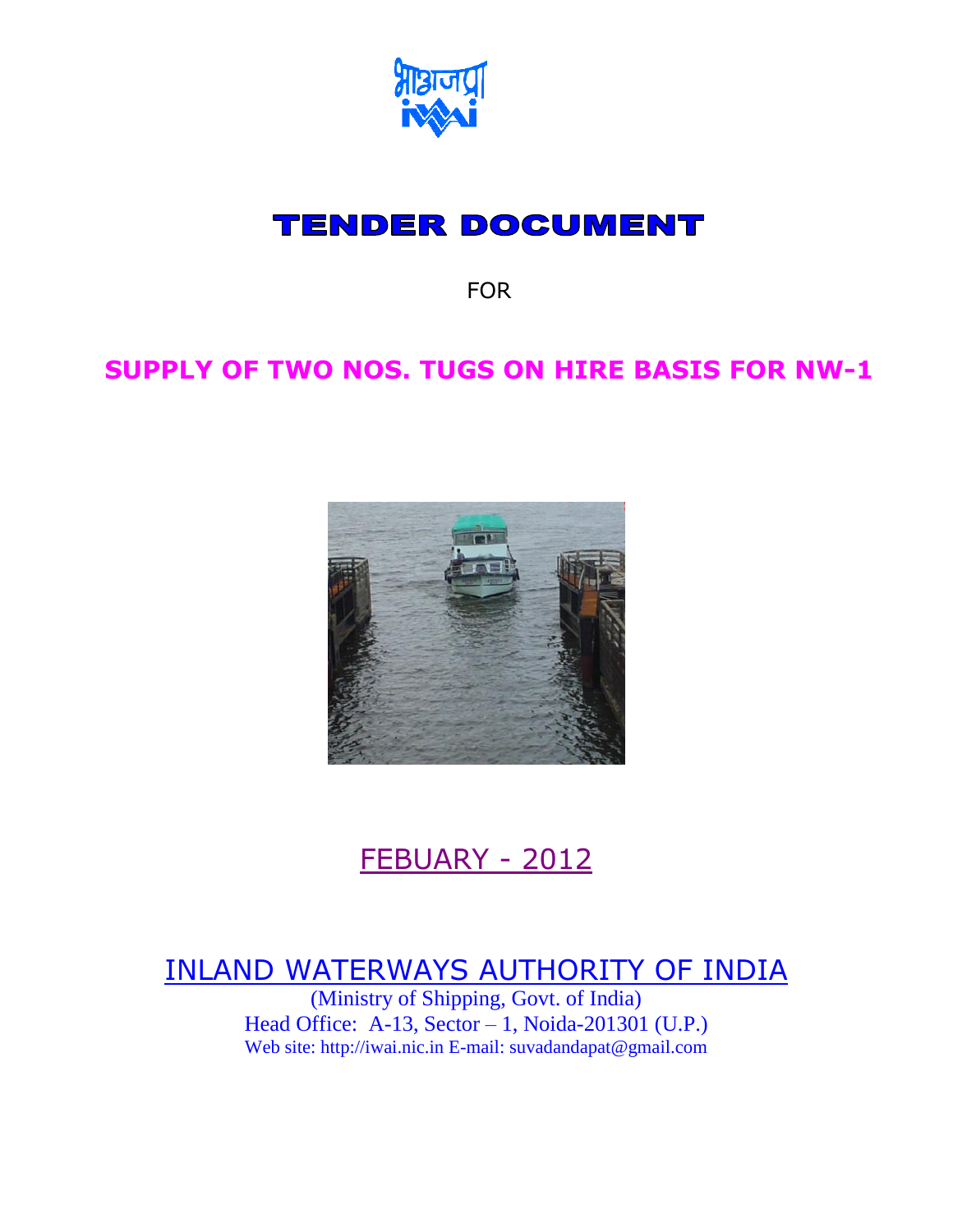

# INLAND WATERWAYS AUTHORITY OF INDIA

(Ministry of Shipping, Govt. of India) Head Office: A-13, Sector – 1, Noida - 201 301, Distt.- GautamBudh Nagar; (U.P.) Web site: http://iwai.nic.in E-mail: suvadandapat@gmail.com

No: IWAI/MD/150/2011-12 Date:

To

#### **Sub: Tender document for Hiring & Operation of two no. Tugs for assistance to Cutter Suction Dredgers and other vessels in NW- 1 – reg.**

Ref: Your letter no. Dated

Sir,

Inland Waterways Authority of India, Noida invites sealed tenders from the resourceful and reputed Firm/Party for supply of two no. Tugs on hire basis in NW-1, which will be received in the office of "Chief Engineer (P&M), Inland Waterways Authority of India, A-13, Sector-1, Noida-201301, U.P., India" not later than 15:30 hrs. IST on 05/03/2012. The tender document for the subject work is enclosed herewith.

Yours faithfully

S. Dandapat Chief Engineer (P&M)

Encl: As above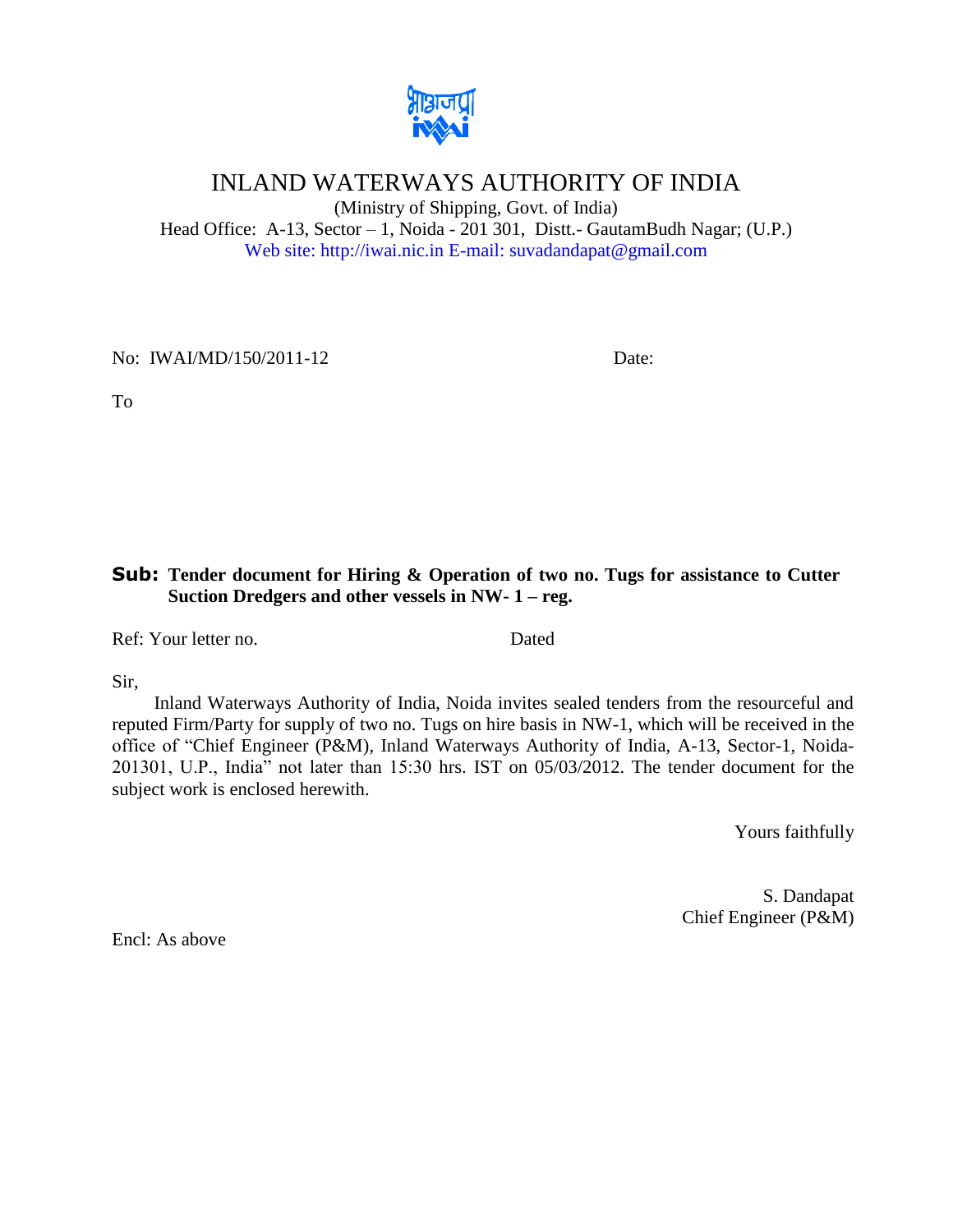# **CONTENTS**

(Tender document for Hiring & Operation of two no. Tugs)

| S1.No            | <b>Description</b>                    | Page No.  |
|------------------|---------------------------------------|-----------|
| 1.               | Notice Inviting Tender                | $4 - 5$   |
| 2.               | Tender form                           | $6 - 7$   |
| 3.               | Instruction to the Bidders            | $8 - 12$  |
| $\overline{4}$ . | <b>General Conditions of Contract</b> | $13 - 42$ |
| 5.               | <b>Technical Specification</b>        | $43 - 51$ |
| 6.               | <b>Cost Schedule</b>                  | 52        |
| 7.               | <b>Agreement Form</b>                 | $53 - 54$ |
| 8.               | <b>Bank Guarantee form</b>            | $55 - 56$ |
| 9.               | Proforma                              | $57 - 59$ |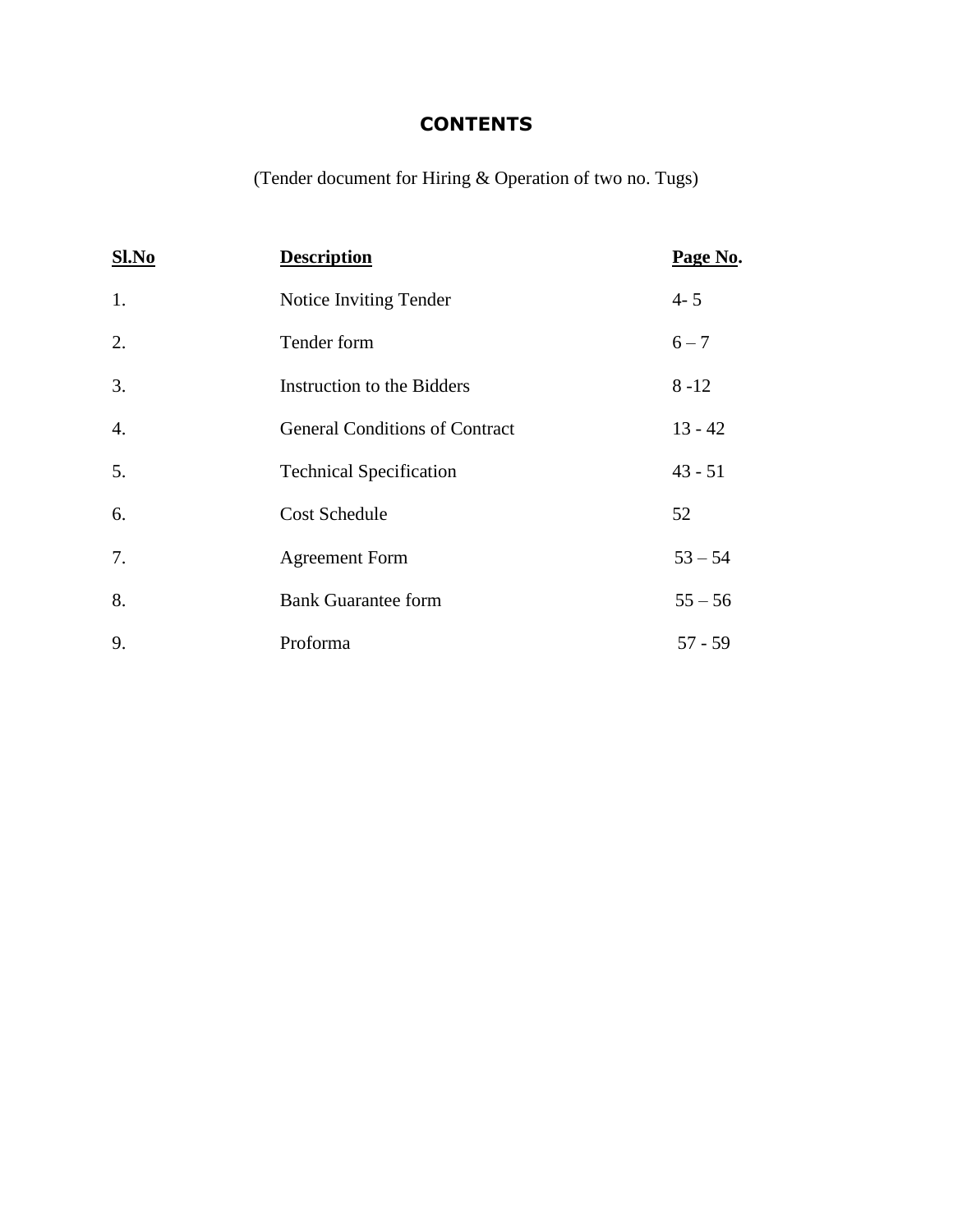

# **INLAND WATERWAYS AUTHORITY OF INDIA**

**(Ministry of Shipping, Govt. of India) A-13, Sector 1, Gautam Buddha Nagar, NOIDA 201 301 Tel :(0120) 2543931, 2521664 Fax : (0120) 2544041** Web Site: **[http://iwai.nic.in](http://iwai.nic.in/)**E-mail: suvadandapat@gmail.com

#### *NOTICE INVITING TENDER*

Inland Waterways Authority of India (IWAI) invites sealed tenders in two cover systems (Cover I – Technical Bid & Cover II – Financial Bid) from resourceful and reputed Firm/Party for supply of Tugs on hire basis for operation in NW-1 for a period of six months which is extendable on monthly basis up to maximum one year.

| Item                                                                                                                                          | Place of<br>mobilization | Qty.      | <b>Estimated cost</b><br>for six months<br>(in Rs.) | <b>EMD</b><br>(in Rs.) |
|-----------------------------------------------------------------------------------------------------------------------------------------------|--------------------------|-----------|-----------------------------------------------------|------------------------|
| Tugs installed with marine engines capacity<br>from 700 to 800HP of twin/triple screw<br>propulsion. The draft is to be maximum<br>$1.50$ mt. | Kolkata                  | $02$ nos. | $1.93$ crore                                        | 3.86<br>lakhs          |

#### **TERMS AND CONDITIONS**

- 1. Interested bidders may obtain non-transferable bid document by submitting non-refundable demand draft for Rs.1000/- drawn in favour of "IWAI FUND" payable at Noida/New Delhi. Tender document will be available for sale from 20/02/2012 to 09/03/2012 between 10.00 hours to 17.00 hours (IST) on any working day from Monday to Friday from the following office of:-
	- *(I) Director (Marine) IWAI, A-13, Sector-1, Noida, (U.P) Pin-201301*
	- *(II) Director (IWAI) P-121, Garden Reach Road, Kokata – 700043,*
	- *(III) Director IWAI, IWT Terminal, Gaighat, P.O.-Gulzarbagh, Patna -800 007.*
	- *(IV) Director IWAI, Pandu Port Complex, Pandu, Guwahati – 781012.*
- 2. The tender document can also be downloaded from IWAI's website **[www.iwai.nic.in.](http://www.iwai.nic.in/)** Applicant submitting the downloaded version would need to pay the cost of tender document along with the application in the above manner. A signed declaration stating that no alteration has been made in any form in the downloaded tender document is to be enclosed with the tender by bidder for downloaded tenders. The amendment / clarification, if any, to the document will be available on the above website.
- 3. The tenderer shall meet the following pre-qualification criteria:
	- i. Tenderer shall have Permanent Account Number issued by Income Tax Department.
	- ii. Average annual financial turnover during last three years ending  $31<sup>st</sup>$  March of the previous financial year, should be at least 30% of the estimated cost. Experience of having successfully completed similar works i.e. supply of Tugs on hire and their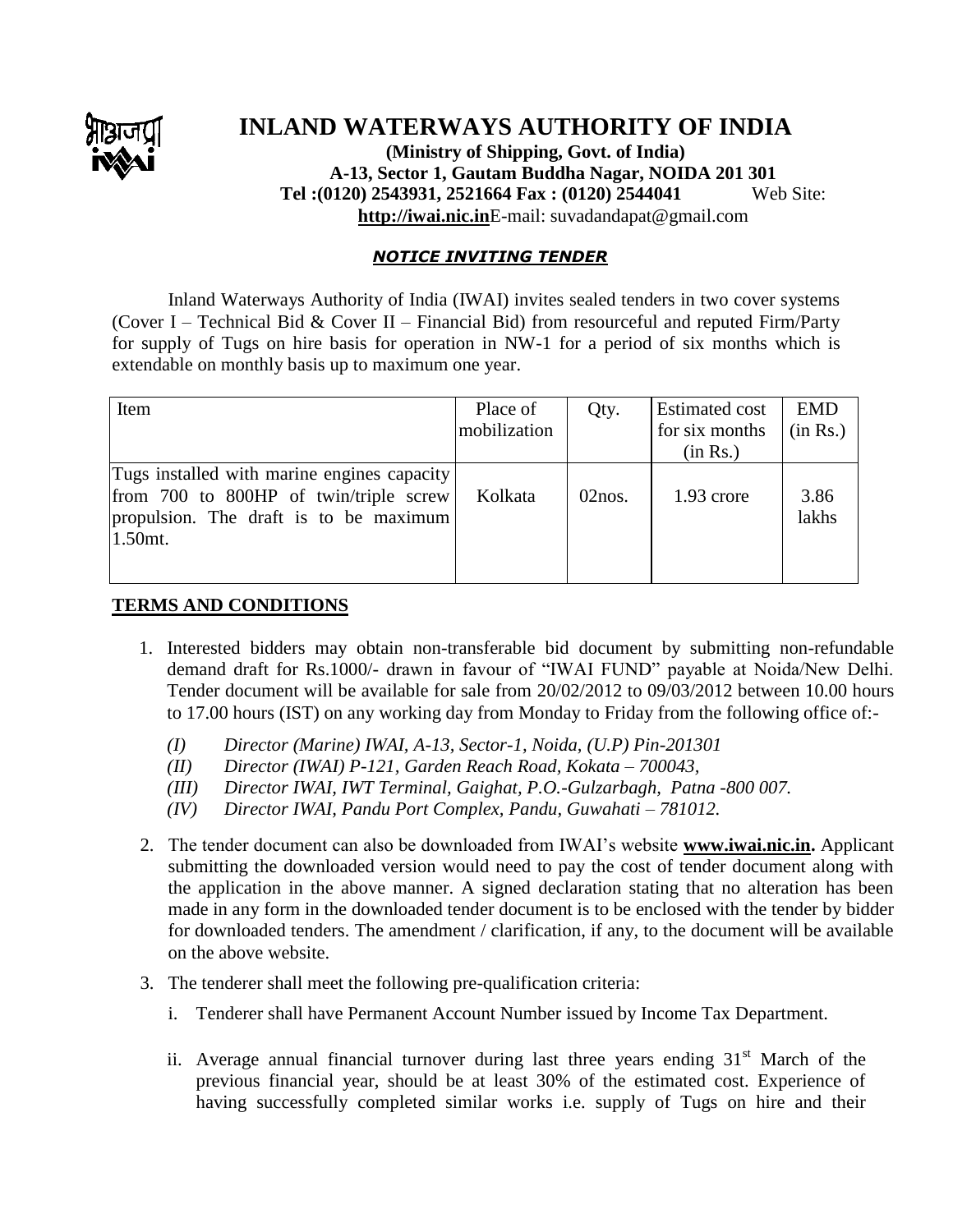operation in rivers, riverine ports/harbor, canals, intertidal zones with complete accessories during last 3 years ending last day of month previous to the one in which this tender is invited should be either of following :

- (a) Three similar works costing not less than 30% of the estimated cost; **or**
- (b) Two similar works costing not less than 40% of the estimated cost; **or**
- (c) One similar work completed not less than 60% of the estimated cost
- iii. The tenderer should submit the copies of Registration Certificate, Number of PF, ESI& Service Tax.
- iv. The tenderer shall be Income Tax assesse and shall submit the Audited Balance Sheet for the last three years.
- v. Latest certificate of solvency from nationalized/scheduled Bank not less than 30% of the estimated cost.
- vi. The tenderer shall agree to the terms & conditions of the tender and return the tender duly signed in each page for agreeing the same.
- vii. The tenderer shall submit required Earnest Money Deposit in the form of demand draft in the name of 'IWAI FUND' from any nationalized/scheduled bank. Any/all submissions made without the earnest money and/or after the date mentioned hereinafter in clause 6 shall be deemed to be rejected.
- viii. Tenderer shall either own or shall have valid lease agreement for the complete contract period with owners of these vessels. Registration certificate of vessel(s)/ proof of availability of vessel(s) either owned or hired with details of vessel(s) offered are to be given. Vessels shall be registered under Inland Vessel Act, 1917 or any other equivalent Act like IMS Act etc. and shall be river worthy having valid survey certificate along with the required statutory safety appliances.
	- ix. Vessels will be deployed anywhere in National Waterway. Deployment would be normally for 8 hours, extendable for 4 hours in a day as and when required.
	- x. Undertaking to mobilize the vessel(s) at site within one week from the date of issue of work order.
- 4. The complete bid as per the tender document should reach the office of Chief Engineer (P  $\&$ M), Inland Waterways Authority of India, A-13, Sector-1, Noida latest by 15.30 hrs. on12/03/2012. The technical bid will be opened on the same day at 16.00 hrs. in the presence of intending bidders.
- 5. IWAI reserves the right to accept or reject any or all tenders without assigning any reason and no correspondence shall be entertained in this regard.

**Chief engineer (P & M)**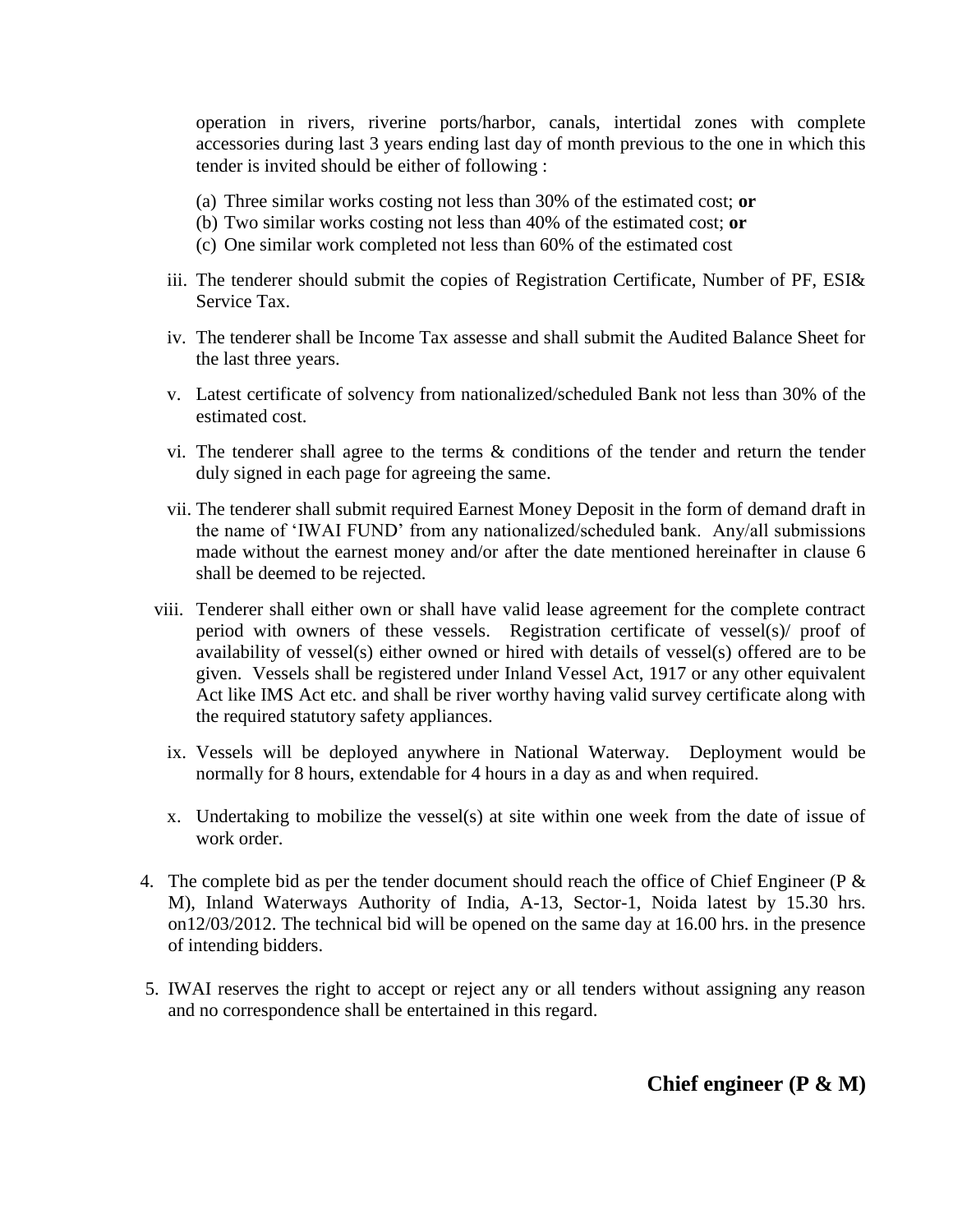#### **FORM OF TENDER**

To,

Director (Marine) INLAND WATERWAYS AUTHORITY OF INDIA, A-13, SECTOR-1, NOIDA

**Name of Work:** Hiring and operation of Tugs for initially period of six months in NW-1. Sir,

1. Having visited the site and examined the information and instructions for submission of tender, general conditions of contract, Special Condition of contracts, Technical, General and Detailed specification, Schedules and Bill of Quantities, agreement and bank guarantee forms etc. for the above named works, I/We hereby tender for execution of the works referred to in the tender documents in conformity with the said Conditions of Contract, Specifications, Schedule of quantities for the sum as stated in Bill of quantities of this tender Document or such other sum as may be ascertained in accordance with the said conditions of contract.

2. I/We undertake to complete and Deliver the whole of the works comprised in the Contract within the time as stated in the tender and also in accordance in all respects with the specifications, designs, drawings and instructions as mentioned in the tender documents.

3. I/We have deposited with the Chief Engineer (M & P),IWAI,NOIDA Rs. ………………vide DD No. ………………..dated ………………. as Earnest Money for the tender.

4. I/ We agree to abide by this tender. I/ We agree to keep the tender open for a period of 90 days from the date of opening of price bids or extension thereto as required by the IWAI and not to make any modifications in its terms and conditions.

5. I/ We agree, if I/ we fail to keep the validity of the tender open as aforesaid or I/ we make any modifications in the terms and conditions of my/ our tender if I/ We fail to commence the execution of the works as above, I/ We shall become liable for forfeiture of my/ our Earnest money, as aforesaid and IWAI shall without any prejudice to another right or remedy, be at the liberty to forfeit the said Earnest Money absolutely otherwise the said earnest money shall be retained by IWAI towards part of security deposit to execute all the works referred to in the tender documents upon the terms and conditions contained or referred to therein and to carry out such deviations as may be ordered. Should this tender be accepted, I/ We agree to abide by and fulfill all the terms and conditions and provisions of this tender. No interest is payable on earnest money deposit and/ or security deposit.

6. I/ We have independently considered the amount of Liquidated Damages shown in the tender hereto and agree that it represents a fair estimate of the loss likely to be suffered by IWAI in the event of works not being completed in time.

7. If this tender is accepted, I/ We undertake to enter into execute at my/our cost when called upon by the employer to do so, a contract agreement in the prescribed form. Unless and until a formal Agreement is prepared and executed this tender together with your written acceptance thereto shall constitute a binding contract.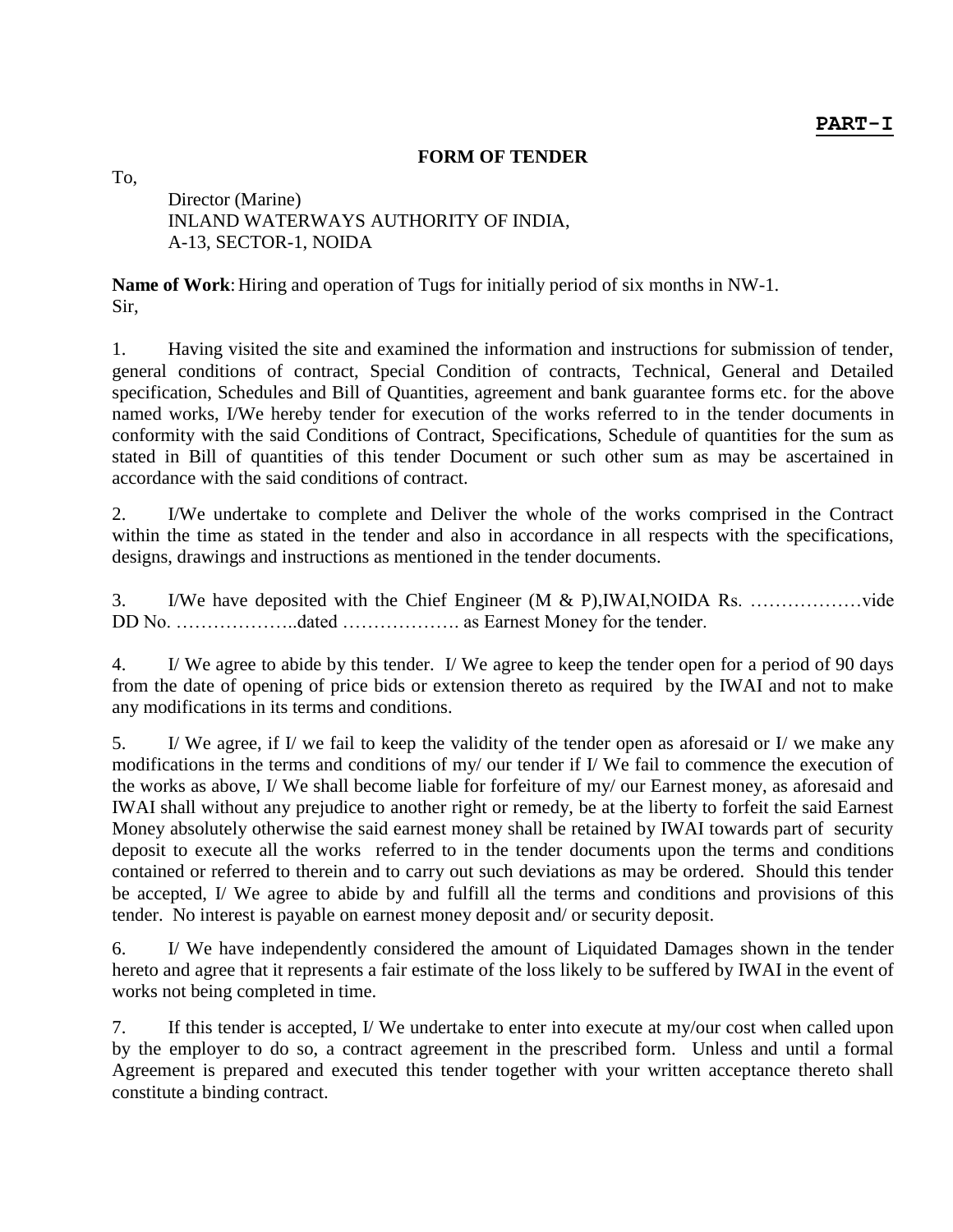8. If my/our tender is accepted, I/We am/are to be jointly and severely responsible for the due performance of the Contract. I/We also declare that the firm has not been banned or blacklisted by any Govt. or its department or any Quasi Govt. agency or Public Sector Undertaking.

9. I/ We understand that you are not bound to accept the lowest or any tender you may receive and may reject all or any tender without assigning any reason.

10. I/We certify that the tender submitted by me, us is strictly in accordance with the terms, conditions, specifications etc. as contained in the tender document, and it is further certified that it does not contain any deviation to the aforesaid documents.

11. I/We certify that I/we am/are familiar with all general and special laws, Acts, Ordinance, Rules & Regulation of the Municipalities, District, State and Central Government that may affect the work, its performance or personnel employed therein or environment.

12. It is certified that all information given in the tender is true and nothing has been concealed/ distorted. If at any time, it is found to have concealed/ distorted any material as mentioned above I/we am/are agreeable for summarily termination of contract by IWAI.

Date ……………….. Signature ………………… Name ……………………. Designation ………………

> duly authorized to sign & submit tender for an on behalf of (Name and address of firm)

M/s ……………………………….. Telephone nos……………FAX No…………...

| Witness:       |
|----------------|
|                |
|                |
|                |
|                |
| Telephone nos. |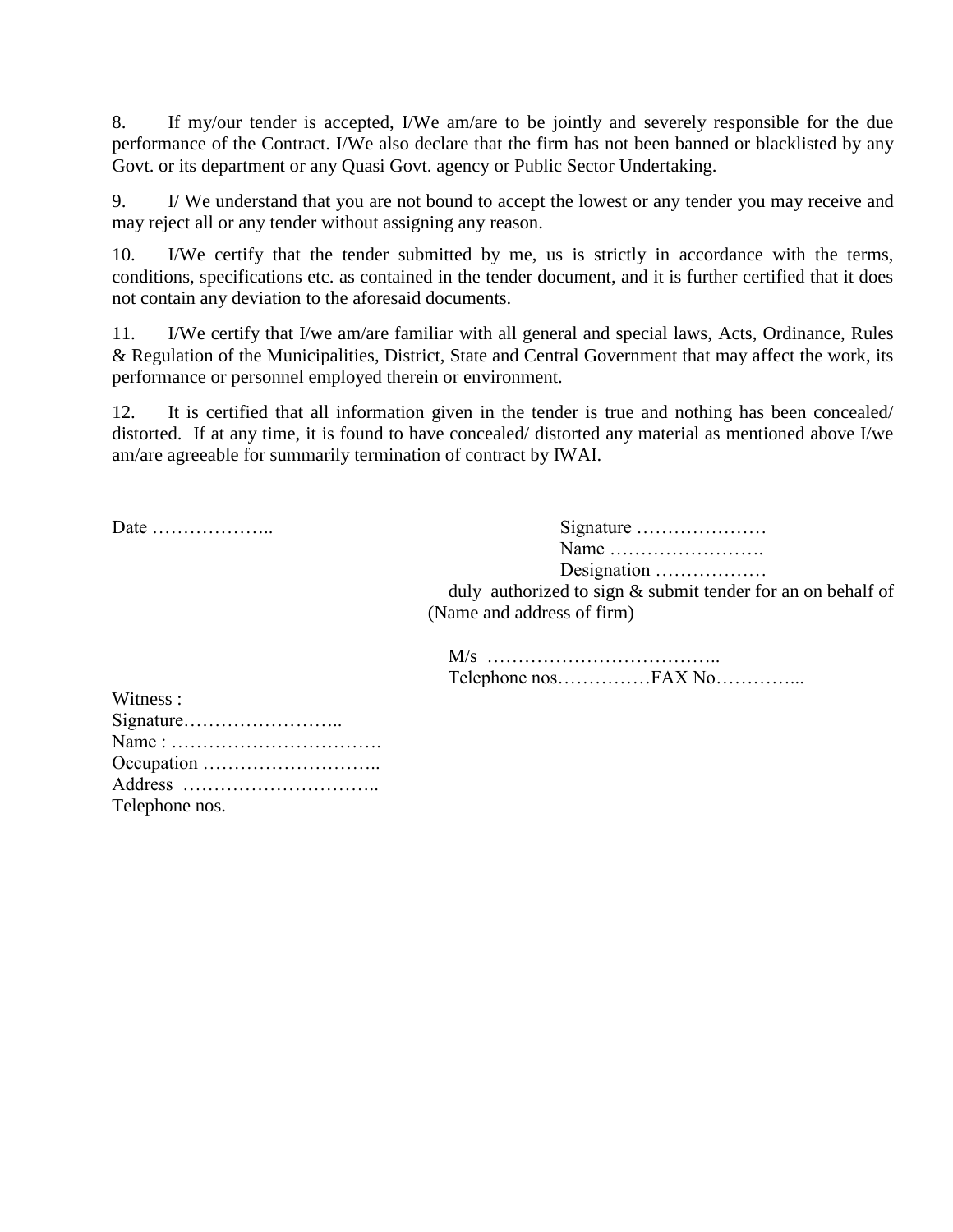## **INLAND WATERWAYS AUTHORITY OF INDIA**

(Ministry of Shipping; Govt. of India)

#### **INFORMATION AND INSTRUCTIONS FOR TENDERERS**

- **(A)** The details of work to be carried out and its scope are given in this tender document, which also indicate brief descriptions of the work to be executed. The tenderers are advised to study the same carefully before tendering and they shall be deemed to have fully acquainted themselves with the same.
- **1.** The tenderers are advised to inspect and examine the site and its surroundings and satisfy themselves before submitting their tenders, in respect of the site conditions including but not restricting to the following which may influence or affect the work or cost thereof under the contract:
	- **a)** Site conditions including access to the site, existing and required roads and other means of transport/ communication for use by him in connection with the work;
	- **b)** Requirement and availability of land and other facilities for his enabling works, colonies, stores & workshop etc.
	- **c)** Ground conditions including those bearing upon transportation, disposal, handling and storage of materials required for the work or obtained there from;
	- **d)** Source of extent of availability of suitable materials including water and labour (technical, skilled and unskilled) etc., required for work and Laws and Regulations governing their use and employment.
	- **e)** Geological, meteorological, topographical, hydrological, morphological and other general features of the site and its surroundings as are pertaining to and needed for the performance of the work.
	- **f)** The type of equipment and facilities needed, preliminary to / for and in the performance of the work and;
	- **g)** All other information pertaining to and needed for the work including information as to the risks, contingencies and other circumstances which may influence or affect the work or the cost thereof under this contract.
- **2.** The tenderers shall note that information, if any in regard to the work site and local conditions as contained in these tender documents except for the material agreed to be supplied by the Authority, has been given merely to assist the tenderer and is not warranted to be complete.
- 3. The tenderers shall note and bear in mind that the Authority (IWAI) shall bear no responsibility for the lack of acquaintance with site condition. System etc. or any information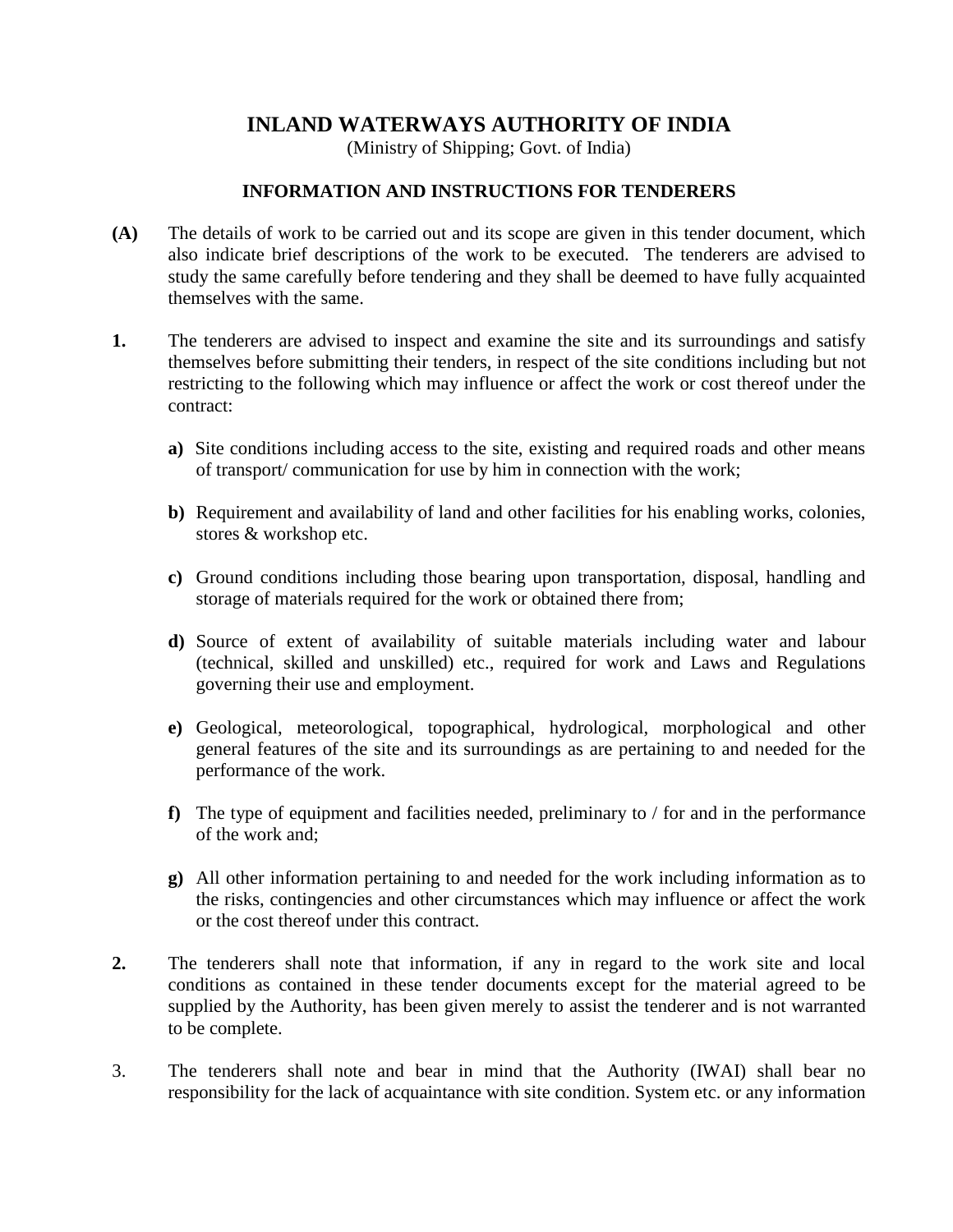relating thereto, on their part. The consequence of the lack of any knowledge aforesaid, on the part of the tenderers shall be at their risk and cost and no charges or claims whatsoever consequent upon the lack of any information, knowledge or understanding shall be entertained or payable by the Authority.

**4.** Immediately upon receipt of the Tender documents from the authority, the tenderers are urged to submit a written request atleast two days prior to the date fixed for pre tender conference to the Engineer-in-Charge issuing the tender, on matters where clarifications or additional information is desired, if needed. This clause however will be applicable only in the case, if pre bid conference is stipulated.

### **(B) INSTRUCTIONS FOR SUBMISSION OF BID**

1.0 All covering letters and information to be included in the bid shall be submitted along with the bid itself.

2.0 This tender is only for the work of **"**Hiring and Operation of Tugs for initially a period of six months in NW-1."

4.0 Tender should be submitted in two covers viz. separate sealed Envelope-1 and Envelope-2 and both of these covers should be placed in an envelope duly super scribing clearly the name of the work **"**Hiring and Operation of Tugs initially for a period of six months in NW-1." and the note TENDERS TO BE OPENED BY THE ADDRESSEE ONLY‖ written prominently. The full name, postal address and phone/Fax of the Bidder shall be written on the bottom left hand corner of each of the sealed envelopes. Further, envelope containing each part shall be superscripted as under:

| Envelope -1 | Technical & Commercial Bid. |
|-------------|-----------------------------|
| Envelope-2  | Price Bid of offer.         |

- Envelope –1: The first cover shall be submitted along with the following documents and the cover should be superscribed with "ENVELOPE-1 : TECHNICAL/ COMMERCIAL BID FOR **"**HIRING AND OPERATION OF TUGS FOR INITIAL PERIOD OF SIX MONTHS IN NW-1."
	- a) Bid document marked Original duly completed and signed on every page except prices.
	- b) Blank Performa of Schedule of Prices (prices not to be filled)
	- c) Earnest Money Deposit (Demand Draft as prescribed)
	- d) Registration certificate of vessel(s) from concerned Authorities.
	- e) Experience certificate.
	- f) Letter of Authority for signing and negotiation of tender (as the case may be).
	- g) Permanent Account Number (PAN) issued by Income Tax Department.
	- h) Audited balance sheets along with turn over, profit and loss account for the last three years.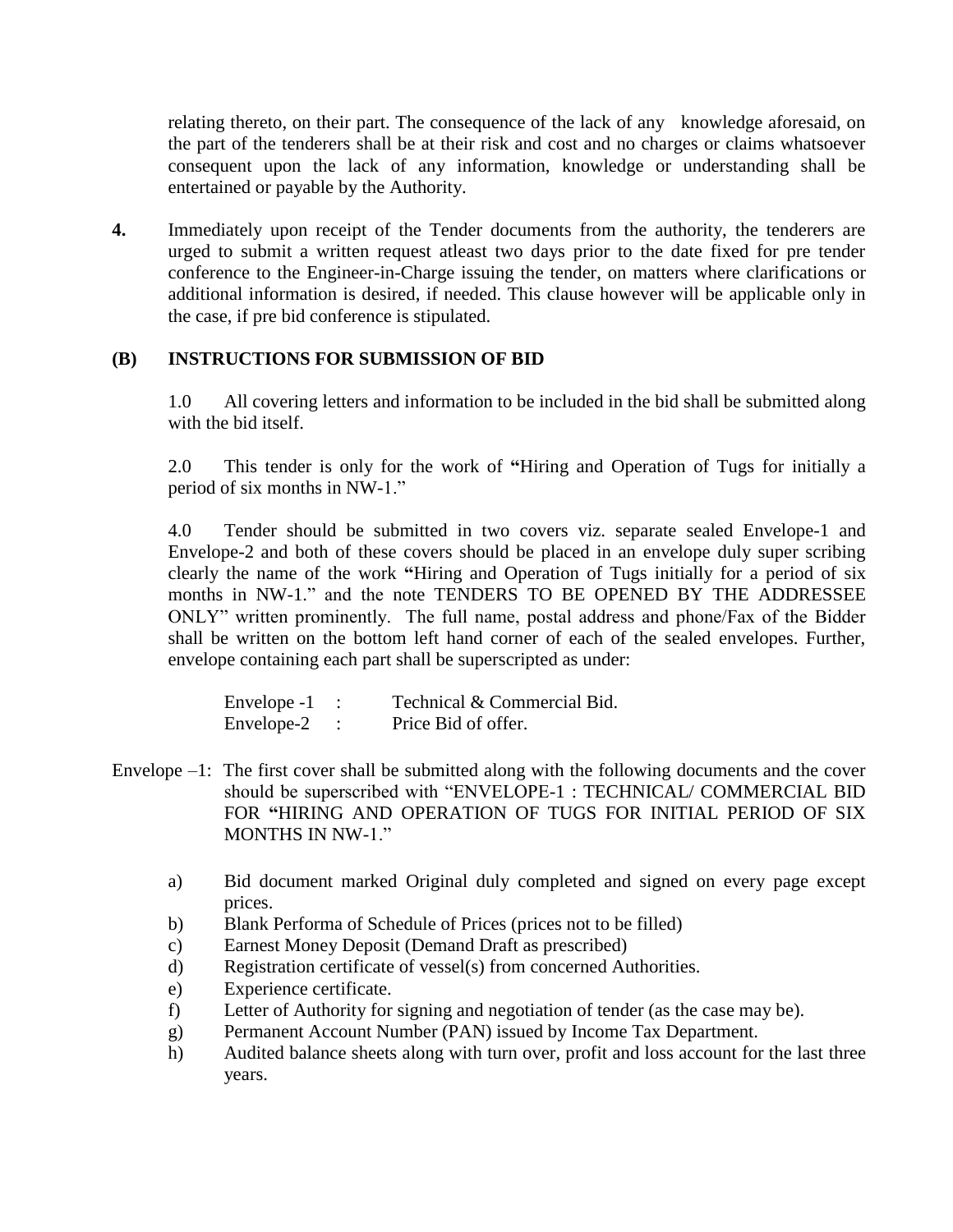- i) Details of technical and supervisory personnel employed by tenderer and which are proposes to be deployed for this work as per Proforma-3.
- j) Relevant information on the capacity; financial resources and experience about contractor himself.
- k) Proof of availability of Tugs, the principal dimension& main particulars, year of construction, registration & valid survey certificate, the present deployment, mobilisation time, etc. proposed to be supplied and operated under this contract should be given. Registration certificate of Tugsand letter of consent from the owner of the vessel to spare the same to tenderer shall be enclosed in case it is to be hired from other party.
- l) Undertaking to mobilize the Tugsat site within one week from the date of issue of work order.
- Envelope-2: The second cover shall be submitted along with the following documents and the cover should be super scribed with "ENVELOPE-2: PRICE BID" FOR "HIRING AND OPERATION OF TUGS FOR INITIAL PERIOD OF SIX MONTHS IN NW- $1.$ "
	- (i) Schedule of Prices duly filled in the specified form, i.e. "Schedule of Quantities"
	- (ii) It may please be noted that this part shall not contain any terms & conditions. Any condition given in the price bid (envelope-2) will be a sufficient cause for rejection of bid.
- 5.0 Bidders are advised to submit quotation strictly based upon technical specification, terms and conditions contained in documents and not to stipulate any deviations. Any change in this may lead to rejection of bid.
- 6.0 Earnest Money Deposit separately should be submitted by Demand Draft drawn in favour of "IWAI-Fund" payable at Noida/Delhi on any Nationalised/ Scheduled Bank of India. Bids not accompanied with EMD in form of Demand Draft are liable for rejection.
- 7.0 The bids can only be submitted in the name of the bidder in whose name the bid documents were issued by the IWAI.
- 8.0 Any annotations or accompanying documentation in the bid shall be in Hindi or English language only and in metric system. Tenders filled in any other language will be summarily rejected.
- 9.0 Bidders shall sign their proposal with the exact name of the firm to whom the bid document has been issued. The bid shall be duly signed and sealed by an authorized person of the bidder's organization as following:
	- 9 (a) If the Tender is submitted by an individual, it shall be signed by the proprietor above his full name and full name of his firm with its current business address.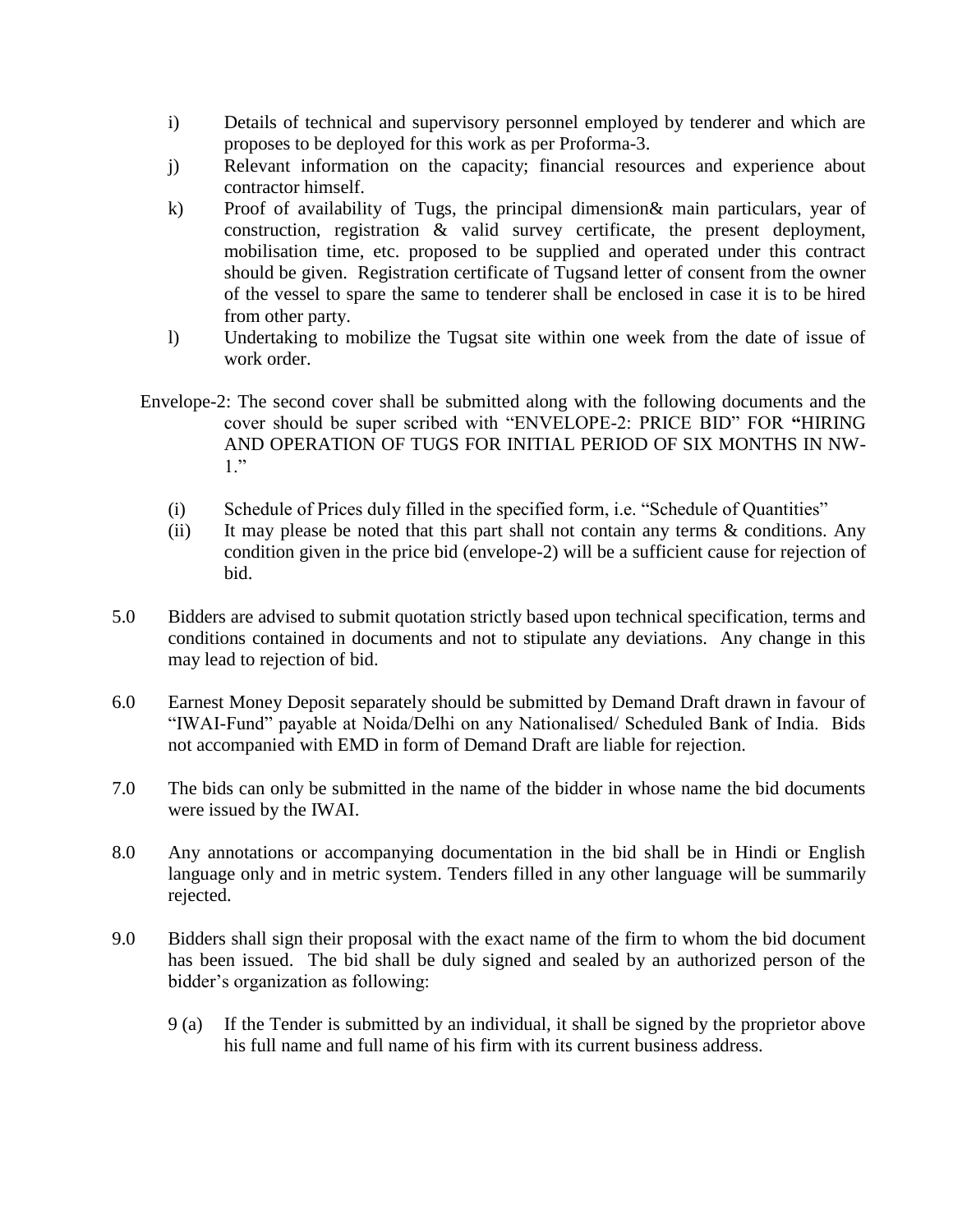- 9 (b) If the Tender is submitted by the proprietary firm, it shall be signed by the proprietor above his full name and full name of his firm with its name and current business address.
- 9 (c) If the Tender is submitted by a firm in partnership, it shall be signed by all the partners of the firm above, their full names and current business address, or by a partner holding the power of attorney for the firm for signing the Tender in which cases a certified copy of the power of attorney shall accompany the Tender. certified copy of the partnership deed and current business address of all the partners of the firm shall also accompany the Tender.
- 9 (d) If the Tender is submitted by a limited company, or a limited Corporation, it shall be signed by a duly authorized person holding the power of attorney for signing the tender in which case a certified copy of the power of attorney shall accompany the Tender. Such limited company or corporation may be required to furnish satisfactory evidence of its existence before the contract is awarded. 'Satisfactory evidence' means the certificate of incorporation of the limited company or corporation under Indian Companies Act, 1956.
- 9 (e) If the Tender is submitted by a group of firms, the sponsoring firm shall submit complete information pertaining to each firm in the group and state along with the bid as to which of the firm shall have the responsibility for tendering and for completion of the contract document and furnish evidence admissible in law in respect of the authority assigned to such firm on behalf of the group of firms for tendering and for completion of the contract document. The full information and satisfactory evidence pertaining to the participation of each member of the group of firm in the firm in the Tender shall be furnished alongwith the Tender.
- 9 (f) All witnesses and sureties shall be persons of status and their full names, occupations and addresses shall be stated below their signatures. All signatures affixed in each page in the tender will be dated.
- 10.0 Bidders shall clearly indicate their legal constitution and the person signing the tender shall state his capacity and also the source of his ability to bind the bidder. The power of attorney or authorization or any other document constituting adequate proof of the ability of the signatory to bind the bidder shall be annexed to the bid. The Owner may reject outright any bid unsupported by adequate proof of the signatory's authority.
- 11.0 The bid document shall be completed in all respects and shall be submitted together with the requisite information and appendices. They shall be complete and free from ambiguity, change or inter-lineation. In case IWAI requires any information/ clarification(s) from the Bidder in respect of the bid documents, the bidder shall be required to furnish the same in writing, to IWAI at the earliest where no time is specified by IWAI to furnish the same. A failure to furnish the same shall entitle IWAI to cancel/ reject the bid.
- 12.0 If the space in the bid form or in the Appendices thereto is insufficient, additional pages shall be separately added. These pages shall be consecutively page numbered and shall also be signed by the Bidder.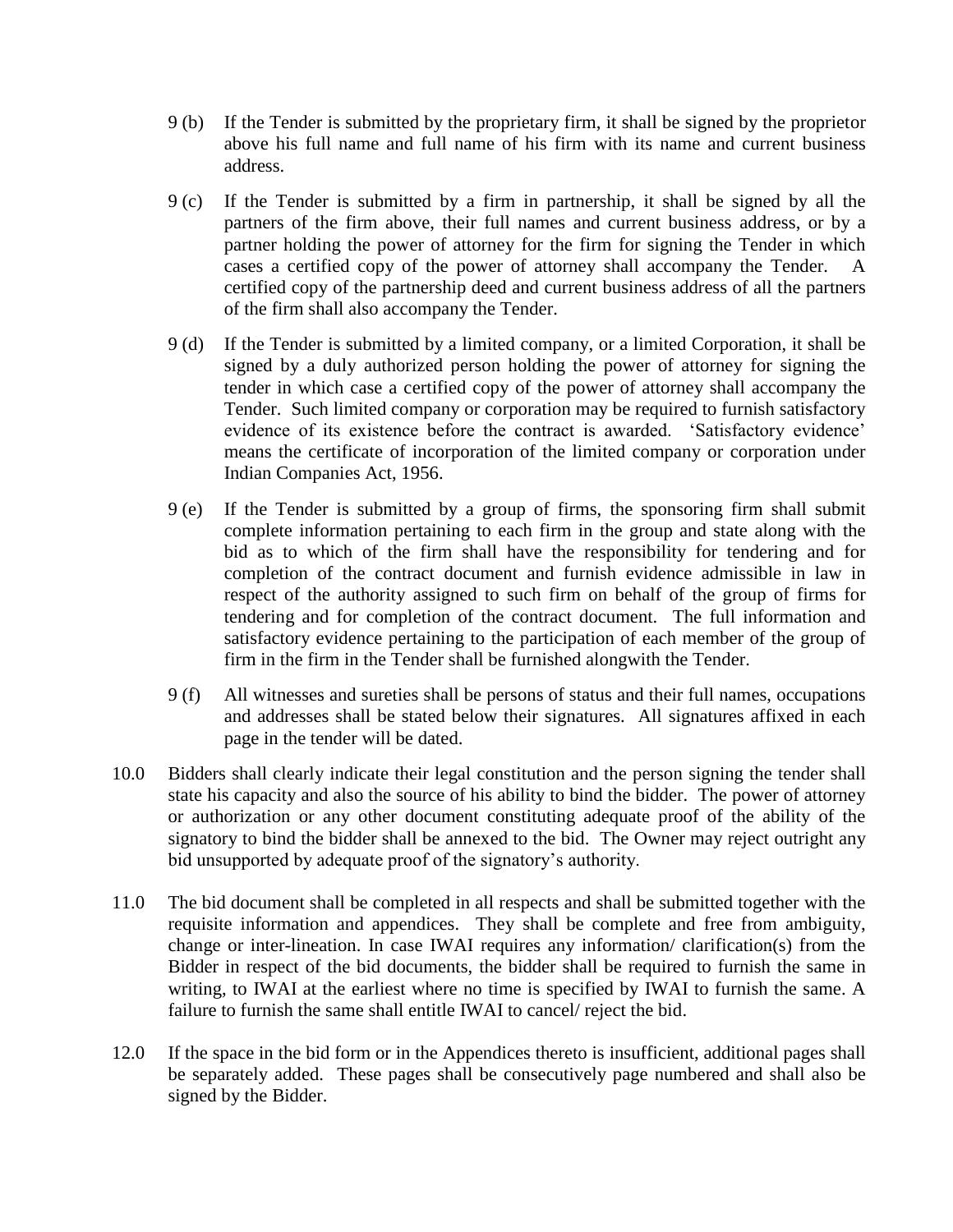- 13.0 The Bid documents shall be signed by the bidder on each page.
- 14.0 Bidders should indicate at the time of quoting against this bid their full postal addresses, telephone numbers and other communication details enabling IWAI to contact the bidder in case the need so arise.
- 15.0 Bidder shall set their quotations in firm figures and without qualification. Each figure stated should also be repeated in words and in the event of any discrepancy between the amounts stated in figures and words; the amount quoted in words shall be deemed the correct amount. Bid containing qualifying expressions such as "subject to minimum acceptance" or "subject" to availability of material/ equipment" etc. is liable to be rejected.
- 16.0 IWAI shall have a unqualified option under the said bid bond to claim the amount there under in the event of the Bidder failing to keep the bid valid up to the date specified or refusing to accept work or carry it out in accordance with the bid if the IWAI decides to award the Work to the Bidder.
- 17.0 The EMD shall be retained with the IWAI until finalization of tenders. Further, security deposit as per the clause of Security shall be payable by the successful bidder. If the tenderer fails to furnish the security deposit in accordance with tender conditions EMD shall be forfeited. In the event of the Bidder becoming the successful Contractor. The amount of EMD would be adjusted against the Security deposit.
- 18.0 IWAI shall, however, arrange to release the EMD in respect of unsuccessful bidders within 30 (thirty) days of placement of order to successful bidder. No interest shall be payable on EMD by IWAI.
- 19.0 Late bids, delayed bids received after the stipulated last date and time for receipt of bids, due to any reasons whatsoever will not be considered.
- 20.0 The Tender Evaluation Committee (TEC) shall open the tenders in the presence of the intending tenderers who may be present at the date and time of opening informed in the bid document or subsequently. If any of the tenderer or his agent is not present at the time of opening of tender, the TEC shall, on opening of tenders of the absentee tenderer, prepare a statement of the attested and unattested corrections in the tender over their signature. Such a list shall then be binding on the absentee tenderer.
- 21.0 The successful tenderers shall be required to execute a contract agreement in the given format. In case of any refusal/failure on the part of such successful tenderers to execute such a contract shall be deemed to be a failure on the part of such successful bidder to comply with the terms contained herein.
- 22.0 IWAI reserves the right to reject any or all bids without assigning any reasons.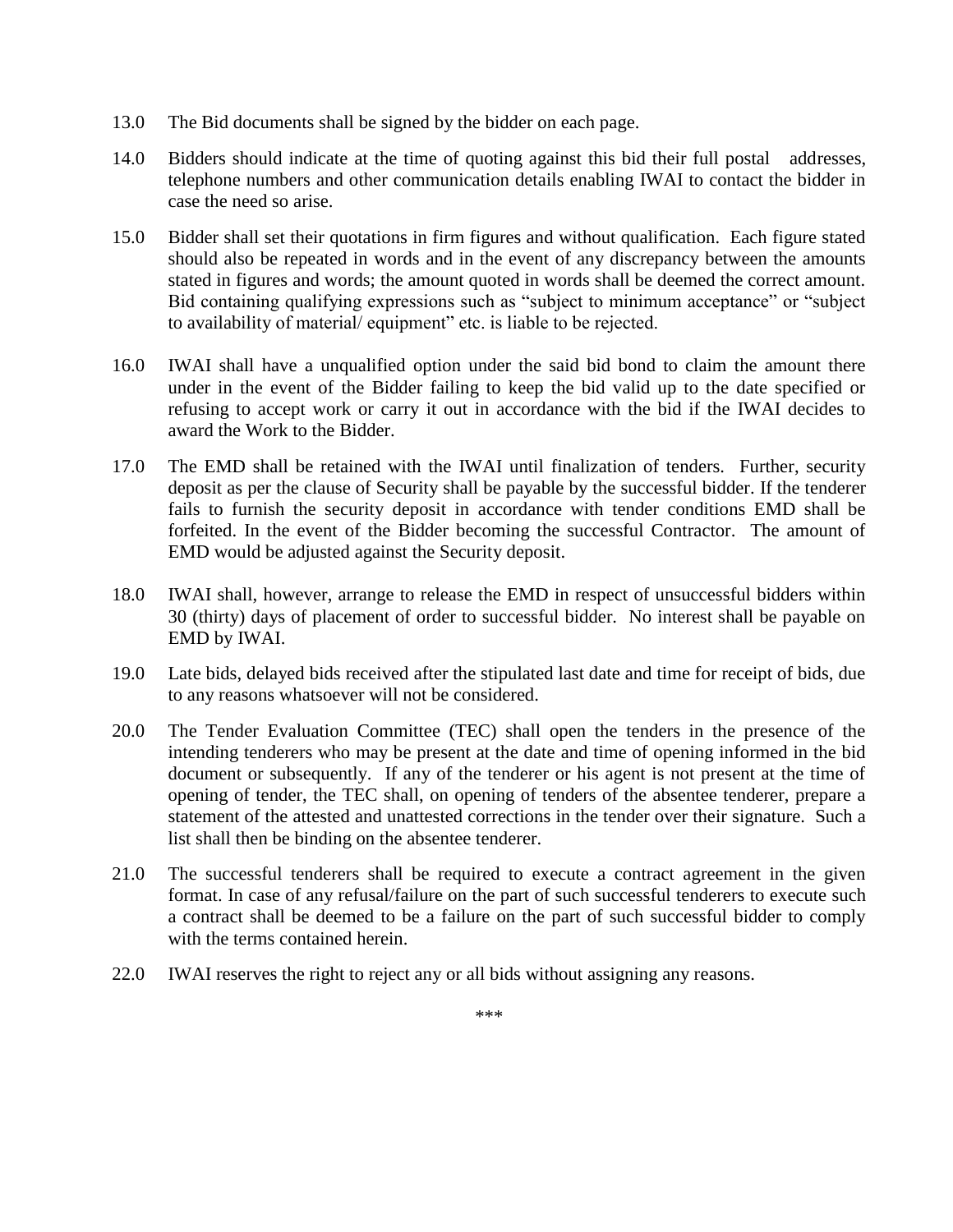#### **PART-II** GENERAL CONDITIONS OF CONTRACT

#### **C O N T E N T S**

#### *CLAUSE-1:DEFINITIONS*

| <b>CLAUSE-2</b> | :                    | <b>INTERPRETATIONS</b>                                                 |
|-----------------|----------------------|------------------------------------------------------------------------|
| CLAUSE-3        |                      | <b>SECURITY DEPOSIT FOR PERFORMANCE</b>                                |
| CLAUSE-4        |                      | REFUND OF SECURITY DEPOSIT                                             |
| CLAUSE-5        |                      | <b>SUFFICIENCY OF TENDER</b>                                           |
| CLAUSE-6        |                      | <b>CONTRACT DOCUMENTS</b>                                              |
| CLAUSE-7        |                      | DISCREPANCIES AND ADJUSTMENT OF ERRORS                                 |
| CLAUSE-8        |                      | DUTIES AND POWERS OF ENGINEER-IN-CHARGE'S REPRESENTATIVE               |
| CLAUSE-9        |                      | ASSIGNMENT AND SUB-LETTING                                             |
| CLAUSE-10       | $\ddot{\cdot}$       | <b>FACILITIES TO OTHER CONTRACTORS</b>                                 |
| CLAUSE-11       |                      | <b>CHANGE IN CONSTITUTION</b>                                          |
| CLAUSE-12       |                      | <b>COMMENCEMENT OF WORK</b>                                            |
| CLAUSE-13       | $\ddot{\cdot}$       | WORKS TO BE CARRIED OUT IN ACCORDANCE WITH SPECIFICATION DRAWINGS      |
|                 |                      | AND ORDERS ETC.                                                        |
| CLAUSE-14       |                      | <b>SETTING OUT THE WORKS</b>                                           |
| CLAUSE-15       | $\ddot{\cdot}$       | <b>URGENT WORKS</b>                                                    |
| CLAUSE-16       |                      | <b>DEVIATIONS</b>                                                      |
| CLAUSE-17       |                      | <b>CONTRACTORS SUPERVISION</b>                                         |
| CLAUSE-18       | $\ddot{\cdot}$       | <b>INSTRUCTION AND NOTICE</b>                                          |
| CLAUSE-19       |                      | PLANT AND EQUIPMENT                                                    |
| CLAUSE-20       |                      | <b>PATENT RIGHTS</b>                                                   |
| CLAUSE-21       |                      | <b>MATERIALS</b>                                                       |
| CLAUSE-22       |                      | LAWS GOVERNING THE CONTRACT                                            |
| CLAUSE-23       |                      | <b>WATCHING AND LIGHTING</b>                                           |
| CLAUSE-24       |                      | WORK DURING NIGHT OR ON SUNDAYS AND HOLIDAYS                           |
| CLAUSE-25       |                      | <b>LABOUR</b>                                                          |
| CLAUSE-26       |                      | MATERIALS OBTAINED FROM EXCAVATION AND TREASURE TROVE, FOSSILS ETC.    |
| CLAUSE-27       |                      | <b>FORCE MAJEURE</b>                                                   |
| CLAUSE-28       |                      | LIABILITY FOR DAMAGE, DEFECTS OR IMPERFECTIONS & RECTIFICATION THEREOF |
| CLAUSE-29       |                      | CONTRACTOR'S LIABILITY AND INSURANCE                                   |
| CLAUSE-30       | $\ddot{\cdot}$       | <b>SUSPENSION OF WORKS</b>                                             |
| CLAUSE-31       |                      | FORE CLOSURE OF CONTRACT IN FULL OR IN PART DUE TO ABANDONMENT OR      |
|                 |                      | REDUCTION IN SCOPE OF WORK                                             |
| CLAUSE-32       | $\ddot{\cdot}$       | TERMINATION OF CONTRACT ON DEATH                                       |
| CLAUSE-33       |                      | CORRUPT PRACTICE & TERMINATION OF CONTRACT IN FULL OR IN PART          |
| CLAUSE-34       |                      | <b>COMPLETION TIME AND EXTENSIONS</b>                                  |
| CLAUSE-35       |                      | <b>COMPENSATION FOR DELAY</b>                                          |
| CLAUSE-36       | $\ddot{\cdot}$       | LIQUIDATED DAMAGES                                                     |
| CLAUSE-37       | $\ddot{\cdot}$       | <b>INSPECTION AND APPROVAL</b>                                         |
| CLAUSE-38       | $\ddot{\cdot}$       | <b>COMPLETION CERTIFICATE</b>                                          |
| CLAUSE-39       |                      | DEFECTS LIABILITY PERIOD                                               |
| CLAUSE-40       | $\ddot{\phantom{a}}$ | <b>MEASUREMENTS</b>                                                    |
| CLAUSE-41       |                      | PAYMENT ON ACCOUNT                                                     |
| CLAUSE-42       | $\ddot{\cdot}$       | TAXES, DUTIES AND LEVIES ETC                                           |
| CLAUSE-43       | $\ddot{\cdot}$       | PAYMENT OF FINAL BILL                                                  |
| CLAUSE-44       |                      | <b>OVER PAYMENTS AND UNDER PAYMENTS</b>                                |
| CLAUSE-45       | $\ddot{\cdot}$       | CONTRACT MATTERS TO BE TREATED AS CONFIDENTIAL                         |
| CLAUSE-46       | $\ddot{\cdot}$       | <b>FINALITY CLAUSE</b>                                                 |
| CLAUSE-47       |                      | SUM PAYABLE BY WAY OF COMPENSATION TO BE CONSIDERED IS REASONABLE      |
|                 |                      | WITHOUT PREFERENCE TO ACTUAL LOSS                                      |
| CLAUSE-48       |                      | ARBITRATION                                                            |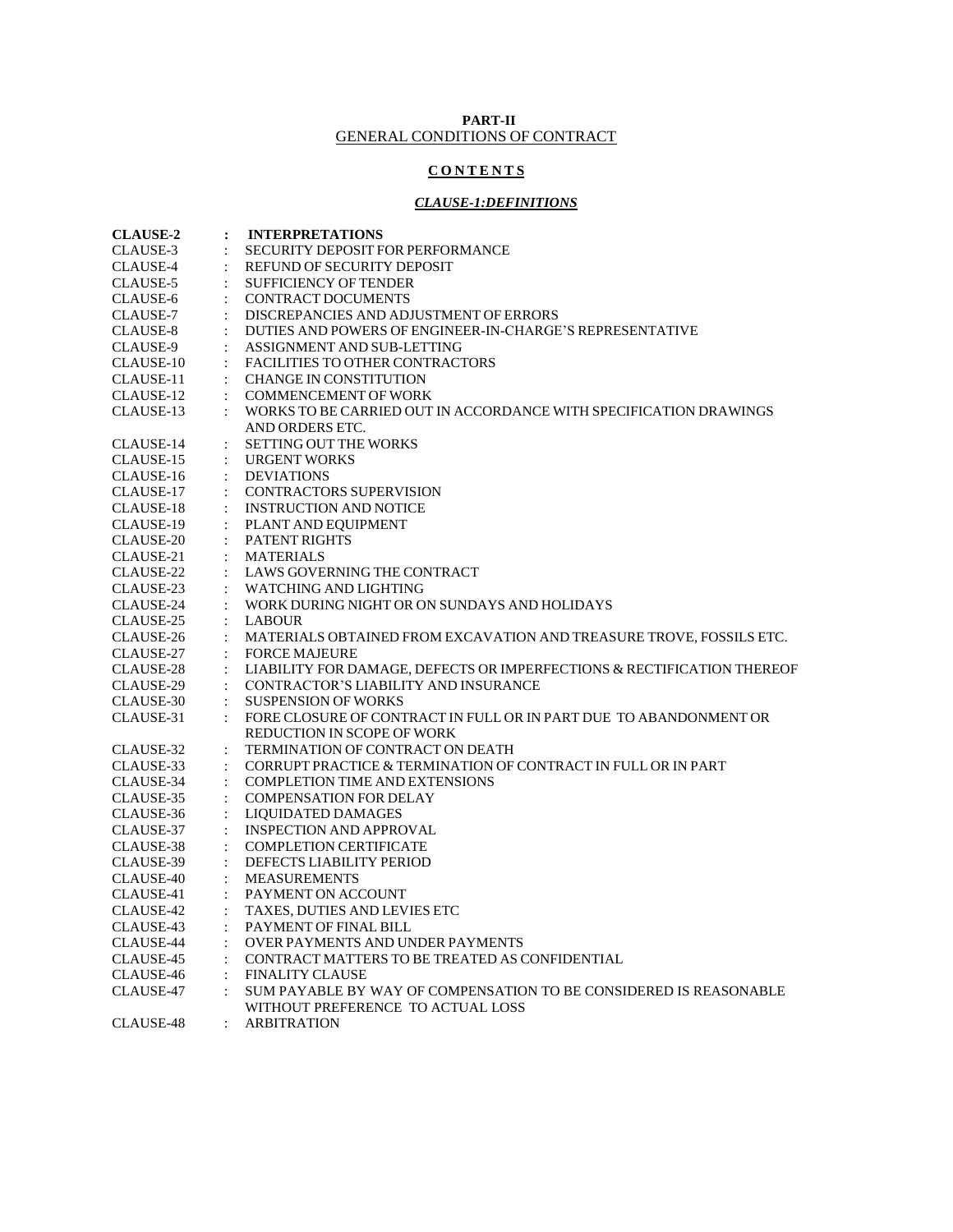#### **PART - II**

### **GENERAL CONDITIONS OF CONTRACT**

#### **CLAUSE - 1: DEFINITIONS**

In the contract, the following words  $\&$  expressions shall, unless context otherwise requires, have the meaning thereby respectively assigned to them:

- (i) **Contract**: means the documents forming the tender and acceptance thereof and the formal agreement executed between the competent authority on behalf of the Chairman, Inland Waterways Authority of India and the contractor, together within the documents referred to therein including these conditions, the specifications, designs, drawings and instructions issued from time to time by the Engineer-in-charge and all these documents taken together shall be deemed to form one contract and shall be complementary to one another
- (ii) **Contract sum**; means the amount arrived at by multiplying the quantities shown in the schedule of quantities and price by the respective item rates as allowed.
- (iii) **Contractor:** means the successful tenderer who is awarded the contract to perform the work covered under this tender document and shall be deemed to include the contractor's successors, executors, representatives or assign approved by the Engineer-in-charge.
- (iv) **Employer**means the Chairman, Inland Waterways Authority of India and his successors.
- (v) **IWAI/ Authority/ Department/ Owner** shall mean the Inland Waterways Authority of India, which invites tenders on behalf of the Chairman, IWAI and includes therein-legal representatives, successors and assigns.
- (vi) **Engineer-In-Charge (EIC)** means the Engineer officer authorised to direct, supervise and be In-charge of the works for the purpose of this contract who shall supervise and be in charge of the work.
- (vii) **Engineer-in-charge representative** shall mean any officer of the Authority nominated by the Engineer-in-charge for day to day supervision, checking, taking measurement, checking bills, ensuring quality control, inspecting works and other related works for completion of the project.
- (viii) **Chairperson**: means Chairperson of Inland Waterways Authority of India.
- (ix) **Chief Engineer:** means the Chief Engineer of the Authority.
- (x) **Director (Marine)** means the Director (marine) of the Authority, as the case may be.
- (xi) **Director** means the field Director of the Authority as the case may be.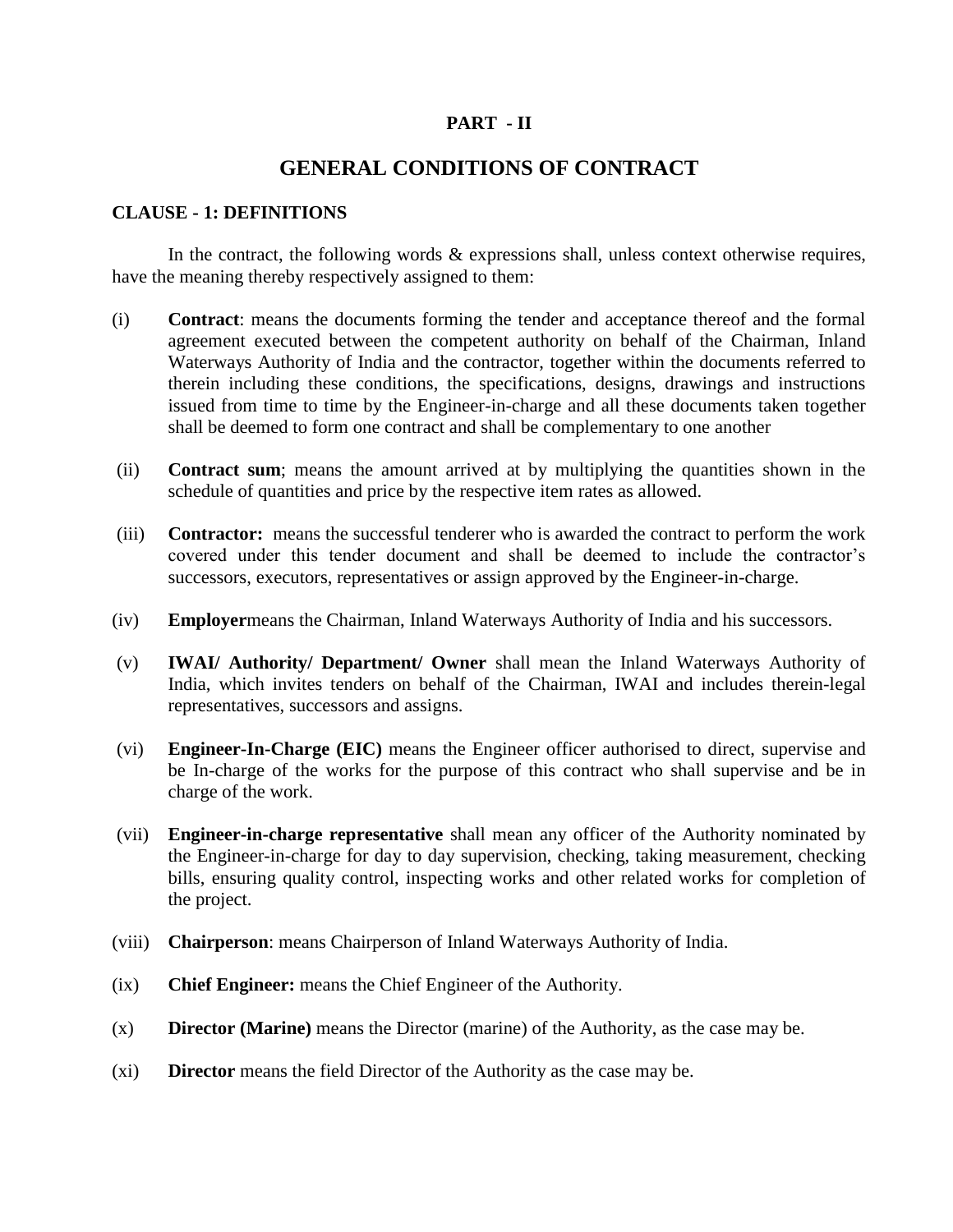- (xii) **Deputy Director** means the Deputy Director of the Authority, as the case may be.
- (xiii) **Assistant Director** means the Asstt. Director of the Authority, as the case may be.
- **(xiv) Assistant Hydrographic Surveyor** means the Assistant Hydrographic Surveyor of the Authority, as the case may be
- (xv) **Work Order** means a letter from the Authority conveying the acceptance of the tender/offer subject to such reservations as may have been stated therein.
- (xvi) **Day** : means a calendar day beginning and ending at mid-night.
- (xvii) **Week** : means seven consecutive calendar days
- (xviii) **Month** : means the one Calendar month.
- (xix) **Site** means the waterway and / or other places through which the works are to be executed.
- (xx) **Vessel** : means the tugs/workboat` belonging to the Contractor for carrying out the work.
- (xxi) **Drawings** : means the drawings referred to in the specifications and / or appended with the tender document, any modifications of such drawings approved in writing by the Engineer-in-Charge and shall also include drawings issued for actual execution of the work time to time by the Engineer-in-Charge.
- (xxii) **Urgent Works**: means any urgent nature which in the opinion of the Engineer-In-Charge become necessary at the time of execution and / or during the progress of work to obviate any risk or accident or failure or to obviate any risk of damage to the vessel structure, or required to accelerate the progress of work or which becomes necessary for security or for any other reason the Engineer-in-Charge may deem expedient.
- (xxiii) **Work/ works**: means work / works to be executed in accordance with the contract.
- (xxiv) Schedules referred to in these conditions shall mean the relevant schedules annexed to the tender papers or the standard schedule of rates of the govt. mentioned with the amendments thereto issued up to the date of receipt of the tender.
- (xxv) District specifications means the specifications followed by the State Government in the area where the work is to be executed.
- (xxvi) Tendered value means the value of the entire work as stipulated in the letter of award.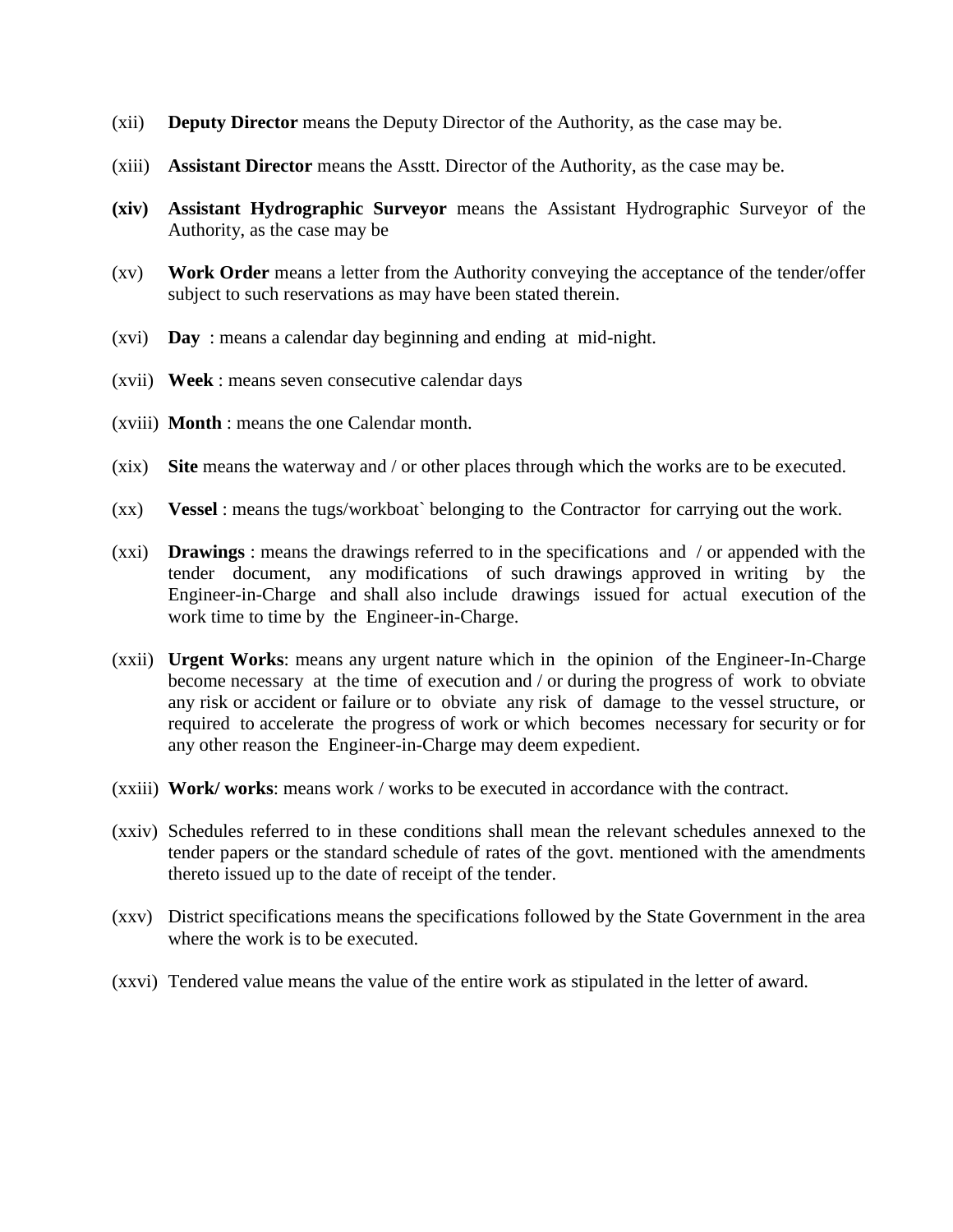#### **CLAUSE – 2: INTERPRETATIONS**

2.1 Words imparting the singular only shall also include the plural; he includes she and viceversa unless this is repugnant to the context.

Heading and marginal notes in these General Conditions shall not be deemed to form part thereof or be taken into consideration in the interpretation of construction thereof of the contract.

#### **CLAUSE – 3:PERFORMANCE GURANTEE & SECURITY DEPOSIT**

#### **3.1 PERFORMANCE GUARANTEE**

The contractor shall be required to deposit an amount equal to 5% of the tendered value of the work as performance guarantee in the form of either demand draft payable at any nationalized/schedule bank **OR** an irrevocable bank guarantee bond of any scheduled bank or State Bank of India in accordance with the form prescribed within 15 days of the issue of the work order.

#### **3.2 SECURITY DEPOSIT**

Asum @ 10% of the gross amount of the bill shall be deducted from each running bill of the contractor till the sum along with sum already deposited as earnest money will amount to security deposit of 5% of the contract value of the work. Bank guarantee will not be accepted as security deposit.

- 3.3 The contractor whose tender is accepted has to enter into an agreement with IWAI for the due fulfillment of the contract. The security amount will be accepted in form of demand draft only in favour of 'Inland Waterways Authority of India – Fund' payable at Noida/Delhi.
- 3.4 The total performance guarantee/security deposit shall remain with IWAI till defect liability period after satisfactory completion of work.
- 3.5 Interest will not be paid on security deposit or performance guarantee.
- 3.6 If the contractor having been called upon by the Engineer in charge to furnish the security fails to do so within the specified period, the EMD submitted by the contractor shall be forfeited. It shall be lawful for the Employer:
	- i) To recover the amount of balance security deposit by deducting the amount from the pending bills of the contractor under this contract or any other contract with the Authority, OR
	- ii) To cancel the contract or any part thereof and to carry out the work or authorise to carry out the work/ works at the risk and cost of the contractor.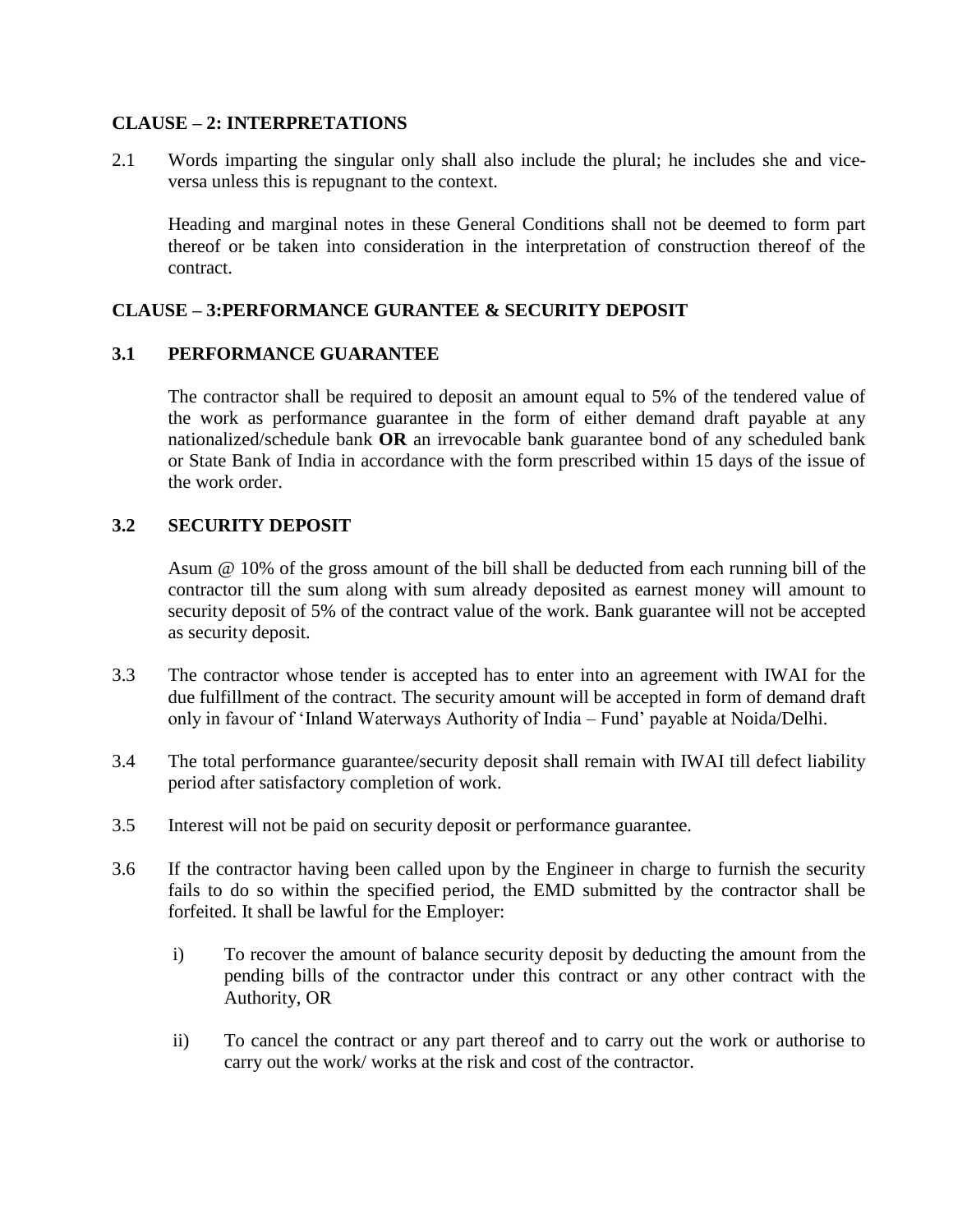- 3.4 No claim shall lie against the authority either in respect of interest or any depreciation in value of any security.
- 3.5 If the contractor neglects to observe or fails to perform any of his obligations under the contract, it shall be lawful for the Employer/ EIC to forfeit either in whole or in part, the security deposit furnished by the contractor. However, if the contractor duly performs and completes the contract in all respects and presents in absolute "NO DEMAND CERTIFICATE" in the prescribed form, the IWAI shall refund the security deposit to the contractor after deduction of cost and expenses that the Authority may have incurred and other money including all losses and damages which the Authority is entitled to recover from the Contractor.
- 3.6 In case of delay in the progress of work, the Engineer- in-Charge shall issue to the contractor a memo in writing pointing out the delay in progress and calling upon the contractor to explain the causes for the delay within 3 days of receipt of the memo and 10 days from issuance of memo whichever is earlier. If the Engineer-in-Charge is not satisfied with the explanations offered, he may forfeit the security deposit and / or withhold payment of pending bills in whole or in part and/ or get the measures of rectification of progress of work accelerated to the pre-defined level at the risk and cost of the contractor.
- 3.7 All compensation or other sums of money payable by the contractor under the terms of the contract or any other contract or on any other account whatsoever, may be deducted from or paid by the sale of a sufficient part of his security or from the interest arising therefrom or from any sums which may be due or may become due to the contractor by the Authority on any account whatsoever. Also in the event of the contractor's security deposit being reduced by reasons of such deductions or sale, as aforesaid the contractor shall, within 14 days of receipt of notice of demand from the Engineer-in-Charge make good the deficit in his security deposit.

#### **CLAUSE – 4: REFUND OF SECURITY DEPOSIT**

The security deposit less any amount due shall, on demand, be returned to the contractor on the expiry of defects liability period or on payment of the amount of the final bill payable in accordance with the agreement conditions, whichever is later, provided the engineer-in-charge is satisfied that there is no demand outstanding against the contractor.

#### **CLAUSE – 5: SUFFICIENCY OF TENDER**

The contractor shall be deemed to have satisfied himself before tendering as to the correctness and sufficiency of his tender for the works and of the rates quoted in the schedule of Quantities and Prices which shall (except as otherwise provided in the contract) cover all his obligations under the contract and all matters and things necessary for the proper execution and completion of the works in accordance with the provisions of the contract and its operation during execution of work.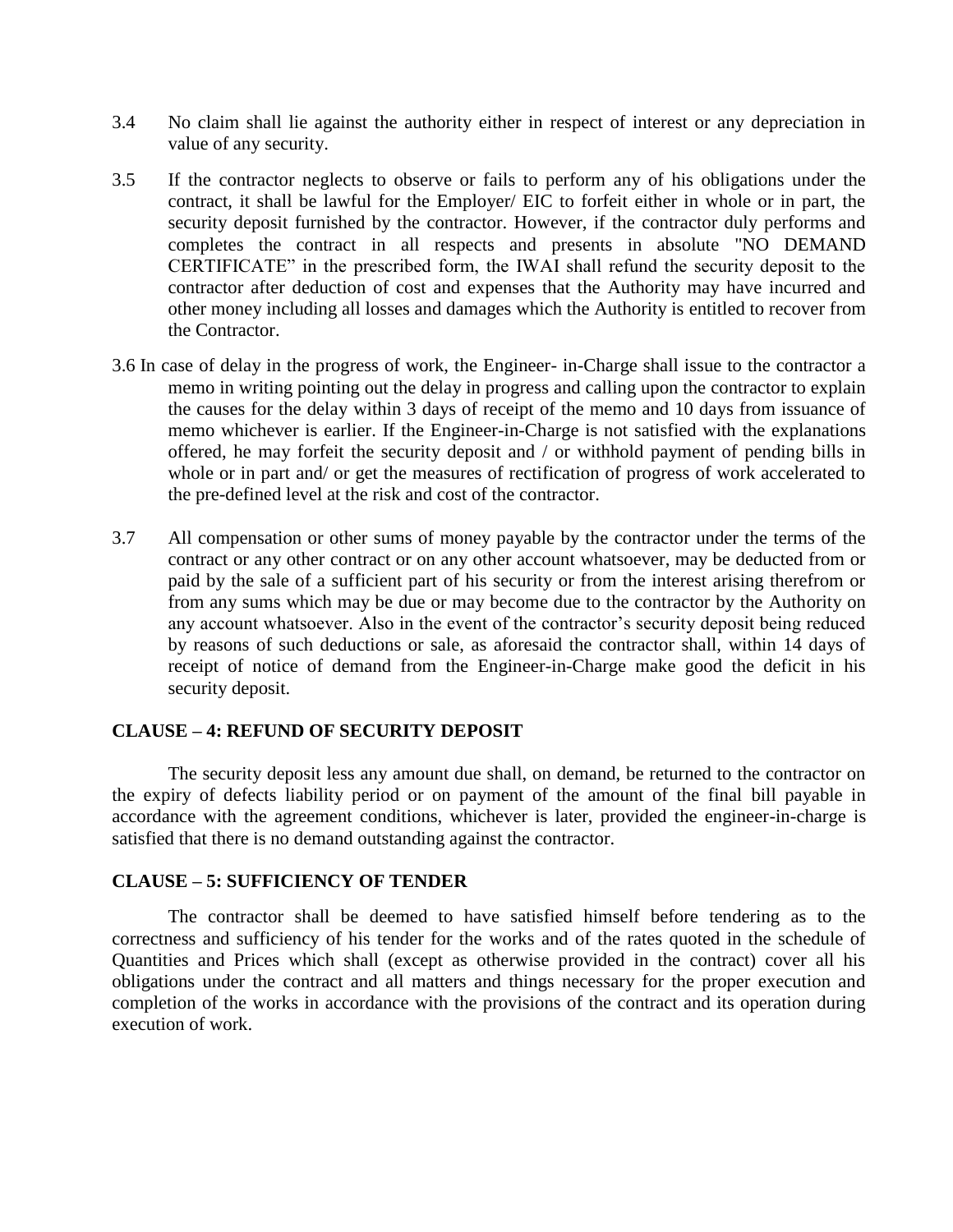## **CLAUSE – 6: CONTRACT DOCUMENTS**

- 6.1 The language in which the contract documents shall be drawn up shall be English and if the said documents are written in more than one languages, the language according to which the contract is to be constructed and interpreted shall be English and designated as the 'Ruling' Language'.
- 6.2 The Contractor shall be furnished free of charge certified true copy of the contract document.
- 6.3 A copy of the Contract Documents furnished to the Contractor as aforesaid shall be kept by the Contractor on the Site in good order and the same shall at all reasonable time be available for inspection and use by the Engineer-in-Charge, his representatives or by other Inspecting officers of the Authority.
- 6.4 None of these Documents shall be used by the Contractor for any purpose other than that of this contract.

### **CLAUSE – 7: DISCREPANCIES AND ADJUSTMENT OF ERRORS**

- 7.1 Detailed drawings shall be followed in preference to small-scale drawings and figured dimensions in preference to scaled dimensions. The case of discrepancy between the Schedule of Quantities and prices, the Specifications and/ or the drawings, the following order of precedence shall be observed : -
	- (a) Description in the Schedule of Quantities and Prices.
	- (b) Relevant Specifications and Special Conditions, if any.
	- (c) Drawings.
	- (d) General Specifications.
- 7.2 The contractor shall study and compare the drawings, specifications and other relevant information given to him by the Engineer-in-Charge and shall report in writing to the Engineer-in-Charge any discrepancy and inconsistency which he notes. The decision of the Engineer-in-Charge regarding the true intent and meaning of the drawings and specifications shall be final and binding.
- 7.3 Any error in description, quantity or price in Schedule of Quantities and Prices or any omission therefrom shall not vitiate the Contract or release the Contractor from the execution of the whole or any part of the Works comprised therein according to drawings and specifications or from any of his obligations under the contract.
- 7.4 If on check there is difference in the amount worked out by contractor in the schedule of quantities and prices and General summary the same shall be adjusted in accordance with the following rules :
	- (a) In the event of error occurring in the amount column of schedule of quantities and prices as result of wrong multiplication of unit price and quantity, the unit price shall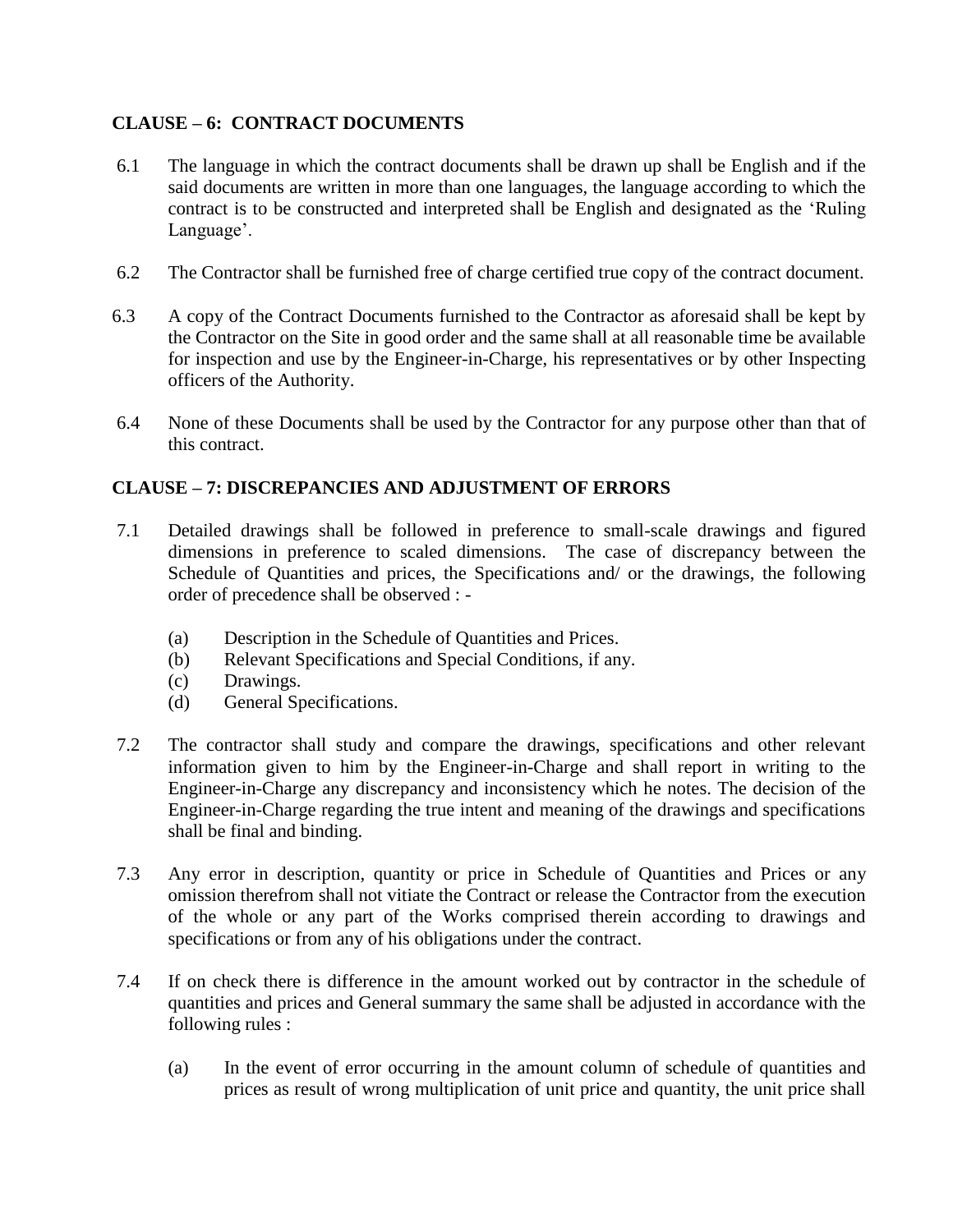be regarded, as firm and multiplication shall be amended on the basis of the quoted unit price.

- (b) All errors in totaling in the amount column and in carrying forward totals shall be corrected.
- (c) The totals of various sections of schedule of quantities and price amended shall be carried over to the General Summary and the tendered sum amended accordingly. The tendered sum so altered shall, for the purpose of tender, be substituted for the sum originally tendered and considered for acceptance instead of the original sum quoted by the tenderer. Any rounding off of quantities or in sections of schedule of quantities and prices or in General summary by the tenderer shall be ignored.

### **CLAUSE–8: DUTIES AND POWERS OF THE ENGINEER–IN-CHARGE REPRESENTATIVE**

- 8.1 The duties of the representative of the Engineer-in-Charge are to watch and supervise the works and to test and examine any materials/ parts to be used or workmanship employed in connection with the works.
- 8.2 The Engineer-in-Charge may, from time to time in writing, delegate to his representative any of the powers and authorities, vested in the Engineer-in- Charge and shall furnish to the contractor a copy of all such written delegation of powers and authorities. Any written instruction or written approval given by the representative of the Engineer-in-Charge to the contractor within the terms of such delegation shall bind the contractor and the Authority as though it has been given by the Engineer-in-Charge.
- 8.3 Failure of the representative of the Engineer-in-Charge to disapprove any work or materials shall be without prejudice to the power of the Engineer-in-Charge thereafter to disapprove such work or materials and to order the pulling down, removal or breaking up thereof. The contractor shall, at his own expense, again carry out such works as directed by the Engineerin-Charge.
- 8.4 If the Contractor is dissatisfied with any decision of the representative of the Engineer-in-Charge, he will be entitled to refer the matter to the Engineer-in- Charge who shall thereupon confirm, reverse or vary such decision and the decision of the Engineer-in- Charge in this regard shall be final and binding on the contractor.

### **CLAUSE – 9: ASSIGNMENT AND SUB-LETTING**

The Contractor shall not sub-let, transfer or assign the whole or any part of the work under the contract. Provided that the Engineer-in-Charge may at his discretion, approve and authorize the Contractor to sub-let any part of the work, which in his opinion, is not substantial, after the contractor submits to him in writing the details of the part of the work(s) or trade proposed to be subject, to name of the sub-contractor thereof together with his past experience in the said work/trade and the form of the proposed sub-contract. Nevertheless any such approval or authorization by the Engineer-in-Charge shall not relieve the contractor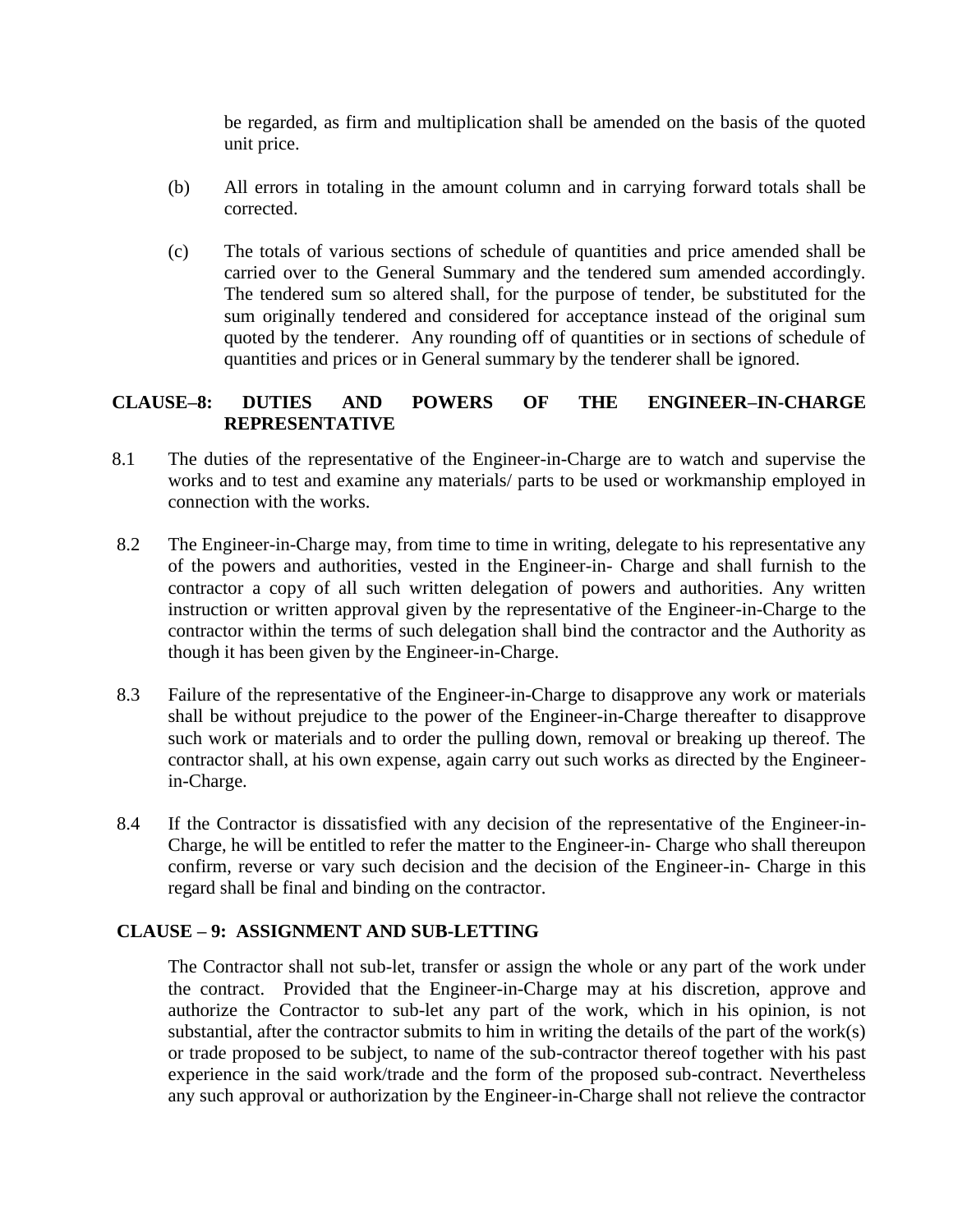from his any or all liabilities, obligations, duties and responsibilities under the contract. The contractor shall also be fully responsible to the Authority for all the acts and omissions of the sub-contractor, his employees and agents or persons directly employed by the contractor. However, the employment of piece rate works shall not be construed as sub-letting.

#### **CLAUSE – 10: FACILITIES TO OTHER CONTRACTORS**

The contractors shall, in accordance with the requirements of the work as decided by the Engineer-in- Charge, afford all reasonable facilities to other contractors engaged contemporaneously on separate contracts and for departmental labour and labour of any other agency properly authorised by Authority or any statutory body which may be employed at the site for execution of any work not included in the contract which the Authority may enter into in connection with or ancillary to the works. In all matters of conflict of interest, the Engineer-in-Charge shall direct what compromise should be made and his decision shall be final and binding on the parties.

#### **Clause – 11: CHANGE IN CONSTITUTION**

Where the contractor is a partnership firm, prior approval in writing of the Engineer-in-Charge shall be obtained before any change is made in the constitution of the firms, where the contractor is an individual or a Hindu Undivided Family business concern, such approval, as aforesaid, shall like-wise be obtained before the contractor enters into any partnership firm which would have the right to carryout the work undertaken by contractor. If prior approval as aforesaid is not obtained the contractor shall be deemed to have been assigned in contravention to Clause 32 hereof and the same action will be taken and the same consequences shall ensure as provided for in the said clause-33.

#### **CLAUSE – 12: COMMENCEMENT OF WORK**

The contractor shall commence the work at the respective sites within 10 days of the issue of Letter of Award. If the contractor commits default in mobilization of resources, and equipment as aforesaid, the Engineer-in-Charge shall without prejudice to any other right or remedy be at liberty to cancel the contract and forfeit the earnest money/security deposit.

### **CLAUSE –13: WORKS TO BE CARRIED OUT IN ACCORDANCE WITH SPECIFICATION DRAWINGS AND ORDERS ETC.**

- 13.1 The contractor shall execute the whole and every part of the work in the most substantial and workman like manner and both as regards material and otherwise in every respect in strict conformity with the specification laid down or as may be laid down by the Engineer-in-Charge under the terms of the contract. The contractor shall also conform exactly, fully and faithfully to the designs, drawings specifications and instructions in writing in respect of the work, duly signed by the Engineer-in-Charge as may be issued from time to time.
- 13.2 The contractor shall be entitled to receive, on demand, in addition to the contract documents, in accordance with the provisions of contract, the documents set forth herein in respect of the work on commencement or during the performance of the contract: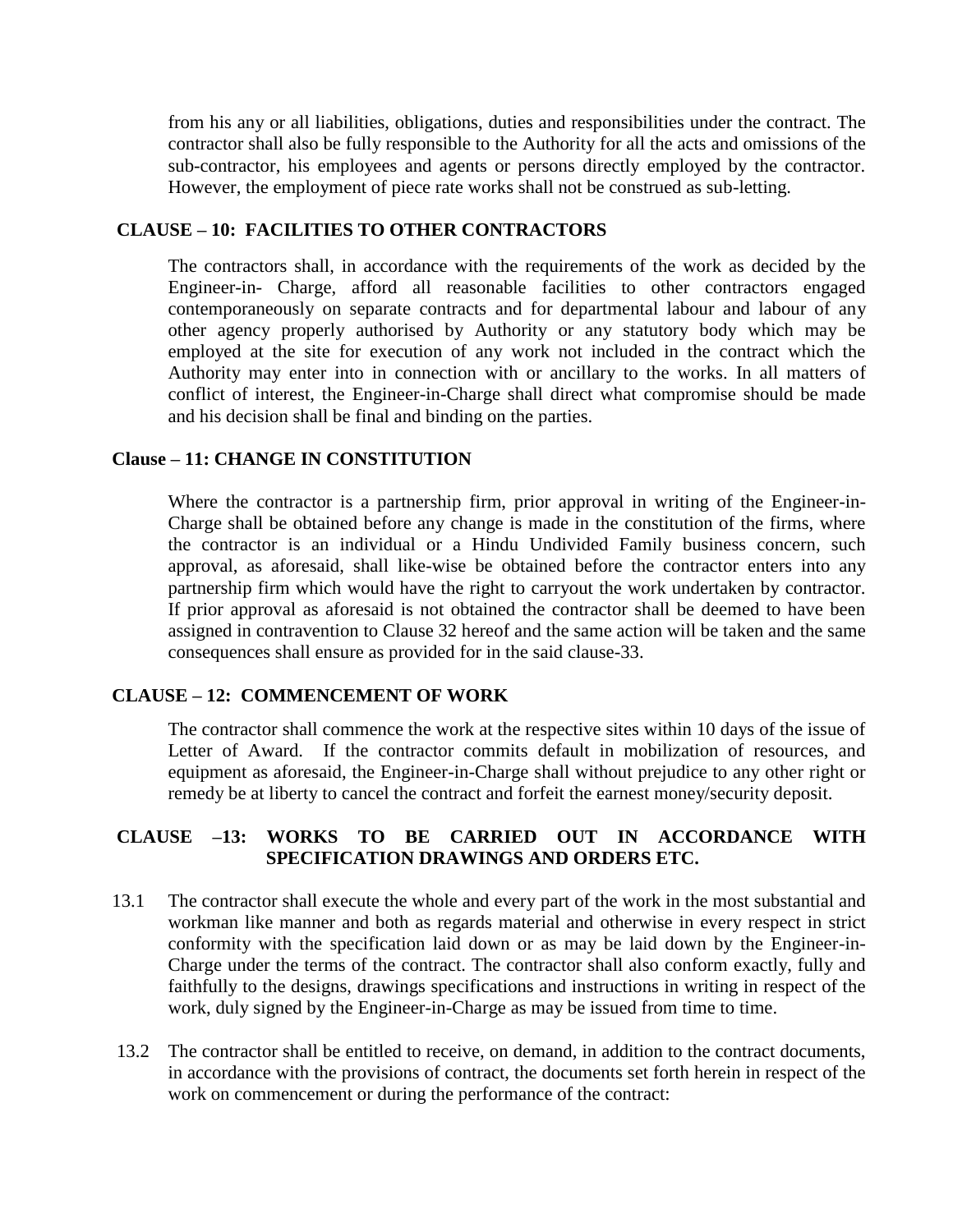- (a) Specifications or revisions thereof other than standard printed specifications
- (b) Explanations, instructions etc.

Such further drawings, explanation, modifications and instruction, as the Engineer-in-Charge may issue to the contractor from time to time in respect of the work shall be deemed to form integral part of the contract and the contractor shall be bound to carry out the work accordingly.

13.3 All instructions and orders in respect of the work shall be given by the Engineer-in-Charge in writing. However, any verbal instructions or order shall be confirmed by the Engineer-in-Charge as soon as practicable without loss of time and only such written instruction shall be deemed to be valid.

### **CLAUSE – 14: SETTING OUT THE WORKS**

The contractor shall provide all assistance and adhere to the instruction of E.I.C during the course of surveying, inspection, etc.

#### **CLAUSE – 15: URGENT WORKS**

If any urgent work (in respect where the decision of the Engineer-in-Charge shall be final and binding) becomes necessary, the contractor shall execute the same as may be directed, provided the directions are in accordance and confirmatory with provisions in Clause – 8.

#### **CLAUSE – 16: DEVIATIONS**

- 16.1 The Engineer-in-Charge shall have powers to make any deviations in the original specifications of the works or any part thereof that are in his opinion, necessary at the time of or during the course of execution of the works for the aforesaid purpose or for any other reason, if it shall, in the opinion of the Engineer-in-Charge, be desirable, he shall also have the powers to make Deviations, such as (i) Variations (ii) Extra (iii) Additions / Omissions and (iv) Alterations or Substitutions of any kind. No such Deviations in the specification or drawings or designs or Schedule of Quantities, as aforesaid, shall in any way vitiate or invalidate the contract and any such Deviations which the contractor may be directed to do shall form integral part of the contract as if originally provided therein and the contractor shall carry out the same on the same conditions in all respects on which he agreed to do the works under the contract. However, such deviation for individual item shall be limited to  $+$ 10% but the total value of the contract should not exceed 10%.
- 16.2 Such items of work, as are required, to be executed at the rates already provided in the schedule of quantities, shall apply in respect of the same item(s) of work to be executed due to Variation.
- 16.3 If requested by the contractor the time for completion of the work shall, in the event of any deviation resulting in additional cost over the contract sum be extended in the proportion which altered, additional or substituted work bears to the original contract sum plus such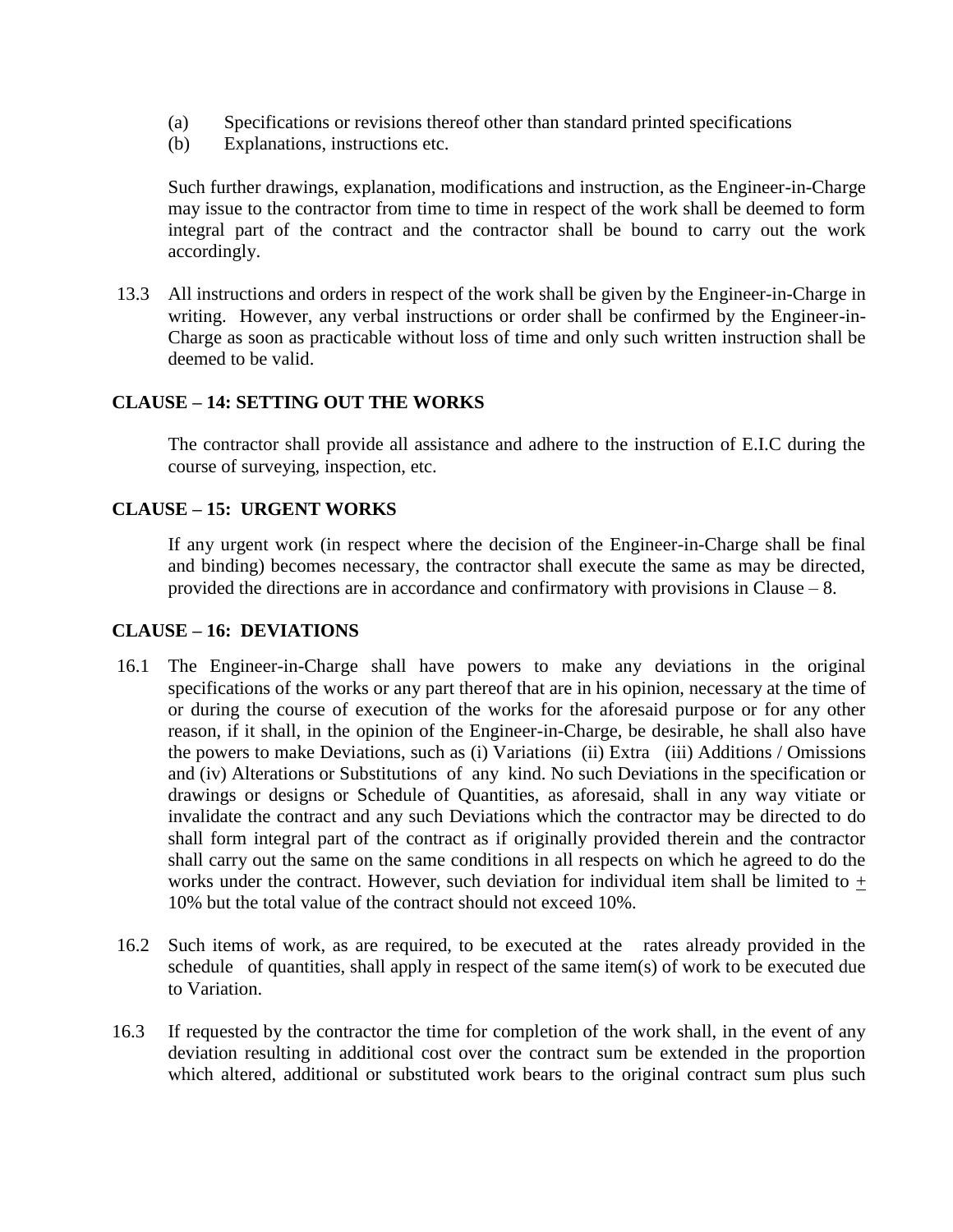further additional time as may be considered reasonable by the Engineer-in-Charge whose decision shall be conclusive as to such provision:

16.4 Under the circumstances, the contractor shall at any stage not suspend the work on account of non-settlement of rates of such Deviated items.

### **CLAUSE - 17: CONTRACTORS SUPERVISION**

- 17.1 The contractor shall either himself supervise the execution of the works or shall appoint at his own expense, an Engineer as his accredited agent approved by the Engineer-in-Charge, if contractor has himself not sufficient knowledge or experience to be capable of receiving instruction or cannot give his full attention to the works. The contractor or his agent shall be present at the site(s) and shall superintend the execution of the works with such additional assistance in each trade, as the work involved shall require and considered reasonable by the Engineer-in-Charge, directions/instructions given by the Engineer-in-Charge to the contractor's agent shall be considered to have the same force as if these had been given to the contractor himself.
- 17.2 If the contractor fails to appoint a suitable agent as directed by the Engineer-in-Charge, the Engineer-in- Charge shall have full powers to suspend the execution of the works until such date as a suitable agent is appointed by the contractor and takes over the supervision of the work. For any such suspension, the contractor shall be held responsible for delay so caused to the works.

### **CLAUSE - 18: INSTRUCTION AND NOTICE**

- 18.1 Except as otherwise provided in this contract, all notices to be given on behalf of the Authority and all other actions to be taken on its behalf may be given or taken by the Engineer-in-Charge or any officer for the time being entrusted with the functions duties and powers of the Engineer-in-Charge.
- 18.2 All instructions, notices and communications etc. under the contract shall be given in writing and any such oral orders/instructions given shall be confirmed in writing and no such communication which is not given or confirmed in writing shall be valid.
- 18.3 All instructions, notices and communications shall be deemed to have been duly given or sent to the contractor, if delivered to the contractor, his authorized agent, or left at, or posted to, the address given by the contractor or his authorized agent or to the last known place of abode or business of the contractor or his agent of services by post shall be deemed to have been served on the date when in the ordinary course of post these would have been delivered to him and in other cases on the day on which the same were so delivered or left.
- 18.4 The Engineer-in-Charge shall communicate or confirm the instructions to the contractor in respect of the execution of work in a work site order book maintained in the office of the Engineer-in-Charge and the contractor or his authorized representative shall confirm receipt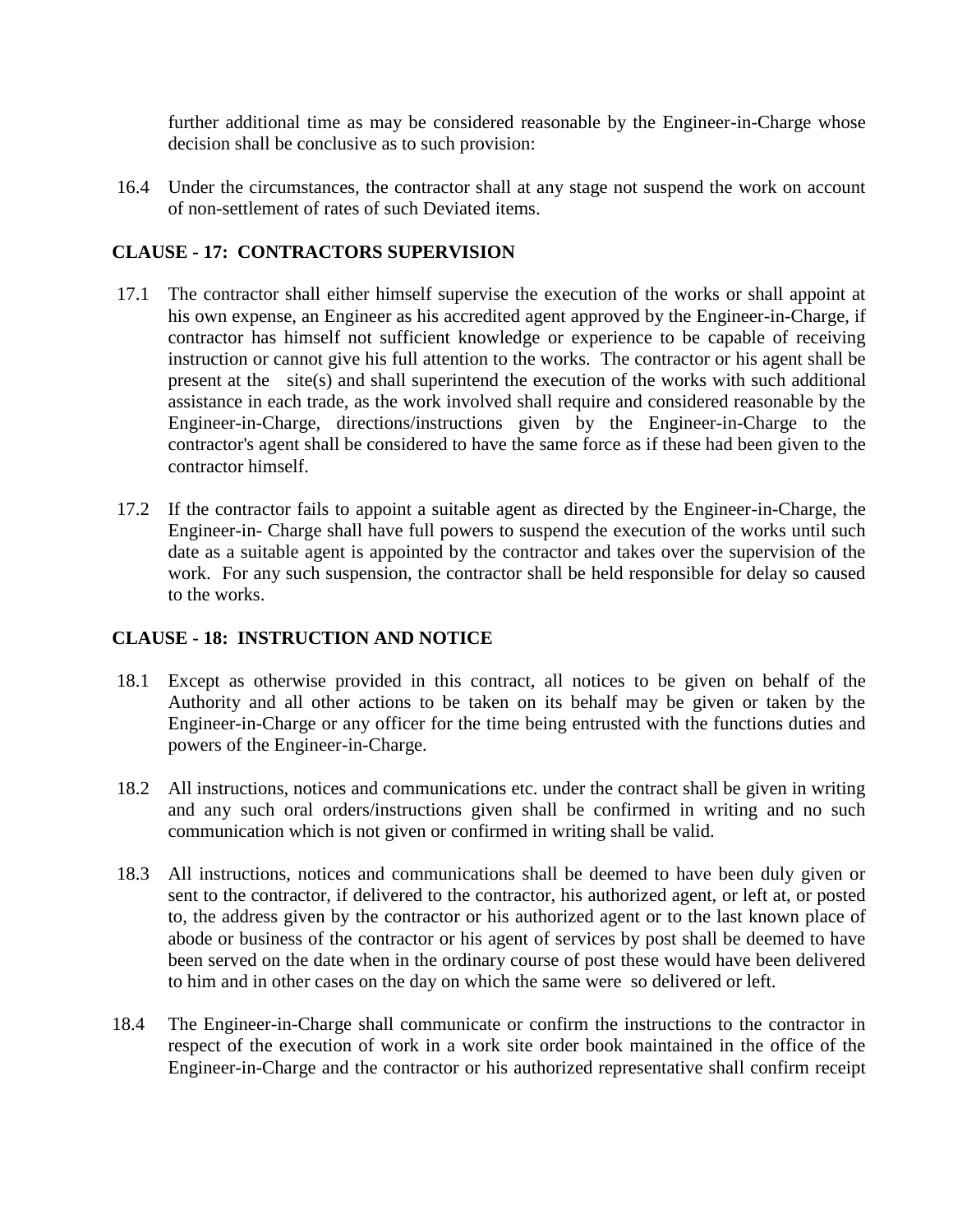of such instructions by signing the relevant entries in this book. If required by the Contractor, he shall be furnished a certified true copy of such instruction(s).

### **CLAUSE -19: PLANT AND EQUIPMENT**

- 19.1 The Contractors shall provide and install all necessary plant; equipment and machinery required for the execution of the work under the contract, at his cost and shall use such methods and appliances for the purpose of all the operations connected with the work covered by the contract, which shall ensure the completion of work(s) within the specified time.
- 19.2 Subject to the availability of any item(s), plant, equipment and machinery the Authority at the written request of the contractor, may issue to the contractor on hire for being deployed on the work contracted for, at pre- determined rates, terms and conditions at the sole discretion of the Engineer-in-Charge.

### **CLAUSE – 20: PATENT RIGHTS**

The contractor shall indemnify the Authority, its representatives or its employees against any action, claim or proceeding relating to infringement or use of any patent or design or any alleged patent or design rights and shall pay any royalties or other charges which may be payable in respect of any article or material or part thereof included in the contract. In the event of any claim being made or action being brought against the Authority or any agent, servant or employee of the Authority in respect of any such materials as aforesaid the contractor shall immediately be notified thereof. Provided that such indemnity shall not apply when such infringement has taken place in complying with the specific directions issued by the Authority but the contractor shall pay any royalties or other charges payable in respect of any such use, the amount so paid being reimbursement to the contractor only if the use was the result of any drawings and or specifications issued after submission of the tender.

### **CLAUSE – 21: MATERIALS**

- 21.1 The contractor shall at his own expenses provide/arrange all materials required for the bonafide use on work under the contract.
- 21.2 All materials parts to be provided by the contractor shall be in conformity with the specifications laid down in the contract and the contractor shall furnish from time to time proof and samples, at his cost, of the materials parts as may be specified by the Engineer-in-Charge shall also have powers to have such tests, in addition to those specified in the contract, as may be required and the contractor shall provide all facilities to carry out the same. The cost of materials parts consumed in such tests and also expenses incurred thereon shall be borne by the contractor in all cases and also where such tests which are in addition to those provided in the contract disclose that the materials are in conformity with the provisions of the contract.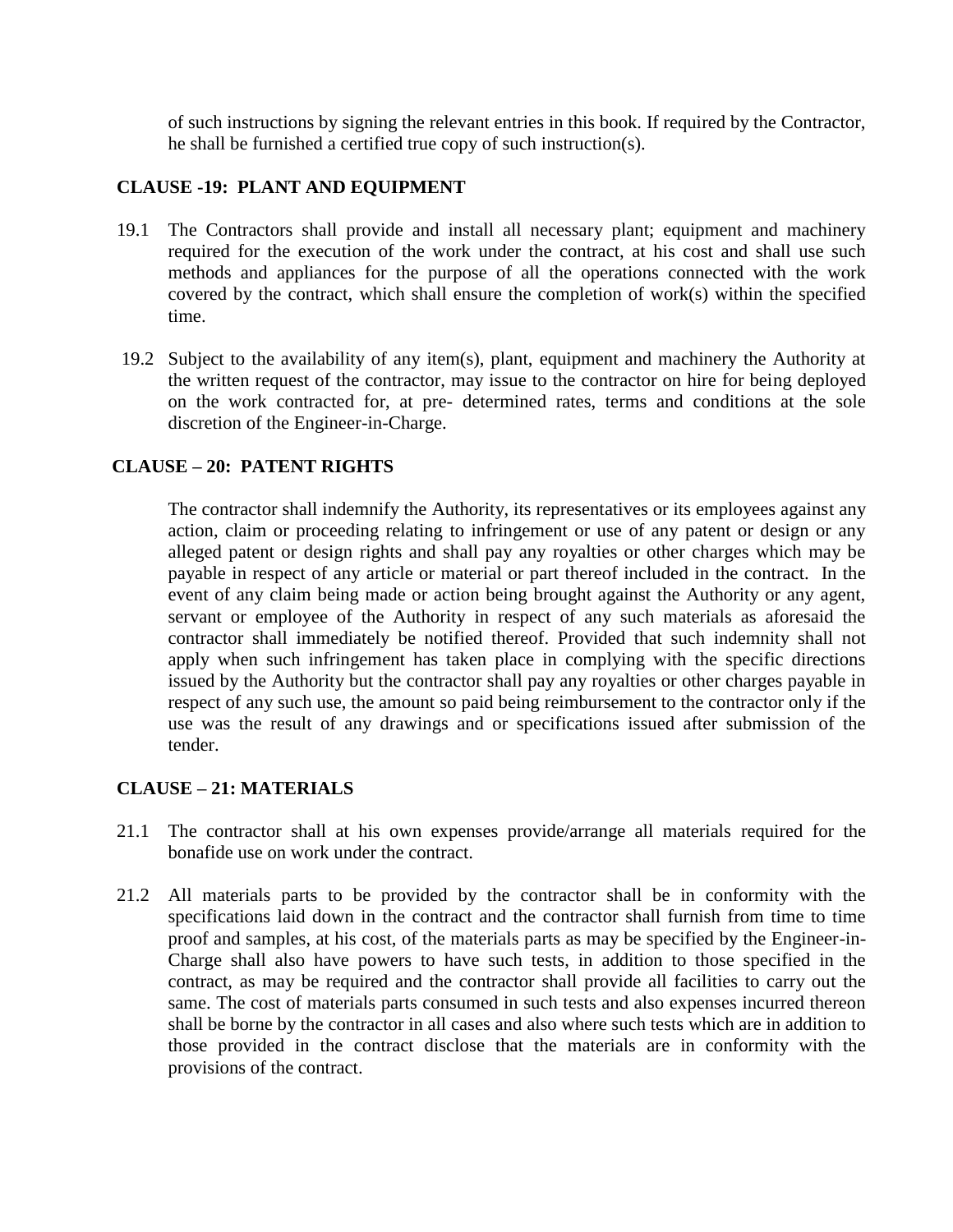21.3 The Engineer-in-Charge or his representative shall be entitled at any time to inspect and examine any materials parts intended to be used in or the works, either on the site or at factory or workshop or other place(s) where such materials are assembled, fabricated, manufactured or any place where these are lying or from where these are being obtained. For this, purpose, the contractor shall afford such facilities as may be required for such inspection and examination.

#### **CLAUSE - 22: LAWS GOVERNING THE CONTRACT**

The Courts at Delhi only shall have the jurisdiction for filing the award of the arbitration and for any other judicial proceedings.

#### **CLAUSE - 23: WATCHING AND LIGHTING**

The Contractor shall provide and maintain at his expense all lights, guards, fencing and watching when and where necessary or as required by the Engineer-in- Charge for the protection of the works or for the safety and convenience of those employed on the works or the public.

#### **CLAUSE - 24: WORK DURING NIGHT OR ON SUNDAYS AND HOLIDAYS**

- 24.1 Subject to any provisions to the contrary contained in the contract, none of the works shall be carried out during national holidays without the permission in writing of the Engineer-in-Charge. However, when work is unavoidable or necessary for safety of life, property or works, contractor shall take necessary action immediately and advise the Engineer-in-Charge accordingly.
- 24.2 The Engineer-in-Charge at its discretion may, however, direct the contractor that the work may be carried out on holidays, Sundays and/ or extra shifts to ensure completion of works under the contract as scheduled.

#### **CLAUSE - 25: LABOUR**

- 25.1 (a) The contractor shall employ labour in sufficient numbers to maintain the required rate of progress and of quality to ensure workmanship of the degree specified in the contract and to the satisfaction of the Engineer-in-Charge. The Contractor shall not employ in connection with the works any person who has not completed eighteen years of age the minimum age specified in Indian Labour Law.
	- (b) If any foreigner is employed by the contractor to work within the site the later shall ensure that such foreigner possesses the necessary special permit issued by the civil Authorities in writing and also comply with the instructions issued therefore from time to time. In the event of any lapse in this regard on the part of such foreigner the contractor shall be personally held responsible for the lapse & Authority shall not be liable in any event.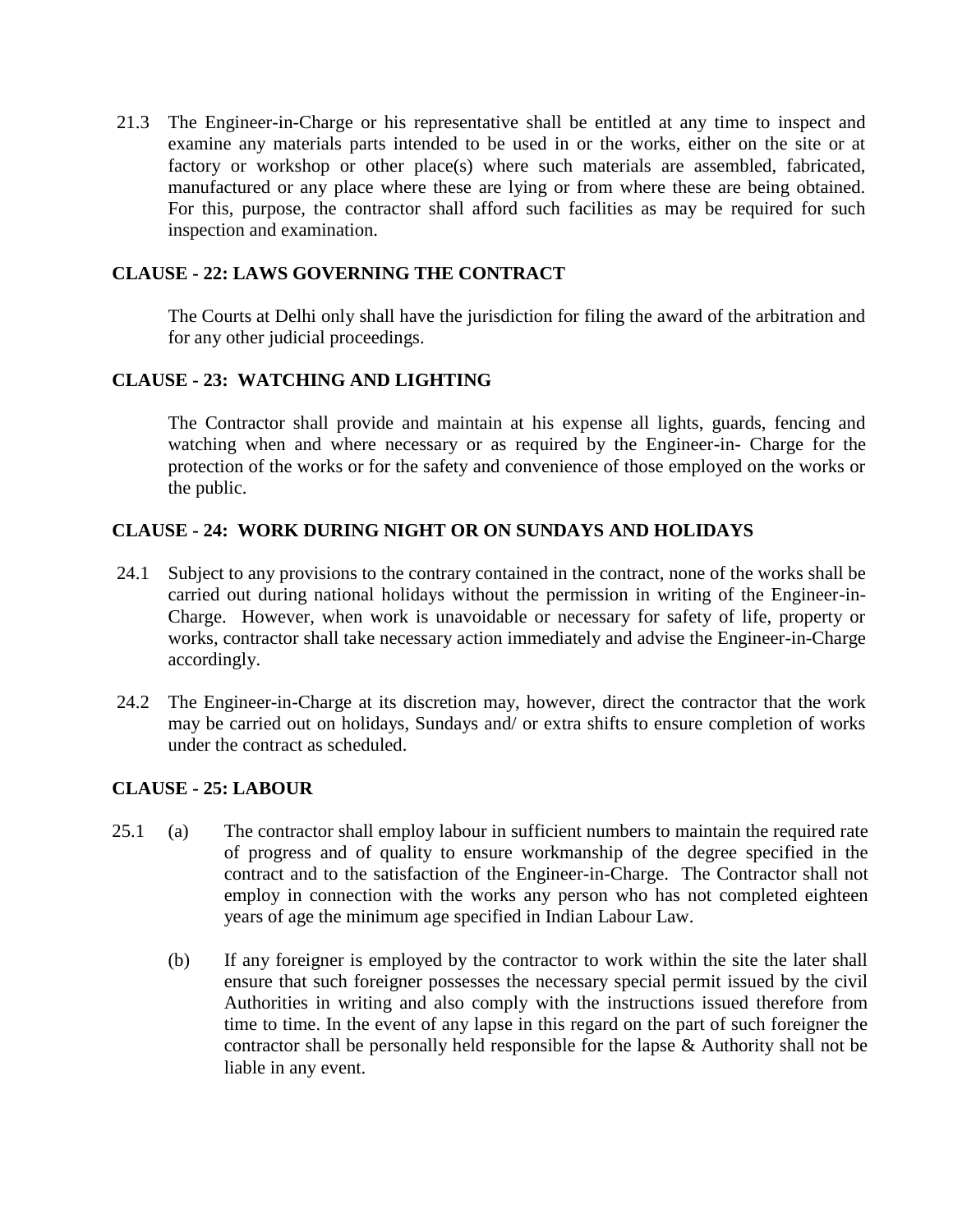- (c) The Contract is liable for cancellation if either the contractor himself or any of his employee is found to be a person who has held Class-I post under the Authority immediately before retirement and has within two years of such retirement accepted without obtaining the previous permission of the Authority or of the Chairman as the case may be and employment as contractor for, or in connection with the execution of the public works, or as an employee of such contractor. If the contract is terminated on account of the failure of the contractor to comply with the above clause, the Authority shall be entitled to recover from him such damages as may be determined by the Engineer-in-Charge with due regard to the inconvenience caused to the Authority on account of such termination without prejudice to the Authority's right to proceed against such officer.
- 25.2 The contractor shall furnish and deliver fortnightly to the Engineer-in-Charge, a distribution return of the number and description by trades of the works of people employed on the works. The contractor shall also submit on the 4th and 19th of every month for the period of second half of the preceding month and first half of the current month respectively to the Engineer-in-Charge, a true statement in respect of the following.
	- i) Any accidents if occurred during the said fortnight showing the circumstances under which they happened and the extent of damage and injury caused by them and.
	- ii) the number of female workers who have been allowed maternity benefit as provided in the Maternity Benefit Act 1961 or Rules made thereunder and the amount paid to them.
- 25.3 The Contractor shall pay to labourer employed by him either directly or through subcontractors wages not less than wages as defined in Minimum Wages Act and amendments made from time to time.
- 25.4 The Contractor shall in respect of labour employed by him either directly or though subcontractor comply with or cause to be complied with the contract labour (Regulation and Abolition) Act 1970 and Rules framed thereunder in regard to all matters provided therein.
- 25.5 The Contractor shall comply with the provision of all the Acts Laws, any Regulation or Bye Laws of any Local or other Statutory Authority applicable in relation to the execution of works such as :
	- i) Payment of Wages Act, 1936 (Amended)
	- ii) Minimum Wages Act, 1948 (Amended).
	- iii) The Contract Labour (Regulation & Abolition) Act, 1970 with Rules framed there under as amended.
	- iv) Workmen Compensation Act, 1923 as amended by Amendment Act no.65 of 1976.
	- v) Employer's Liability Act 1938 (Amended)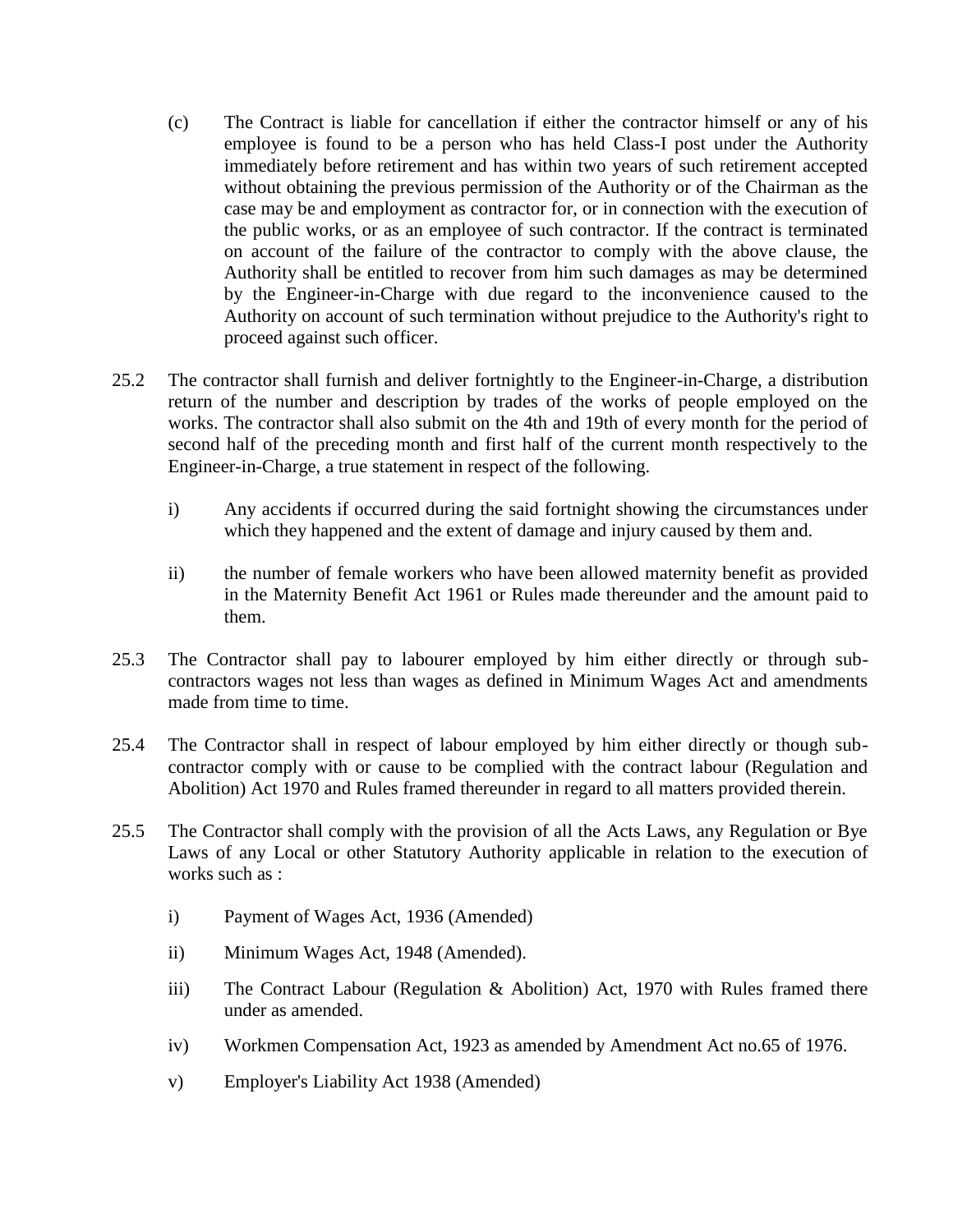- vi) Maternity Benefit Act. 1961 (Amended)
- vii) The Industrial Employment (Standing orders) Act 1946 (Amended).
- viii) The Industrial Disputes Act. 1947 (Amended)
- ix) Payment of Bonus Act.1965 and Amended Act No. 43 of 1977 and No. 48 of 1978 and any amended thereof:
- x) The Personal Injuries (Compensation Insurance) Act 1963 and any modifications thereof and rules made thereunder from time to time. The Contractor shall take into account all the above and financial liabilities in his quoted rates and nothing extra, whatsoever, shall be payable to him on this account.
- 25.6 The Contractor shall be liable to pay his contribution and the employees contribution to the State Insurance Scheme in respect of all labour employed by him for the execution of the contract, in accordance with the provision of "the Employees State insurance Act 1948" as amended from time to time. In case the Contractor fails to submit full details of his account of labour employed and the contribution payable the Engineer-in- Charge shall recover from the running bills of the contribution an amount of contribution as assessed by him. The amount so recovered shall be adjusted against the actual contribution payable for Employees State Insurance.
- 25.7 The Engineer-in-Charge shall on a report having been made by an inspecting officer as defined in the Contract Labour (Regulation and Abolition) Act and Rules or on his own in his capacity as Principal Employer, have the power to deduct from the amount due to the contractor any sum required on estimated to be required for making good the loss suffered by worker(s) by reason of non-fulfillment of the conditions of the Contract for the benefit of Workers, nonpayment of wages or of deduction made from him for wages which are not justified by the terms of the contract or non- observance of the said Act and Rules framed there under with amendments made from time to time.
- 25.8 The Contractor shall indemnify the Authority against any payments to be made under and for observance of the Regulation Laws, Rules as stipulated in Clause-25.5 above without prejudice to his right to claim indemnity from his sub-contractors. In the event of the contractor's failure to comply with the provisions of all the Act/Laws stipulated in Clause-25.5 or in the event of decree or award or order against the contractor having been received from the competent authority on account of any default or breach or in connection with any of the provisions of the Act/Law/Rules mentioned in Sub-Clause 25.5 above, the Engineerin-Charge without prejudice to any other right or remedy under the contract shall be empowered to deduct such sum or sums from the Bill of the contractor or from his security deposit or from other payment due under this contract or any other contract to satisfy within a reasonable time the provisions of the various Act/Laws/Rules/Codes as mentioned under Sub-Clause 25.5 above, on the part of the contractor under the contract on behalf of and at the expenses of the contractor and make payment and /or provide amenities/ facilities/services accordingly. In this regard, the decision of the Engineer-in-Charge shall be conclusive and binding on the contractor.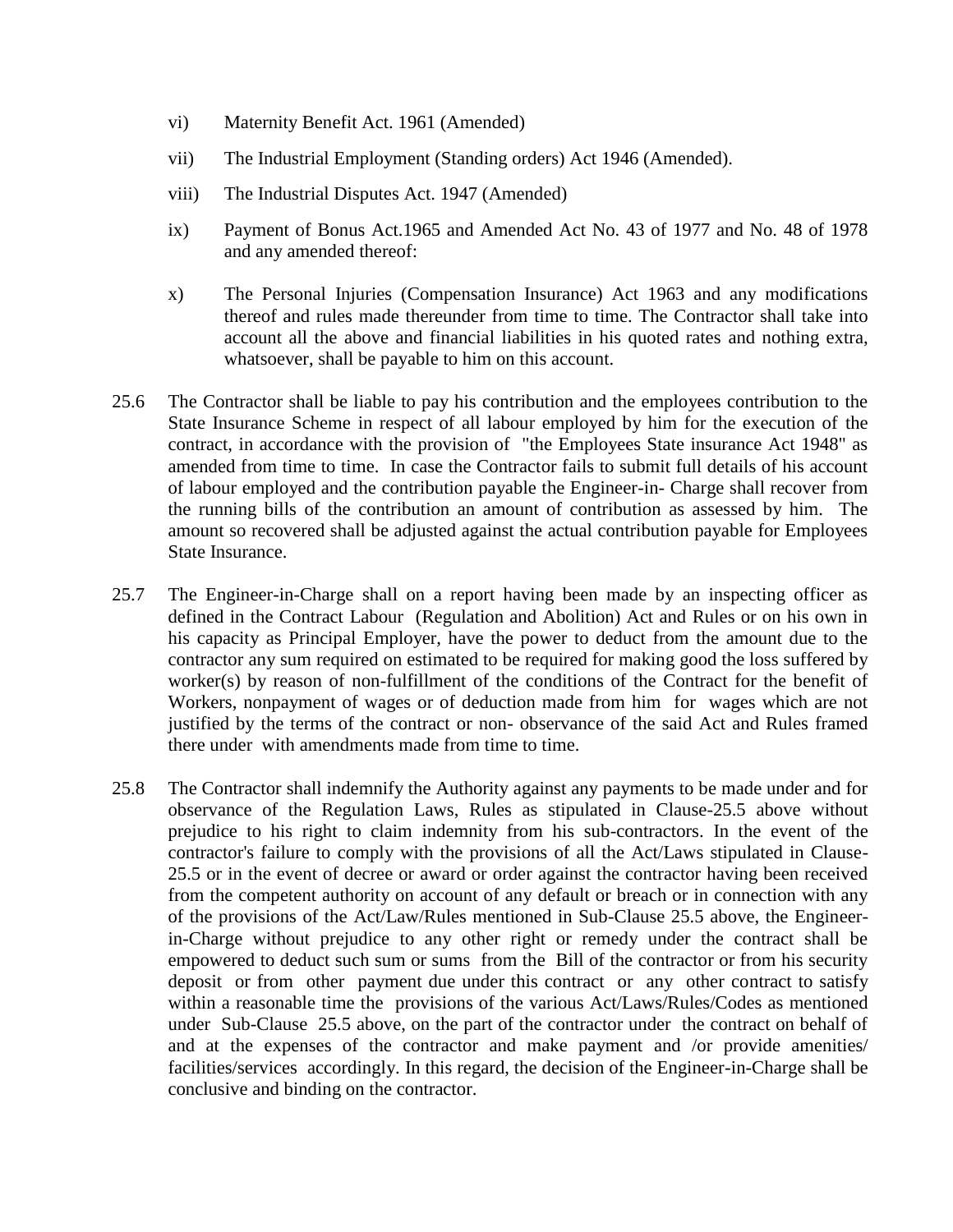- 25.9 In the event or the Contractor committing a default or breach of any of the provisions of the aforesaid Contract's Labour (Regulation and Abolition) Act and Rules as amended from time to time or furnishing any information or submit ting or filling any form/Register/Slip under the provisions of these Regulations which is materially incorrect then on the report of the Inspecting officer as defined in the relevant Acts and Rules as referred in Clause 25.5 above, the Contractor shall without prejudice to any other liability pay to the Authority a sum not exceeding Rs.50/- (Rs. Fifty only) as liquidated damages for every default, breach or furnishing, making, submitting, filling materially incorrect statement as may be fixed by the Engineer-in-Charge. The decision of the Engineer-in-Charge in this respect shall be final  $\&$ binding.
- 25.10 The Contractor shall at his own expenses Comply with or cause to be complied with the Provisions/ Rules provided for welfare and health of Contract Labour in the Contract Labour (Regulation and Abolition) Act and other relevant Acts and Rules framed there under or any other instructions issued by the Authority in this regard for the protection of health and for making sanitary arrangements for workers employed directly or indirectly on the works. In case the contractor fails to make arrangements as aforesaid, the Engineer-in-Charge shall be entitled to do so and recover the cost thereof from the contractor.
- 25.11 The Contractor shall at his own expense arrange for the safety or as required by the Engineerin-Charge, in respect of all labour directly or indirectly employed for performance of the Works and shall provide all facilities in connection therewith. In case the contractor fails to make arrangements and provide necessary facilities as aforesaid, the Engineer-in- Charge shall be entitled to do so and recover the cost thereof from the Contractor. But this will not absolve the contractor of his responsibility or otherwise thereof.
- 25.12 Failure to comply with "Provisions/Rules made for Welfare and Health of Contract Labour" Safety Manual, or the provisions relating to report on accidents and grant of maternity benefits to female workers and the relevant Act/Rules referred in clause 25.5 above shall make the contractor liable to pay to the Authority as liquidated damages an amount not exceeding Rs. 50/- for each default or materially incorrect statement. The decision of the Engineer-in-Charge in such matters based on reports from the inspecting Officers as defined in the relevant Acts and Rules as referred in clause 25.5 above shall be final and binding and deductions for recovery of such liquidated damages may be made from any amount payable to the contractor. In the event of any injury, disability or death of any workmen in or about the work employed by the contractor either directly or through his sub-contractor, contractor shall at all time indemnify and save harmless the Authority against all claims, damages and compensation under the Workmen Compensation Act. 1923 as amended from time to time or in other Law for the time being in force and Rules there-under from time to time and also against all costs, charges and expenses of any smooth action by proceedings arising out of such accidents or injury, disability or death of a workmen and against all sum or sums which may with the consent of the contractor be paid to compromise or compound any claim in this regard. If any award, decree or order is passed against the contractor for recovery of any compensation under the Workmen Compensation Act, 1923, for any injury, disability or death of a workman by any competent court, the said sum or sums shall be deducted by the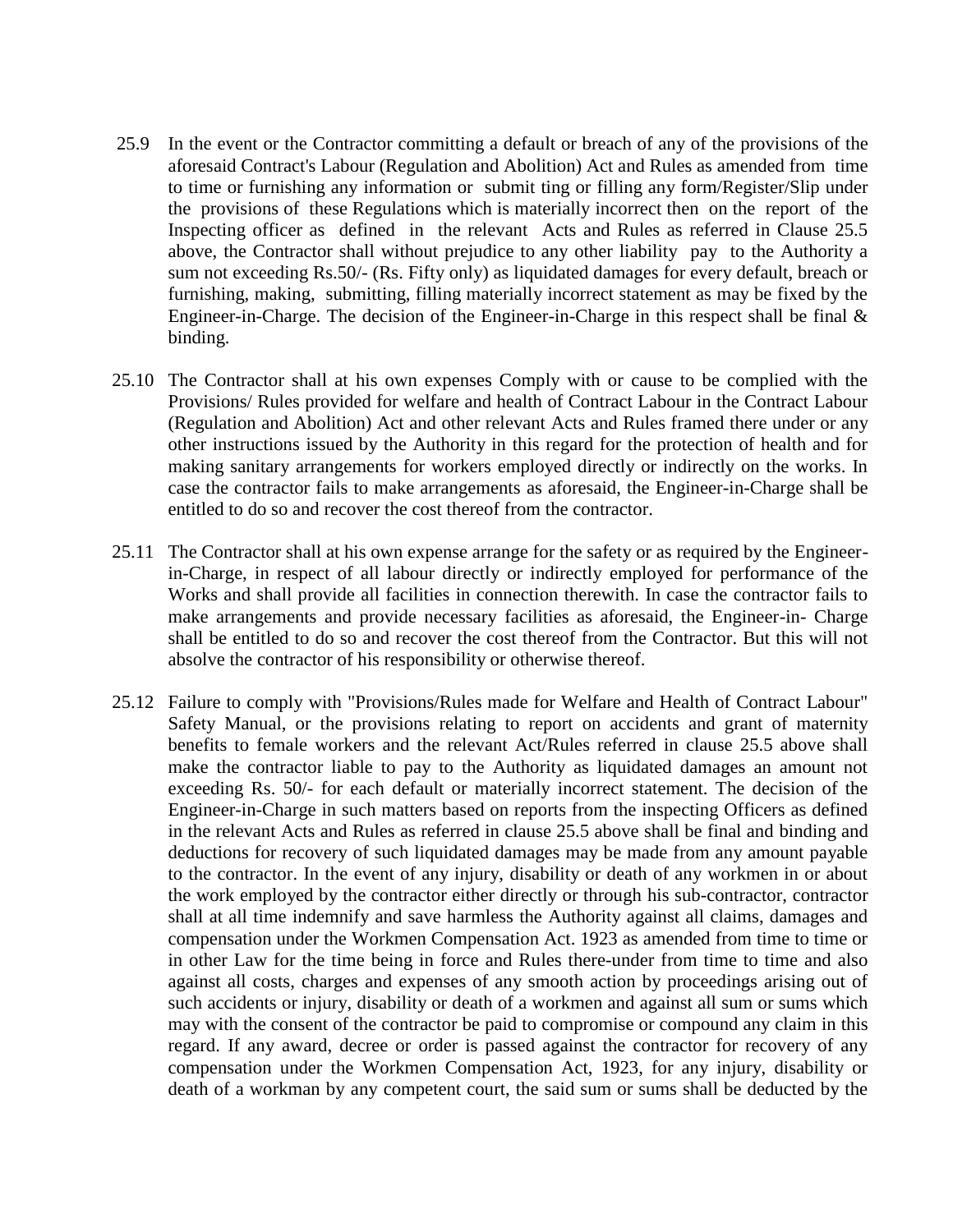Engineer-in-Charge from any sum then due or that may become due to the contractor or from his security deposit or sale thereof in full or part under the contract or any other contract with the Authority towards fulfillment of the said decree, award or orders.

25.13 Provided always that the contractor shall have no right to claim payments/claims whatsoever on account of his compliance with his obligations under this clause and Labour Regulation.

#### 25.14 A**LCOHOLIC LIQUOR OR DRUGS.**

The contractor shall not otherwise than in accordance with the statutes ordinance and Government Regulations or orders for the time being in force import, sell, give, barter or otherwise dispose of any alcoholic liquor or drugs to permit or suffer any such import, sale, gift, barter or disposal by his sub-contractor, agent or employees.

#### **25.15 ARMS AND AMMUNITION**

The contractor shall not give, barter or otherwise dispose of to any person or persons any arms or ammunition of any kind or permit to suffer the same as aforesaid.

#### **25.16 REMOVAL OF CONTRACTOR'S MEN**

The Contractor shall employ for the execution of the works only such persons as are skilled and experienced in their respective trades and Engineer-in-Charge shall be at liberty to object to and require the contractor to remove from the works any persons employed by the Contractor for the execution of the works who, in the opinion of the Engineer-in-Charge, misconduct himself or is incompetent or negligent in the proper performance of his duties. The contractor shall forthwith comply with such requisition and such person shall not be again employed upon the works without permission of the Engineer-in-Charge.

#### **CLAUSE – 26: MATERIALS OBTAINED FROM EXCAVATION AND TREASURE TROVE, FOSSILS, ETC.**

- 26.1 Materials of any kind obtained from excavation on the site shall remain the property of the Authority and shall be disposed off as directed by the Engineer-in-Charge.
- 26.2 However if any of the materials thus obtained from excavation on the site is such as can be used in the execution of the work under the contract, the contractor will be allowed to use the same free of cost (except that any amount of royalty paid for in this regard by the Authority shall be recoverable from the contractor) for the aforesaid purpose provided the same is found suitable and is approved by the Engineer-in-Charge.
- 26.3 Fossils, coins, articles of value, structures and other remains or things of geological or archeological interest discovered on the site shall be the absolute property of the Authority. The contractor shall take reasonable precautions to prevent his labour or any other person from removing or damaging any such article or thing and shall acquaint the Engineer-in-Charge with such discovery and carryout the Engineer-in-Charge's directions as to the disposal of the same at the expense of the Authority.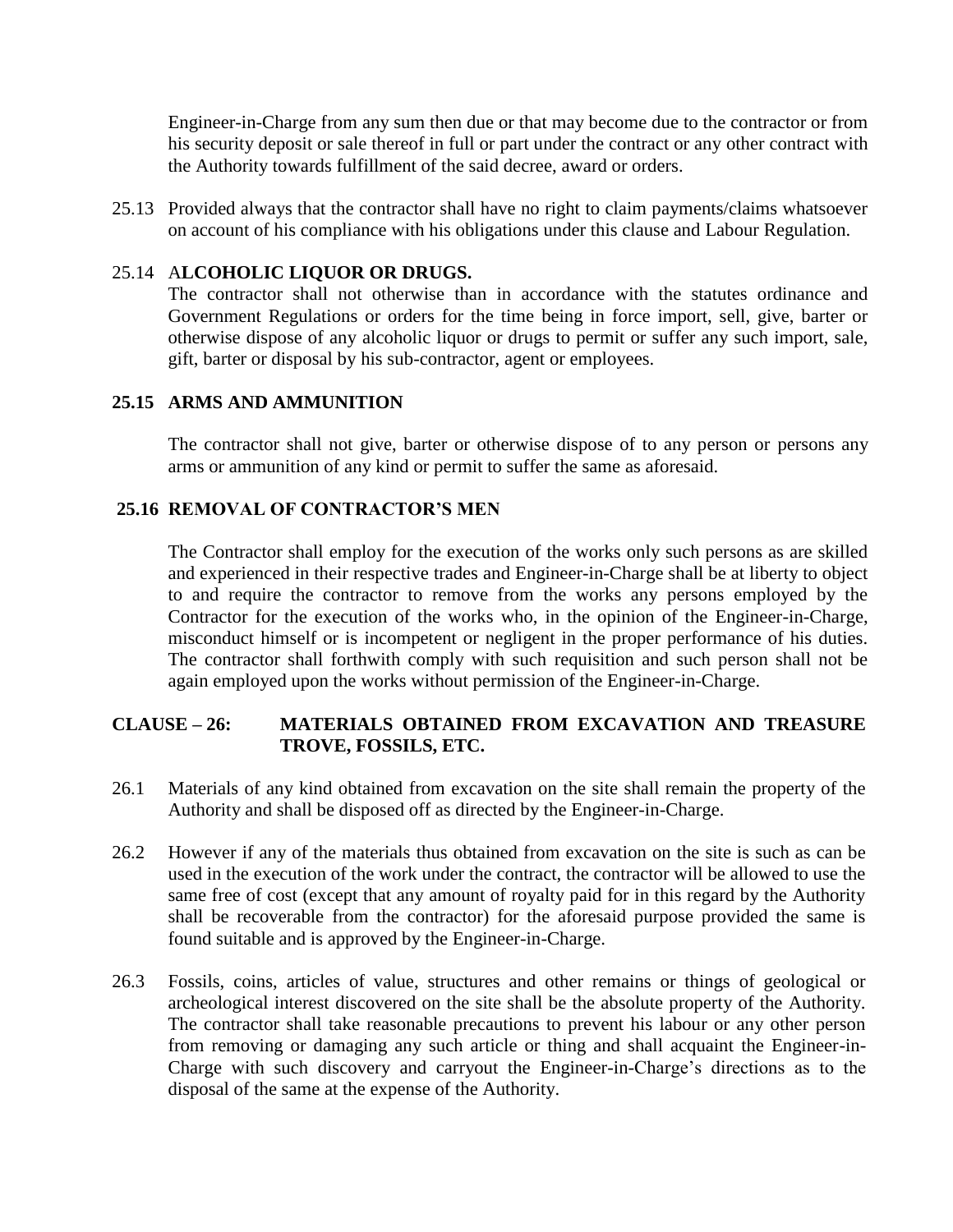#### **CLAUSE – 27: FORCE MAJEURE**

- 27.1 The term Force Majeure shall herein mean Riots (other than among the contractor's employees), Civil Commotion (to the extent no insurable), war (whether declared or not), invasion, act of foreign enemies, hostilation, civil war, rebellion, revolution, insurrection, military or usurped power, damage from aircraft, nuclear fission, acts of God, such as earthquake (above 7 magnitude on Richter Scale), lightning, unprecedented floods, fires not caused by contractor's negligence and other such causes over which the contractor has no control and are accepted as such by the Engineer-in-Charge, whose decision shall be final and binding. In the event of either party being rendered unable by Force Majeure to perform any obligation required to be performed by them under this contract, the relative obligation of the party affected by such Force Majeure shall be treated as suspended for the period during which such Force Majeure cause lasts, provided the party allowing that it has been rendered unable as aforesaid, thereby shall notify within 15 days of the alleged beginning and ending thereof giving full particulars and satisfactory evidence in support of such cause.
- 27.2 For delays arising out of Force Majeure, the bidder shall not claim extension in completion date for a period exceeding the period of delay attributable to the causes of Force Majeure and neither the Authority nor the bidder shall be liable to pay extra costs provided it is mutually established that Force Majeure conditions did actually exist.
- 27.3 If any of the Force Majeure conditions exists in the places of operation of the bidder even at the time of submission bid, he shall categorically specify in his bid and state whether they have been taken into consideration in their quotations.

## **CLAUSE - 28 : LIABILITY FOR DAMAGE, DEFECTS OR IMPERFECTIONS AND RECTIFICATION THEREOF**

- 28.1 If the contractor or his labour or sub-contractor, injure, destroy or damage, battery, solar panel, lighting system, road, fence, enclosures, water pipe, cables, buildings, drains, electricity or telephone posts, wires, trees, grass line, cultivated land in the area in which they may be working or in the area contiguous to the premises on which the work or any part of it is being executed or if any damage is caused during the progress of work, the Contractor shall upon receipt of a notice in writing in that behalf from the Engineer-in-Charge, make good the same at his cost.
- 28.2 If it appears to the Engineer-in-Charge or his representative at any time during to or prior to the expiration of the Defects Liability period that any work has been executed with unsound, imperfect or unskilled workmanship or that any materials or articles provided by the Contractor for execution of the work are unsound or of a quality inferior to that contracted for, or otherwise not in accordance with the Contract, or that any defect, shrinkage or other faults found in the work arising out of defective or improper materials or workmanship, the Contractor shall, upon receipt of a notice in writing in that behalf from the Engineer-in- Charge forthwith rectify or remove and reconstruct the work so specified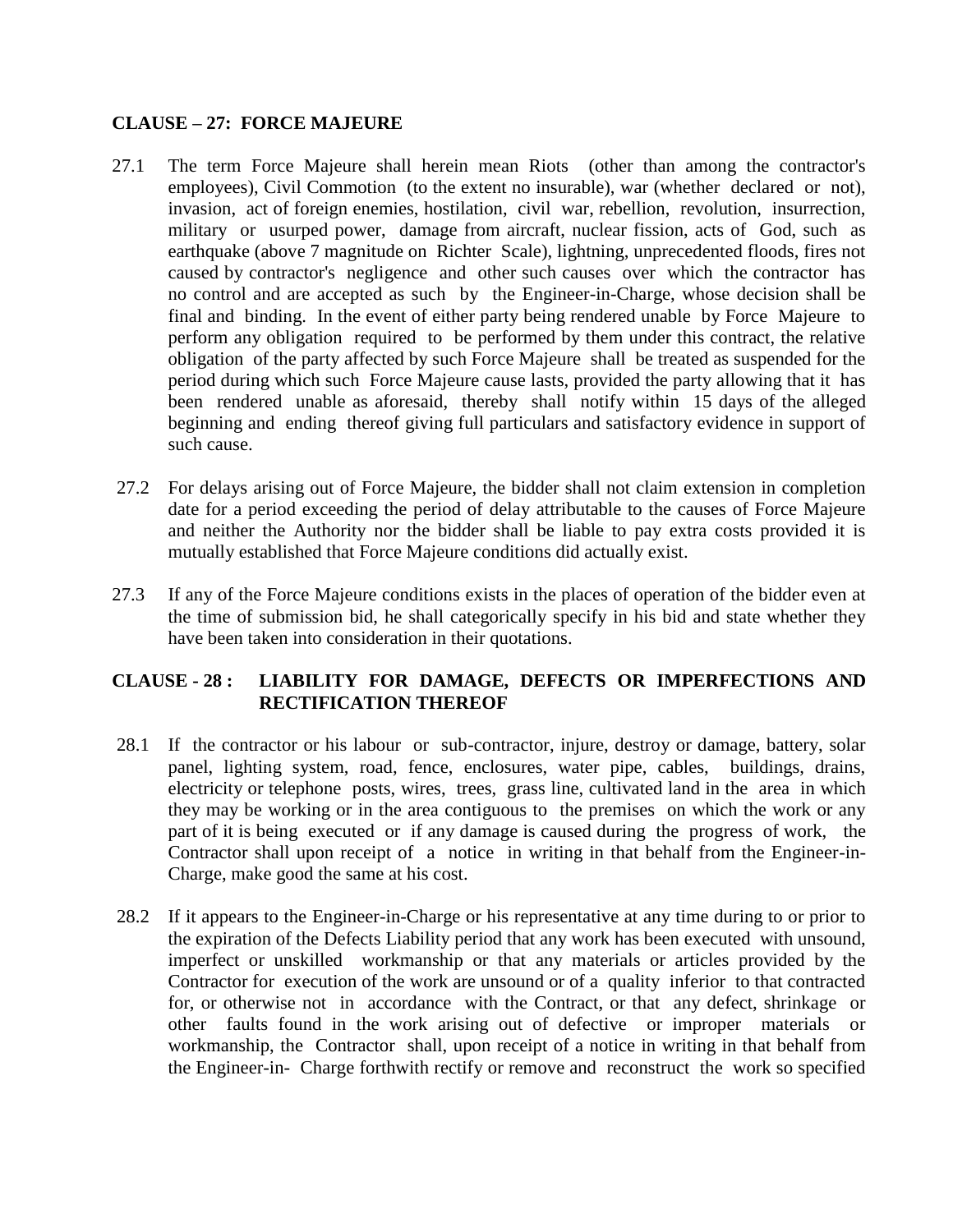in whole or in part, as the case may be, and/or remove the materials/articles so specified and provide other proper and suitable materials at his expense.

28.3 All damages caused by accidents or carelessness of the contractor or any of his employees or any property belonging to the Authority is wasted or is misused by the contractor or any of his employee shall be to the account of the contractor, who shall make good the loss.

#### **CLAUSE – 29 : CONTRACTOR'S LIABILITY AND INSURANCE**

- 29.1 From commencement to completion of the work(s) as a whole, the Contractor shall take full responsibility for the care thereof and for taking precautions to prevent loss or damage. He shall be liable for any damage or loss that may happen to the works or any part thereof and to the Authority's Plant, Equipment and Material (hired or issued to the Contractor) shall be in good order and condition and in conformity in every respect with the requirements of the Contract and instructions of the Engineer-in-Charge.
- 29.2 i) Neither party to the contract shall be liable to the other in respect of any loss or damage which may occur or arise out of "Force Majeure" to the works or any part thereof on to any material or article at site but not incorporated in the works or to any person or anything or material whatsoever or either party provided such a loss or damage could not have been foreseen or avoided by a prudent person and the either party shall bear losses and damages in respect of their respective men and materials. As such liability of either party shall include claims/ compensations of the third party also.
	- ii) Provided, however, in an eventuality as mentioned in sub-clause 29.2 (i) above, the following provisions shall also have effect :
		- (a) The Contractor shall, as may be directed in writing by the Engineer-in-Charge proceed with the completion of the works under and in accordance with the provisions and conditions of the contract, and
		- (b) The Contractor shall, as may be directed in writing by the Engineer-incharge, re-execute the works lost or damaged, remove from the site any debris and so much of the works as shall have been damaged and carry the Authority's T & P, Plant and Equipment, Material etc. to the Authority's store. The cost of such re-execution of the works, removal of damaged works and carrying of Authority's store shall be ascertained in the same manner as for deviations and this shall be ascertained in the same manner as for deviations and this shall be added to the contract sum. Provided always that the Contractor shall, at his own cost, repair and make good so much of the loss or damage as has been occasioned by any failure on his part to perform his obligations under the contract or not taking precautions to prevent loss or damage or minimise the amount of such loss or damage, Final assessment of loss or damage shall be decided by the Engineer-in-Charge and his decision shall be final and binding.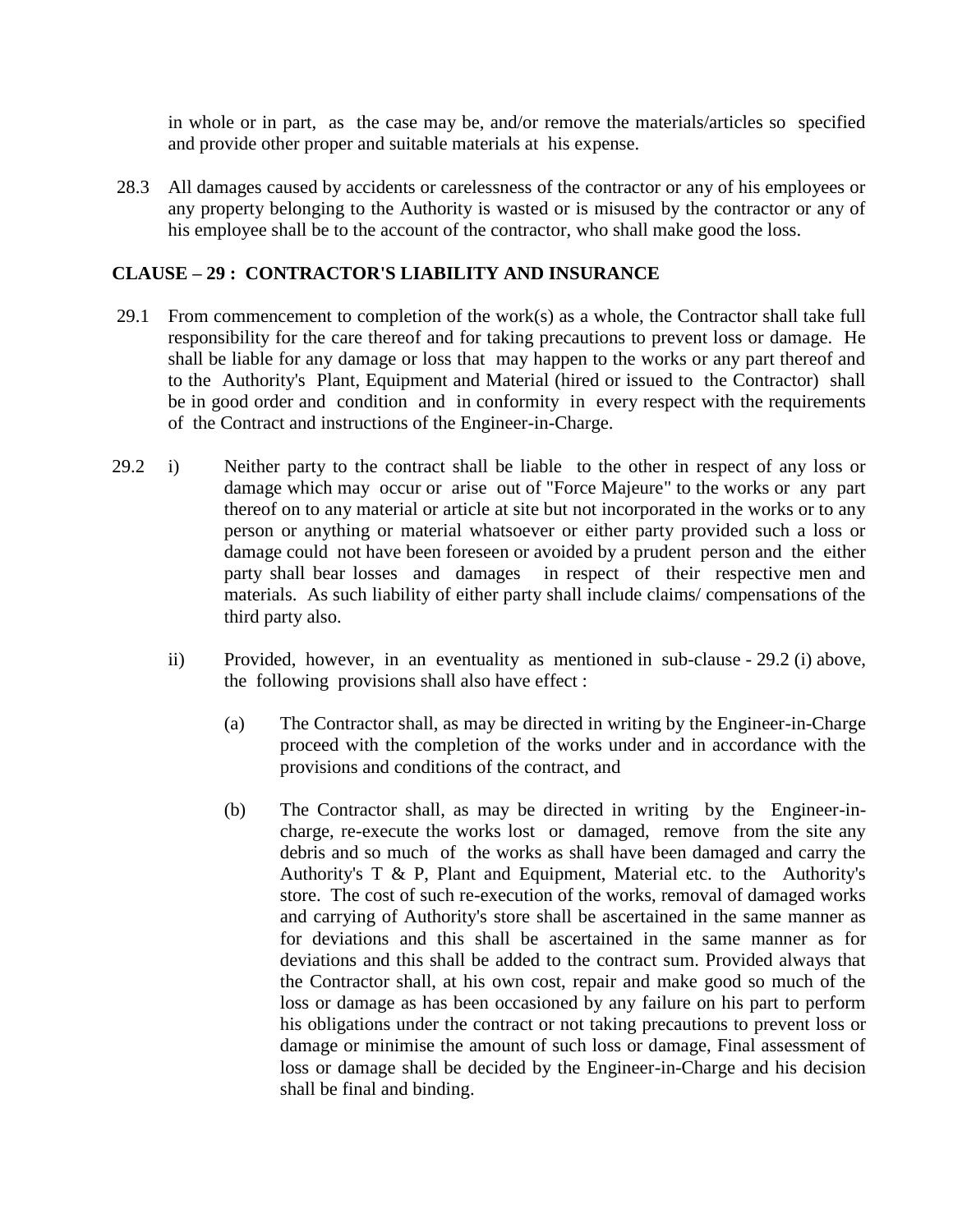- 29.3 The contractor shall take special precautions to see that public places and roads adjacent to contractor's yard are not blocked at anytime either by his material or by his workmen. The roads are to be kept always clear and no equipment/materials shall be stacked.
- 29.4 The navigable waterways shall not be blocked by Contractor's vessels. The anchors dropped in the waterways shall be properly marked and removed after done with.
- 29.5 The contractor shall indemnify and keep indemnified the Authority against all losses and claims for death, injuries or damage to any person or any property whatsoever which may arise out of or in consequence of the construction and maintenance, of works during the contract period and also against all claims, demands, proceedings, damages, costs, charges and expenses whatsoever in respect of or in relation thereto, and such liabilities shall include claims/compensations of the third party.
- 29.6 (a) Before commencing execution of the work, the Contractor shall without in any way limiting his obligations and responsibilities under this condition, insure against any damage, loss or injury which may occur to any property (excluding that of the Authority but including the Authority building rented to the contractor wholly or in part and any part of which is used in part and any part of which is used by him for storing combustible materials) public liability by arising out of the carrying out of the contract. For this purpose the contractor shall take out, pay all costs and maintain throughout the period of his contract public liability with the following coverage.
	- i) Public liability limits for bodily injury or death not less than Rs. 1,00,000 for one person and Rs. 2,00,000 for each accident.
	- ii) Property liability limits for each accident not less than Rs. 1,00,000 ;
	- iii) The Contractor shall prove to the Engineer-in Charge from time to time that he has taken out all the insurance policies referred to above and has paid the necessary premiums for keeping the policies alive till expiry of the Defects Liability Period.
	- (b) The Contractor shall ensure that similar insurance policies are taken out by his sub-contractor (if any) and shall be responsible for any claims or losses to the Authority resulting from their failure to obtain adequate insurance protection in connection thereof. The Contractor shall produce or cause to be produced by his sub-contractors (if any) as the case may be, relevant, policy or policies and premium receipt as and when required by the Engineer-in-Charge.
	- (c) If the contractor and/or his sub- contractor (if any) shall fail to effect and keep in force the insurance referred to above or any other insurance which he/they may be required to effect under the term of the Contract then and in any such case the Authority may, without being bound to effect and keep in force any such insurance and pay such premium or premiums as may be necessary for that purpose and from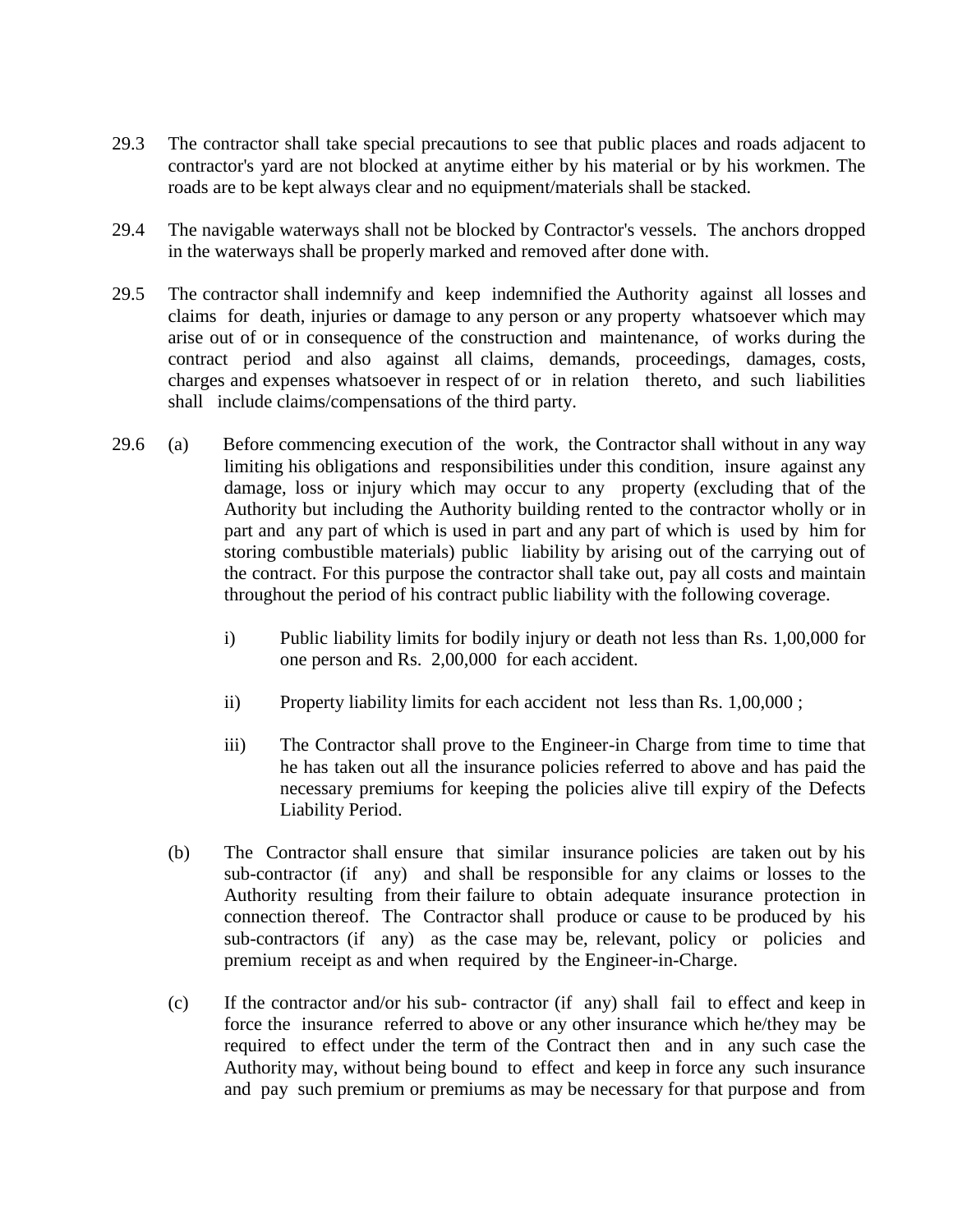time to time deduct the amount so paid by the Authority from any moneys due or which may become due to the contractor or recover the same as a debt due from the contractor.

(d) The contractor shall at his own expense arrange for the safety provisions as required in respect of the works covered under this contract as per the instruction of Engineer-in-charge. In case, the contractor fails to comply with the provisions of the safety the Engineer- in-Charge shall be entitled to and make the necessary arrangements at the risk and cost of the contractor. This will, however, not absolve the Contractor of his overall responsibility to execute the works under the contract.

#### **CLAUSE – 30 : SUSPENSION OF WORKS**

30.1 The contractor shall on the order of the Engineer-in-Charge suspend the progress of the works or any part thereof for such time or times and in such manner as the Engineer-in-Charge may consider necessary and shall during such suspension properly protect and secure the work so far as is necessary in the opinion of the Engineer-in-Charge.

#### **CLAUSE – 31: FORECLOSURE OF CONTRACT IN FULL OR IN PART DUE TO ABANDONMENT OR REDUCTION IN SCOPE OF WORK**

If at any time after acceptance of the tender the Authority decides to abandon or reduce the scope of the works for reason whatsoever and hence does not require the whole or any part of the works to be carried out, the Engineer-in-Charge shall give notice in writing to that effect to the contractor and the Contractor shall have no claim to any payment of compensation or otherwise whatsoever, on account of any profit or advantage which he might have derived from the execution of the works in full but which he could not derive in consequence of the fore closure of the whole or part of the works.

#### **CLAUSE – 32 : TERMINATION OF CONTRACT ON DEATH**

If the Contractor is an individual or a proprietary concern and the individual or the proprietor dies, or if the Contractor is a partnership concern and one of the partners dies, then, unless the Engineer-in-Charge is satisfied that the legal representatives of the individual contractor or of the proprietor of the proprietary concern and in the case of partnership, the surviving partners are capable of carrying out and completing the contract, the Engineer-in-Charge shall be entitled to terminate the Contract as to its incomplete part without the Authority being in anyway liable to payment of any compensation whatsoever on any account to the estate of the deceased Contractor and/or to the surviving partners of the Contractor's firm on account of termination of the Contract. The decision of the Engineer-in-Charge that the legal representatives of the deceased contractor or the surviving partners of the Contractor's firm cannot carry out and complete the works under the contract shall be final and binding on the parties. In the event of such termination, the Authority shall not hold the estate of the deceased Contractor and/or the surviving partners of the Contractor's firm liable for damages for not completing the contract. Provided that the power of the Engineer-in-Charge of such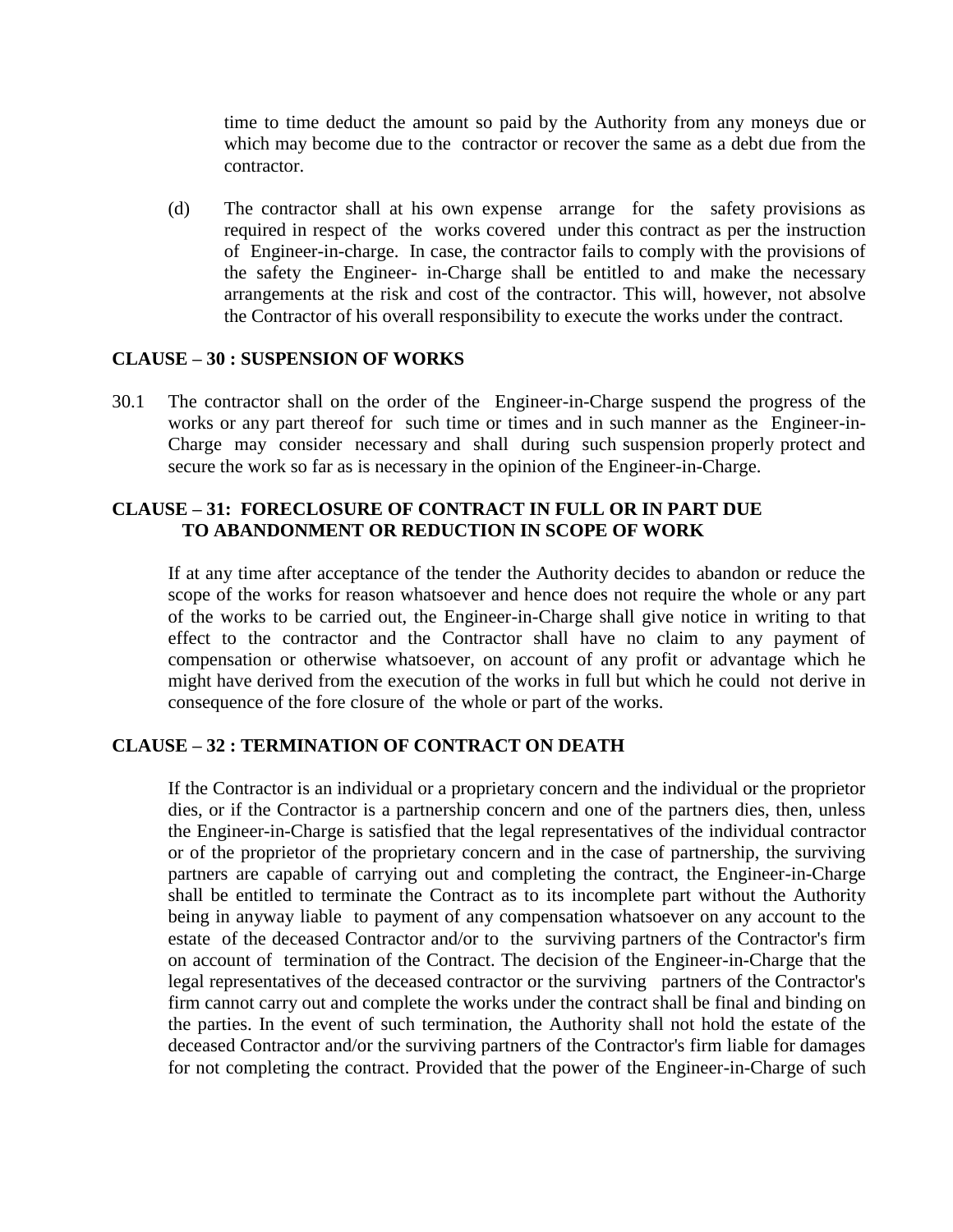termination of contract shall be without prejudice to any other right or remedy which shall have accrued or shall accrue to him under the contract.

### **CLAUSE– 33 : CORRUPT PRACTICE & TERMINATION OF CONTRACT IN FULL OR IN PART**

- 33.1 If the contractor
	- i) commits default in complying with or commits breach of any of the terms and conditions of the contract and does not remedy it or take effective steps to remedy it immediately and not later than 10 days in any case after a notice in writing is given to him in that behalf by the Engineer-in-Charge; or
	- ii) fails to complete the work (s) or any item of work (s) within the time or any extended time under the contract and does not complete the work (s) or any item of works within the period specified in a notice given in writing in that behalf by the Engineer-in-Charge ; or
	- iii) assigns, transfers, sublets (engagement of labour on a piece-work basis or of labour with materials not being incorporated in the work shall not be deemed to be subletting) or attempts to assign, transfer or sublet the entire works or any portion thereof without the prior written approval of the Engineer-in-Charge. The Engineer-in-Charge shall have powers to terminate the contract in full or in part as aforesaid without prejudice to any other right or remedy which shall have accrued or shall accrue of which cancellation notice in writing to the Contractor under the hand of the Engineer-in-Charge shall be conclusive evidence.

### **33.2 Corrupt Practice**

The Contractor shall not offer or to give to any person in the employment of the Authority or working under the orders of the Chairman any gift or consideration of any kind as an inducement or reward for doing or forbearing to do or for having done or forborne to do any act in relation to the obtaining or execution of the contract or any other contract with the purchaser or for showing or forbearing to show favour or disfavour to any person in relation to the contract or any other contract with the purchaser. Any breach of the aforesaid condition by the contract, or any one employed, by him or acting on his behalf (whether with or without the knowledge of the Contractor) or the commission of any offence by the Contractor or by any one employed by him or acting on his behalf under Chapter IX of the Indian Penal code 1860 or the Prevention of Corruption Act. 1947 or any other Act enacted for the prevention of corruption by Public Servant shall entitle the Chairman to cancel the contract and all or any other contracts with the Contractor and to recover from the Contractor the amount of any loss arising from such cancellation in accordance with the provisions of General condition and Special conditions.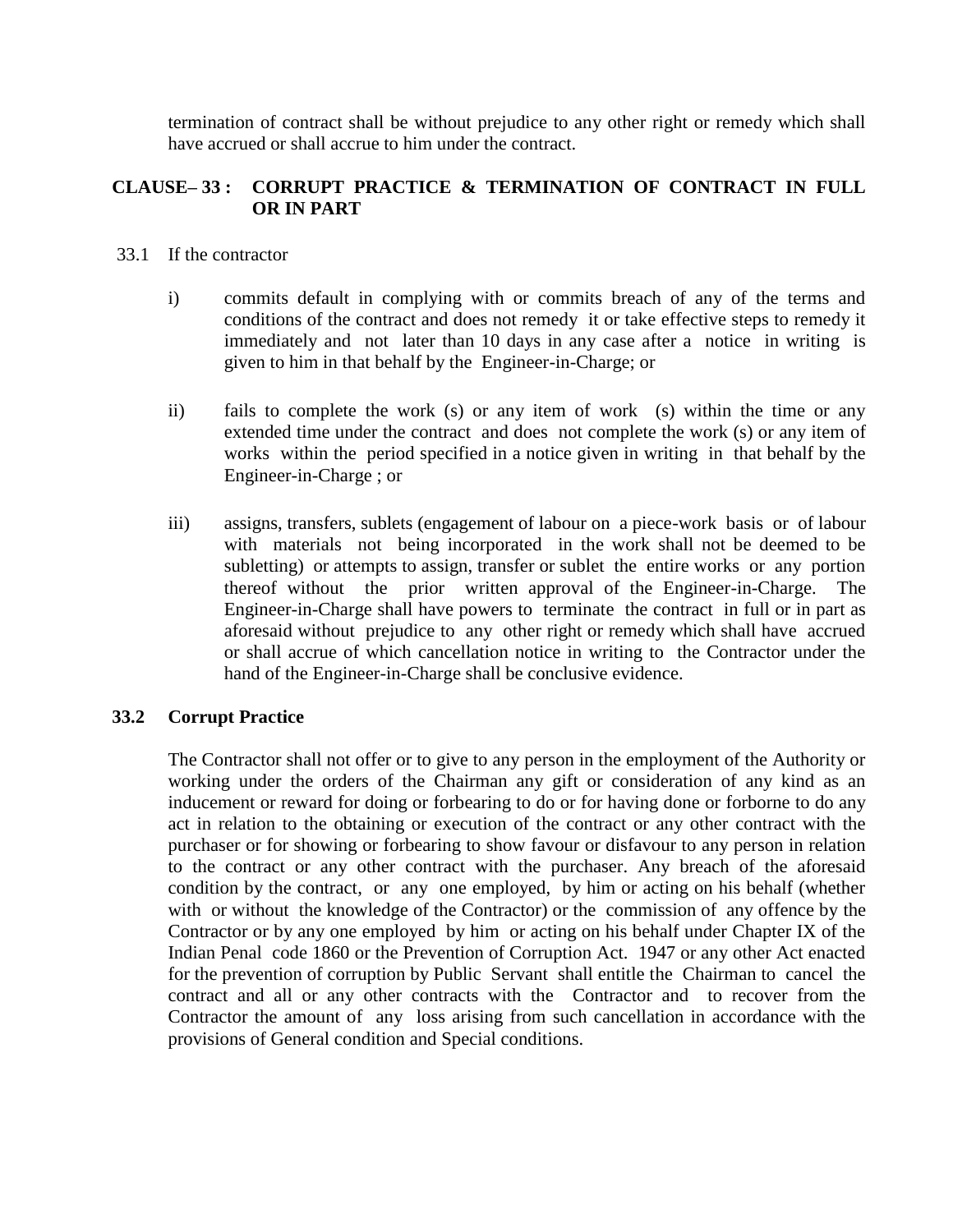- 33.3 The Engineer-in-Charge shall, on such termination of the contract, have powers
	- i) To take possession of the site of work under the contract as well as the land / premises allotted to the contractor for his preliminary, Enabling and Ancillary works and
	- ii) Also any materials, constructional plant, equipment, implements, stores, structures etc. thereon. The Engineer-in-Charge shall also have powers to carry out the incomplete work by any means or through any other agency or by himself at the risk and cost of the contractor. In such agencies shall be credited to the contractor at his contract prices and the contractor shall pay the excess amount, if any, incurred in completing the work as aforesaid, as stipulated under sub-clause 33.5 hereunder.
- 33.4 On termination of the contract in full or part, the Engineer-in-Charge may direct that a part or whole of such plant, equipment and materials, structures be removed from the site of the work as well as from the land/premises allotted to the contractor for his preliminary , enabling and ancillary works, within a stipulated period if the contractor shall fail to do so within the period specified in a notice in writing by the Engineer-in-Charge, the Engineer-in-Charge may cause then to be sold, holding the net proceeds of such sale to the credit of the contractor, which shall be released after completion of works and settlement of amounts under the contract.
- 33.5 If the expenses incurred or to be incurred by the Authority for carrying out and completing the incomplete work or part of the same, as certified by the Engineer-in-Charge, are in excess of the value of the work credited / to be credited to the contractor, the difference shall be paid by the contractor to the Authority. If the contractor fails to pay such an amount , as aforesaid, within thirty days of receipt of notice in writing from the Engineer-in-Charge, the Engineer-in-Charge shall be empowered to recover such amount from any sum due to the contractor on any account under this or any other contract or from his security deposit or otherwise.
- 33.6 Also, the Engineer-in-Charge shall have the right to sell any or all of the contractor's unused materials, constructional plant, equipment, implements, temporary building / structures etc. and apply the proceeds of sale thereof towards the satisfaction of any sums due from the contractor under the contract and if thereafter there may be any balance outstanding from the contractor, the Engineer-in-Charge shall have powers to recover the same in accordance with the provisions of the contract.
- 33.7 The contractor shall not construct any structure even of a temporary nature for any other purpose on IWAI office premises & Engineer-in-Charge's representative's office or houseboat, or any such things except with the written permission of the EIC and any such construction, so put up shall be removed by the contractor whenever the EIC or his representative calls upon the contractor to remove. Any dispute or difference in respect of either the interpretation effect or application of the above conditions or of the amount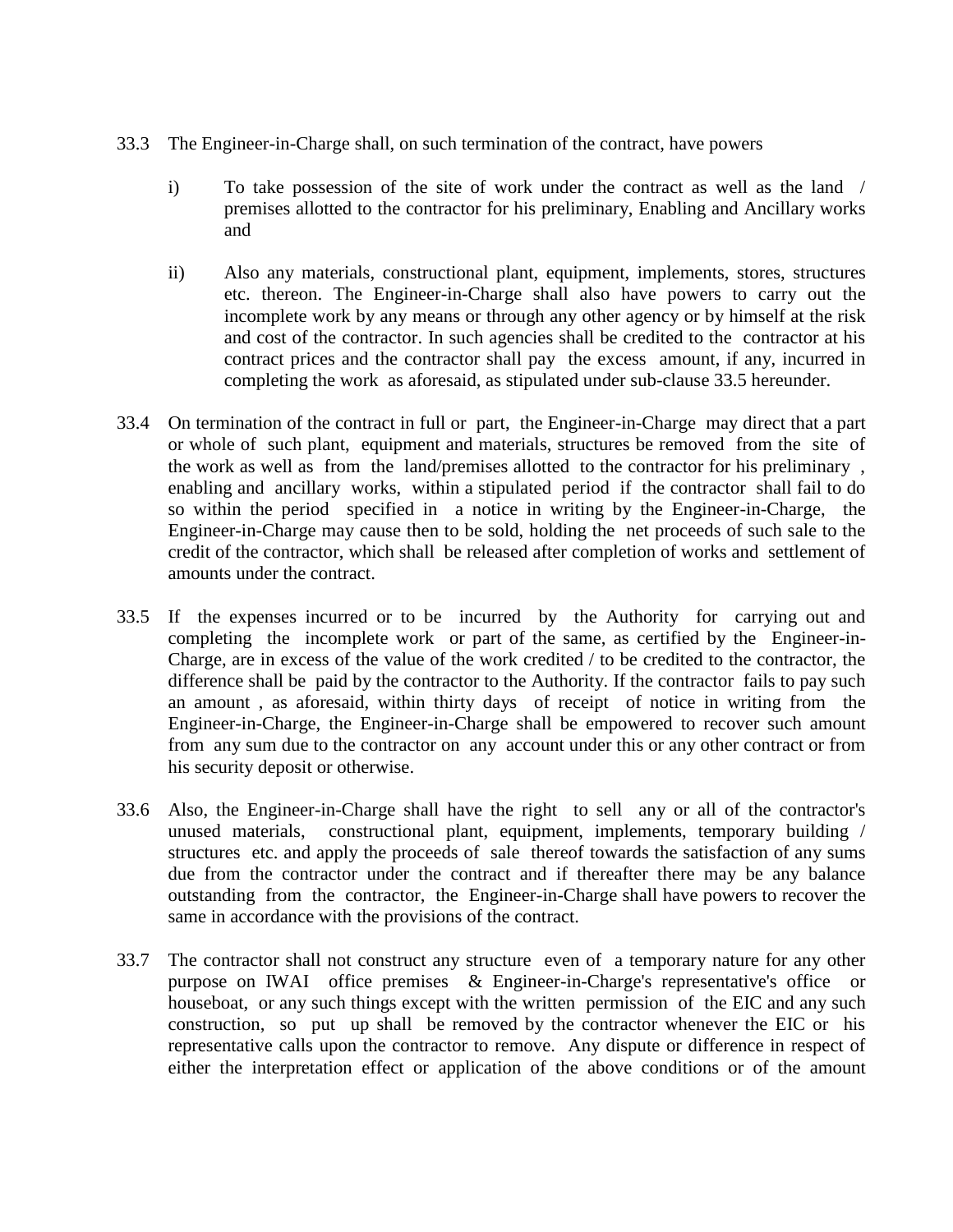recoverable there under by the purchaser from the Contractor, shall be decided by the Chairman.

## **CLAUSE - 34 : COMPLETION TIME AND EXTENSIONS**

- 34.1 Time allowed for execution of the work as specified or the extended time, if any, in accordance with these conditions shall be essence of the contract.
- 34.2 However, if the work is delayed on account of:
	- i) Increase in the quantity of work to be done under the contract as per clause 16, or
	- ii) Suspension of work as per clause 30 ; or
	- iii) Rebuilding of work as per clause 31; or
	- iv) "Force Majeure" as per clause 27; or
	- v) Any other cause which, in absolute discretion of the Engineer-in-Charge is beyond the contractor's control, then immediately upon the happening of any such events as aforesaid, the contractor shall inform the Engineer-in-Charge accordingly, but the contractor shall nevertheless use constantly his best endeavors to prevent and/ or make good the delay and shall do all that may be required in this regard. The Contractor shall also request, in writing, for extension of time, to which he may consider himself eligible under the contract, within fourteen days of the date of happening of any such events as indicated above.
- 34.3 In any such case as may have arisen due to any of the events, as aforesaid, and which may have been brought out by the contractor in writing, the Engineer-in-Charge may give a fair and reasonable extension of time, after taking into consideration the nature of the work delayed and practicability of its execution during the period of extension. Provided in the event of non-receipt of a request for such extensions from the contractor for reasons whatsoever, the Engineer-in-Charge may, at his sole discretion and with due regard to the event, grant fair and reasonable extension of time not more than 1/3rd of the total completion period without any financial implication. Such extensions, if admissible, shall be communicated to the contractor by the Engineer-in-Charge in writing within one month of the date of receipt of such request or within one month of the occurrence of the event, but in any case before expiry of the contract period.

### **CLAUSE – 35: COMPENSATION FOR DELAY**

35.1 If the contractor fails to complete all items of works in respect of any of the subgroup/group and/or work as a whole as the case may be and before the expiry of the period(s) of completion as stipulated in the aforesaid tender or any extended period (not due to the fault of the contractor) as may be allowed, he shall without prejudice to any other right or remedy of the Authority on account of such default, pay as an ascertained/agreed compensation as per Clause No. 36.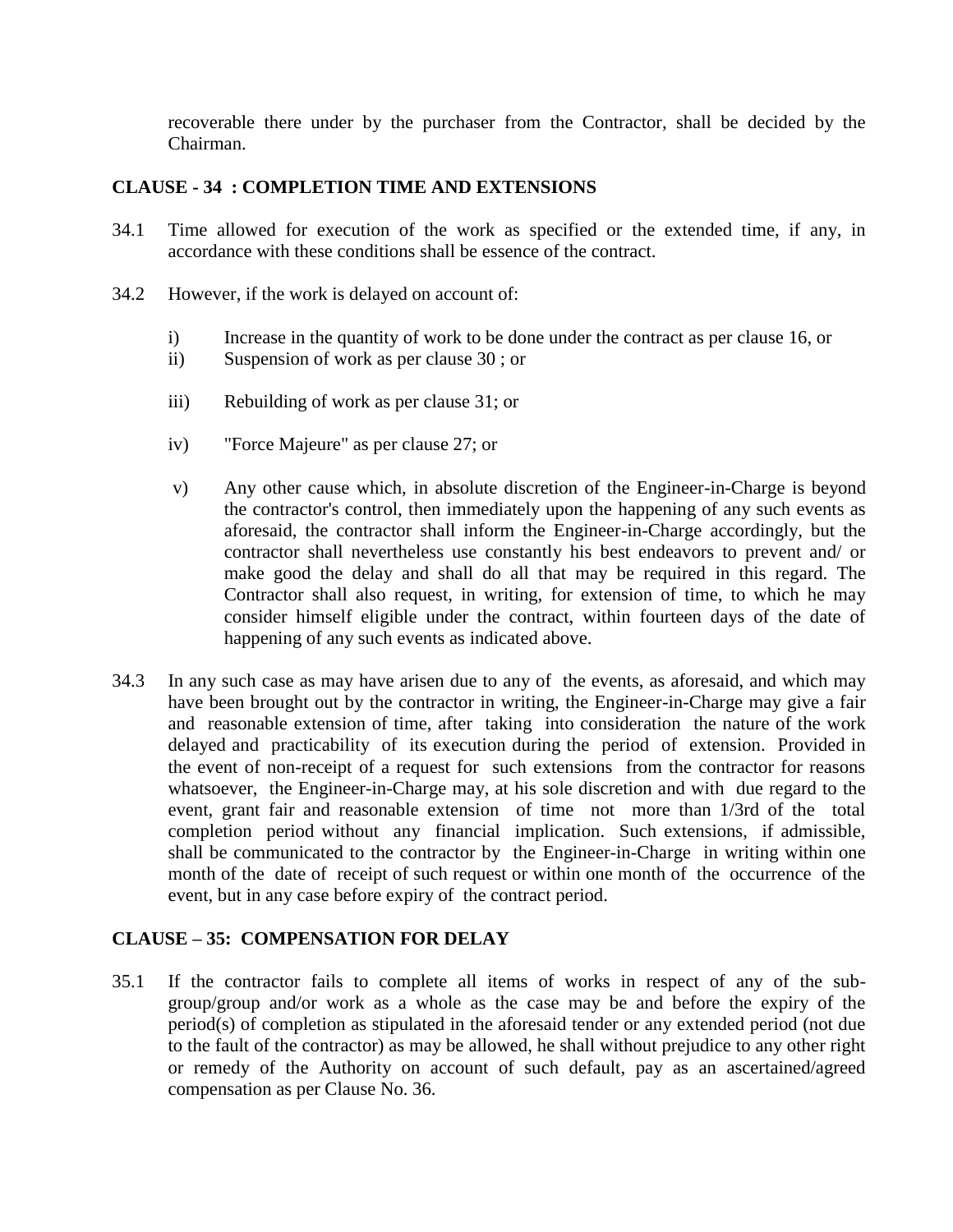### **CLAUSE – 36 : LIQUIDATED DAMAGES**

- 36.1 If the contractor fails to mobilized the Tugs and supply within the time allowed as stipulated in the aforesaid tender or any extended period (not due to the fault of the contractor) as may be agreed he shall without prejudice to any other right or remedy of the Authority on account of such default, pay compensation (not by way of penalty) at the rate of  $\frac{1}{2}$ % (half percent) per week on the total value of the contract subject to a maximum of 10% of the total value of the contract.
- 36.2 Should however, the contractor achieve the completion of the entire works as a whole under the contract within the time or in the extended time (not due to reasons of default on the part of the contractor) as may be accorded, the Authority will refund to him the amount of compensation recovered from him, if any, in respect of delay in the non completion of works(s) under the individual group/sub-group, as aforesaid in full, In this regard, the decision of the Engineer-in-Charge shall be final and binding.
- 36.3 The amount of compensation may be adjusted, withheld, deducted or set off against any sum due or payable to the contractor under this or any other contract with the Authority
- 36.4 All sums payable by way of compensation under any of the conditions will be considered as reasonable compensation without reference to the actual loss or damage which will have been sustained.
- 36.5 Payment of such damages shall not relieve the contractor of his obligation to complete the work or from any other of his obligation or liabilities under the contract.

### **CLAUSE – 37: INSPECTION AND APPROVAL**

- 37.1 All works involving more than one process shall be subject to examination and approval at each stage thereof and the contractor shall give due notice to the Engineer-in-Charge on his authorized representative, when each stage is ready. In default of such notice, the Engineerin-Charge shall be entitled to appraise the quality and extent thereof and the decision of the Engineer-in-Charge in this regard shall be final and binding.
- 37.2 No work shall be put out of view without the approval of the Engineer-in-Charge or his authorized representative and the Contractor shall afford full opportunity for examination. The contractor shall give due notice to the Engineer-in-Charge or his authorized representative whenever any such work is ready for examination and the Engineer- in-Charge or his representative shall, without unreasonable delay, unless he consider it necessary and advise the contractor accordingly, examine and measure such work. In the event of the failure or the contractor to give such notice, he shall if required by the Engineerin-Charge, uncover such work at the contractor's expenses.
- 37.3 Periodic inspection will be carried out by the EIC or his representative by their vessels. The contractor can have the inspection schedules finalized with the Engineer-in-charge. Generally all attempts should be made to have joint inspection and number of inspections be not less than three in a calendar month.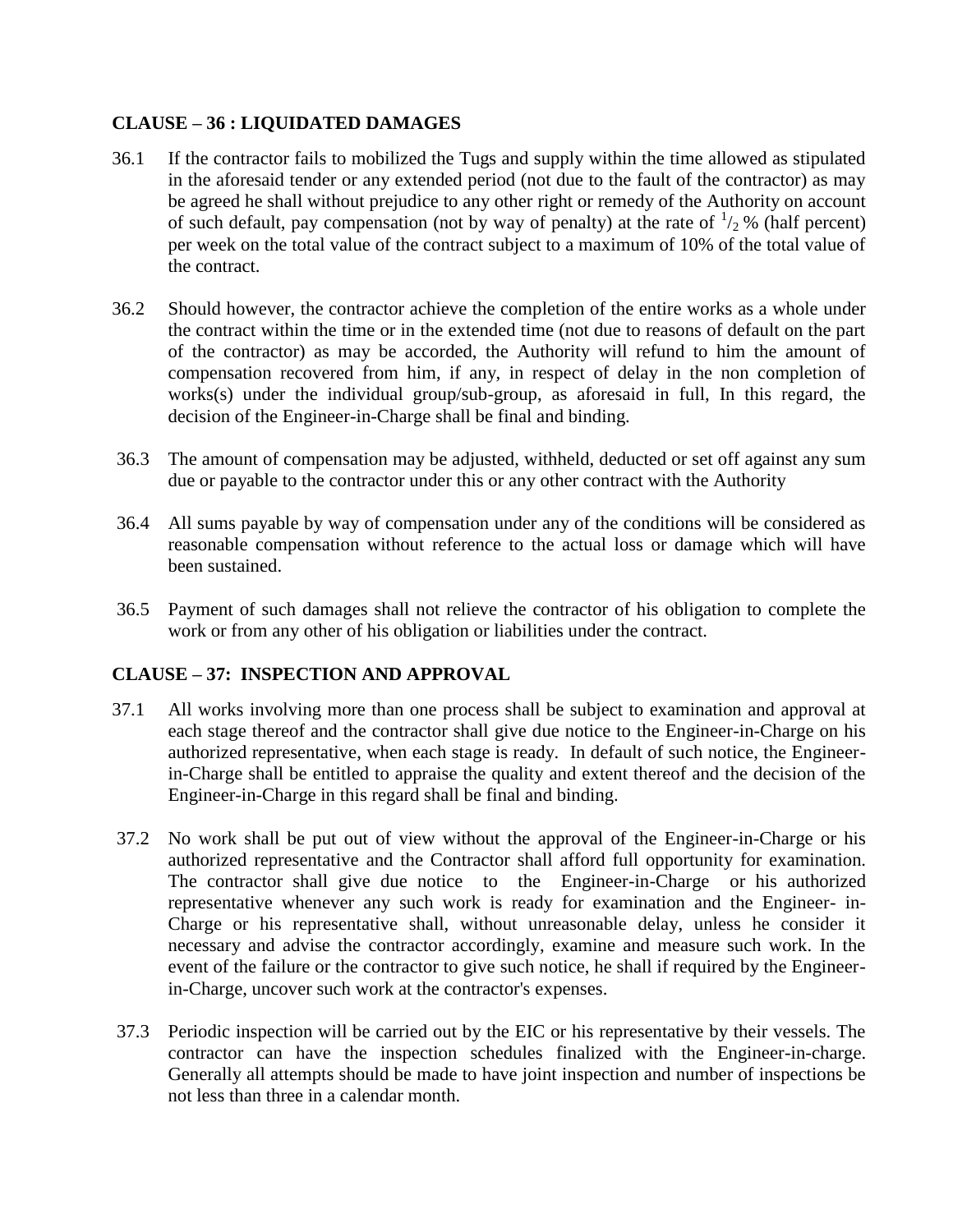#### **CLAUSE – 38: COMPLETION CERTIFICATE**

- 38.1The work shall be completed to the entire satisfaction of the Engineer-in-Charge and with in the specified time limit and terms and conditions of the contract. As soon as the work under the contractor is completed as a whole the contractor shall give notice of such completion to the Engineer-in-Charge.The Engineer-in-Charge shall inspect the work and shall satisfy himself that the work(s) has been completed in accordance with the provisions of the contract and then issue to the Contractor a certificate of completion indicating the date of completion. Should the Engineer- in-Charge notice that there are defects in the works or the works are not considered to be complete, he shall issue a notice in writing to the Contractor to rectify / replace the defective work or any part thereof or complete the work, as the case may be within such time as may be notified and after the contractor has complied with as aforesaid and gives notice of completion the Engineer-in-Charge shall inspect the work and issue the completion certificate in the same manner as aforesaid.
- 38.2No certificate of completion shall be issued as stipulated above and no work be considered to be completed unless the contractor shall have removed from the work site and/or premises all his belongings/temporary arrangements brought/ made by him for the site and/or premises in all respects and made the whole of the site and/or premises fit for immediate occupation / use to the satisfaction of the Engineer-in-Charge. If the contractor fails to comply with the above mentioned requirements on or before the date of completion of the work, the Engineer-in-Charge, may as he thinks fit and at the risk at cost of the contractor, fulfill such requirements and remove/dispose of the contractor's belongings/temporary arrangements, as aforesaid, and the contractor shall have no claim in this respect except for any sum realised by the sale of Contractor's belongings/ temporary arrangements less the cost of fulfilling the said requirements and any other amount that may be due from the contractor. Should the expenditure on the aforesaid account exceed the amount realised by sale of such contractor's belongings/temporary arrangements then the contractor shall on demand pay the amount of such excess expenditure.

#### **CLAUSE - 39: MEASUREMENTS**

- 39.1 The Engineer-in-charge shall expect as otherwise stated ascertain and determine by measurement the value of work done in accordance with the contract.
- 39.2 Notwithstanding any provision in the relevant standard method of measurement or any general or local custom, measurement of work done under the contract shall be taken in accordance with the procedure set forth in the Technical Specifications or Schedule of Quantities under the contract. In case of items of work which are not covered by the Technical Specifications or Schedule of Quantities measurement shall be taken in accordance with the relevant standard methods of measurement laid down by the Bureau of Indian Standard.
- 39.3 All items having a financial value shall be entered in daily log book/ measurement book prescribed by the Authority so that the complete work performed under the contract is duly accounted.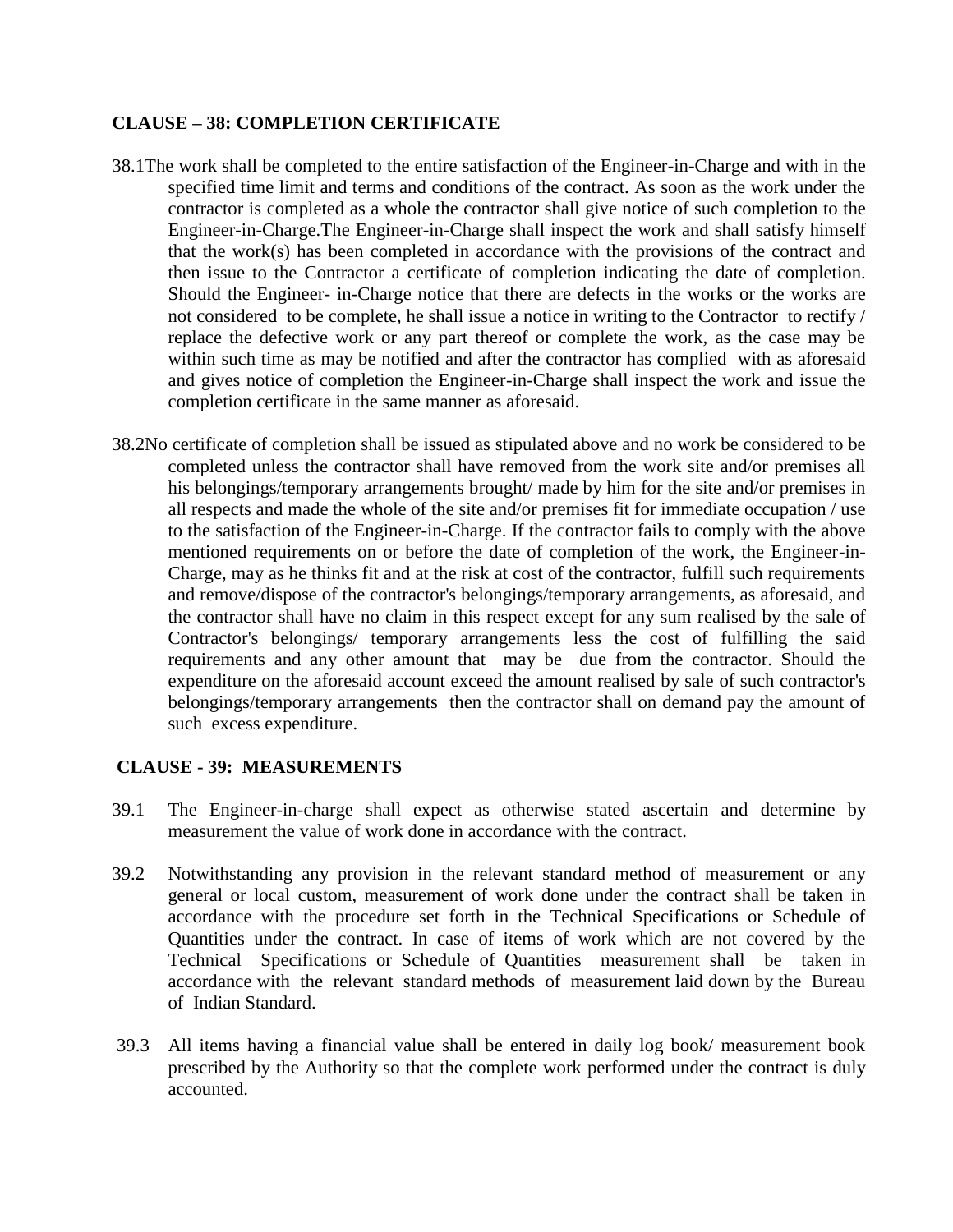- 39.4 Measurement shall be taken jointly by the Engineer-in-Charge or his authorised representative and by the contractor or his authorised representative.
- 39.5 Before taking measurements of any works, the Engineer-in-Charge or representative deputed by him for the purpose, shall give a reasonable notice to the Contractor. If the Contractor fails to attend or send an authorised representative for measurement after such notice or fails to countersign or to record the objection within a week from the date of taking the measurements, taken by the Engineer-in-Charge shall be taken to be correct and final measurements of such works.
- 39.6 The contractor shall, without extra charge, provide assistance with every appliance, labour and other things necessary for measurement.
- 39.7Measurements shall be signed and dated by both parties each day on the Site on completion of measurement. If the contractor objects to any of the measurement recorded by the representative of the Engineer-in- Charge a note to the effect shall be made in the item objected to and such note shall be signed and dated by both parties engaged in taking the measurement. The decision of the Engineer-in-Charge on any such dispute or difference or interpretation shall be final and binding on the contractor in respect of all contract items, substituted items, extra items and deviations.

#### **CLAUSE – 40: PAYMENT ON ACCOUNT**

- 40.1 Interim bills shall be submitted by the contractor monthly on or before the date fixed by the Engineer-in- Charge for the items of work completed. The Engineer-in-Charge shall then arrange to have the bills verified with reference to the measurements recorded in the measurement book(s).
- 40.2 Payment on account for amount admissible shall be made by the Engineer-in-Charge certifying the sum to which the contractor is considered entitled by way of interim payment for the work executed, after deducting therefrom the amount already paid, the security deposit and such other amounts as may be withheld, deductible or recoverable in terms of the contract.
- 40.3 Payment of the contractor's bills shall be made by the Authority only in Indian Rupees within 30 days from the date of submission of the bill subject to the acceptance of the Engineer-in-Charge.
- 40.4 Payments due to the contractor shall be made by crossed cheque by the Engineer-in-Charge or his authorised representative. Such cheques shall be issued direct to the contractor on furnishing a stamped receipt for the amount of the cheque or to his constituted attorney duly authorised to receive such payments from the EIC.
- 40.5 Any interim certificate given relating to work done or materials delivered may be modified or corrected by any subsequent interim certificate or by the final certificate. No certificate(s)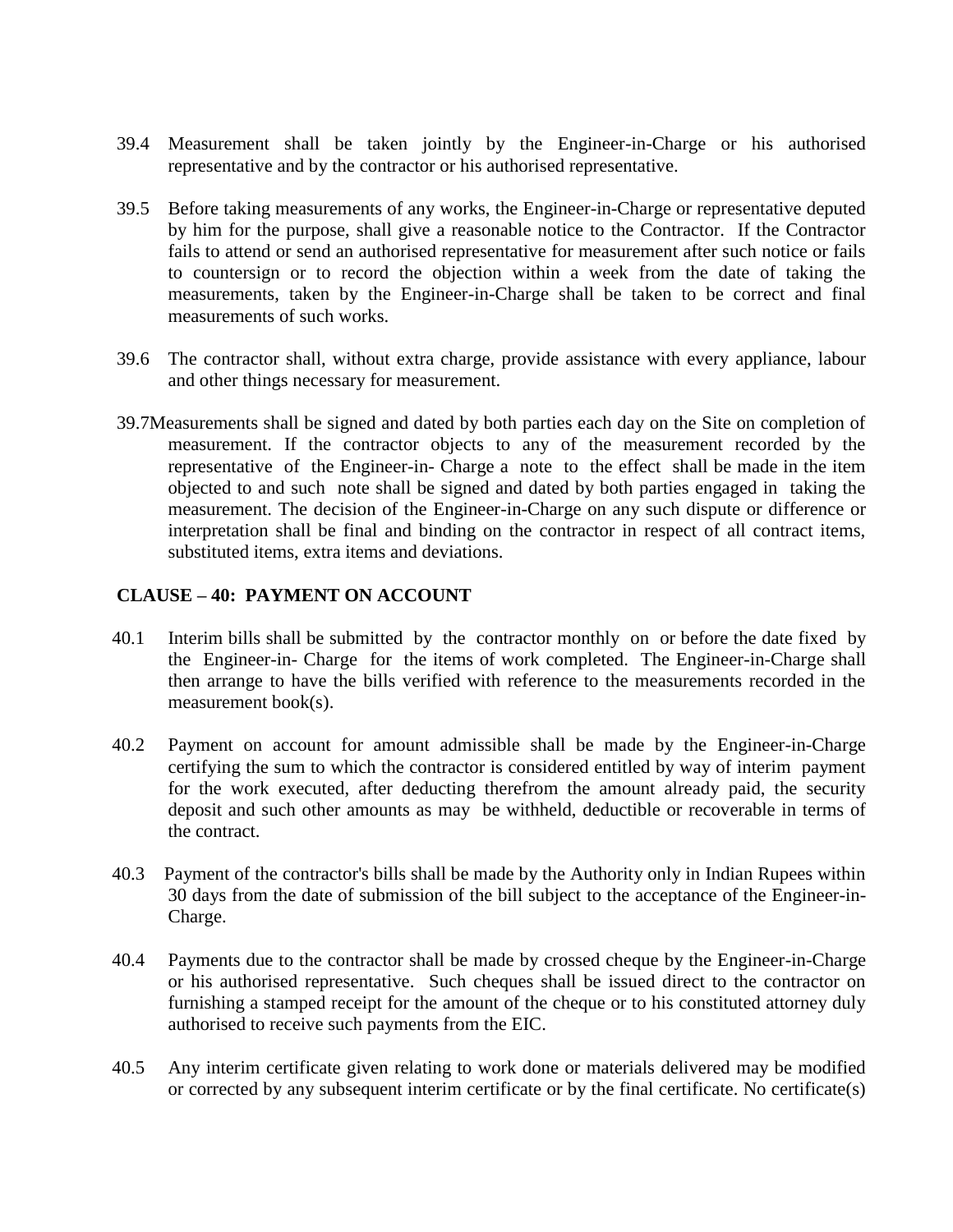of the Engineer-in- Charge supporting an interim payment shall itself be conclusive evidence that any work or materials to which it relates is / are in accordance with the same.

- 40.6Should there be a request for extension of date of completion, pending its consideration interim payments shall continue to be made as provided herein.
- 40.7TDS at the applicable rates shall be deducted at source from any payment made to the contractor against this contract.

#### **CLAUSE – 41: TAXES, DUTIES AND LEVIES ETC.**

41.1The prices shall include all the taxes, levies, cess, octroi, royalty, terminal tax, excise or any other local or central taxes as applicable/ charged by Center or State Government on all materials, including steel, wood, POL (and increase if any, on these during the currency of the contract) that the contractor has to purchase for the performance of the contract, shall be payable by the contractor and the Authority will not entertain any claim for compensation whatsoever in this regard. The rates quoted by the contractor shall be deemed to be inclusive of all such taxes, duties, levies, etc. except the service tax, which shall be paid extra as applicable on the production of evidence.

#### **CLAUSE-42 : TAX DEDUCTION AT SOURCE**

42.1 TDS at the applicable rate as per Income Tax Act/Rules shall be deducted from all the payment/advances made against the contract.

### **CLAUSE – 43 : PAYMENT OF FINAL BILL**

The final bill shall be submitted by the contractor within one month from the date of completion of the work or of the date the certificate of completion furnished by the Engineer-in-Charge. No further claim in this regard unless as specified herein under shall be entertained. Payment shall be made within three months. If there shall be any dispute about any item or items of the work then the undisputed item or items only shall be paid within the said period of three months or six months, as the case may be. The contractor shall submit a list of the disputed items within thirty days from the disallowance thereof and if he fails to do so, his claim shall be deemed to have been fully waived and absolutely extinguished.

#### **CLAUSE - 44: OVER PAYMENTS AND UNDER PAYMENTS**

- 44.1 Whenever any claim whatsoever for the payments of a sum of money to the Authority arises out of or under this contract against the contractor, the same may be deducted by the Authority from any sum then due or which at anytime thereafter may become due to the contractor under this contract and failing that under any other contract with the Authority or from any other sum whatsoever due to the contractor from the Authority or from the Authority or from his security deposit, or he shall pay the claim on demand.
- 44.2 The Authority reserves the right to carry out post- payment audit and technical examination of the final bill including all supporting vouchers, abstracts, etc. The authority further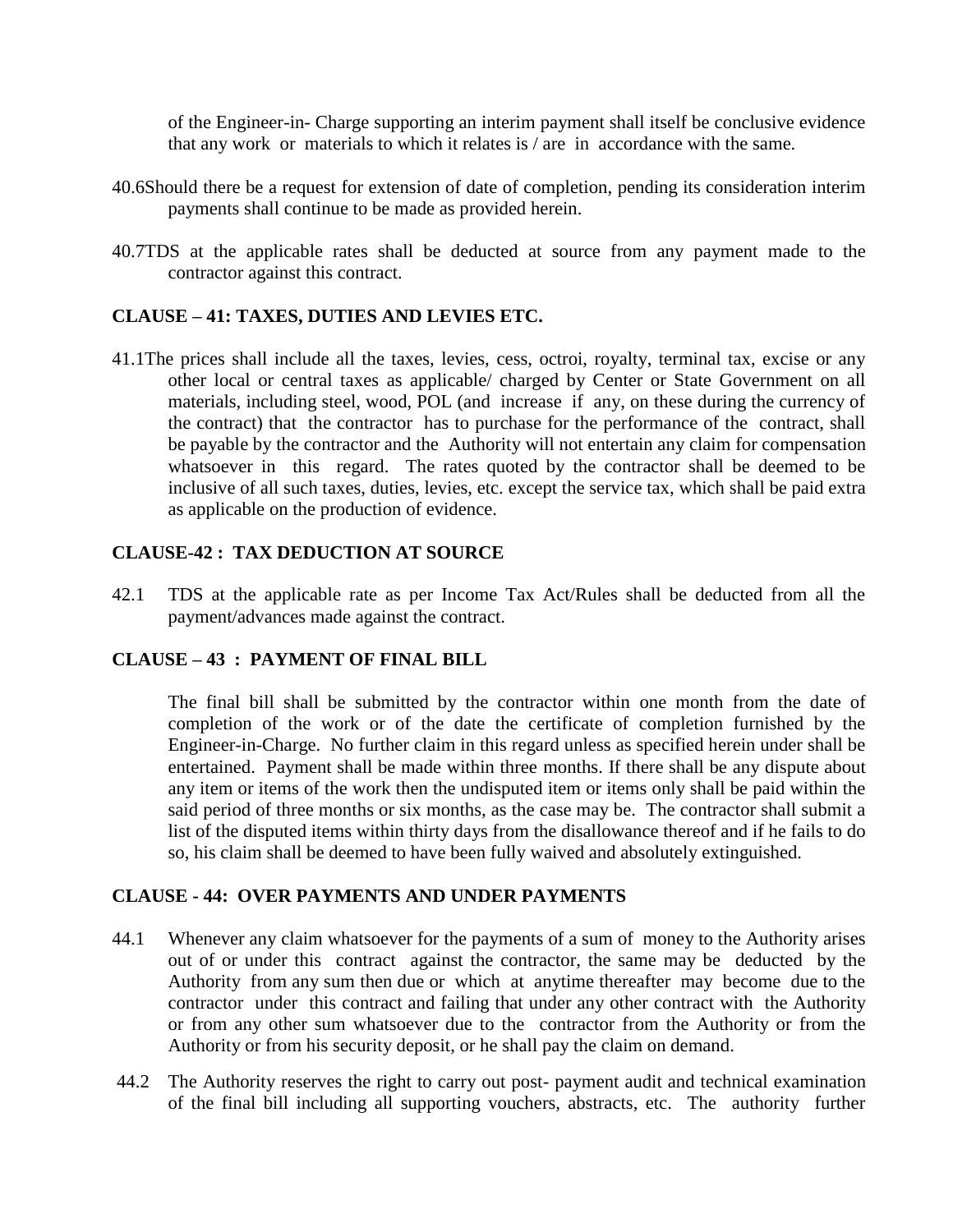reserves the right to enforce recovery of any over payment when detected notwithstanding the fact that the amount of the final bill may be included by one of the parties as an item of dispute before an arbitrator appointed under clause 48 of this contract and notwithstanding the fact that the amount of the final bill figures in the arbitration award.

- 44.3 If as a result of such audit and technical examination any over payment is discovered in respect of any work done by the contractor or alleged to have been done by him under contract, it shall be recovered by the Authority from the contractor by any of all of the methods prescribed above, and if any under payment is discovered, the amount shall be duly paid to the contractor by the Authority.
- 44.4 Provided that the aforesaid right of the Authority to adjust over-payment against amount due to the contractor under any other contract with the Authority shall not extend beyond the period of two years from the date of payment of the final bill or in case the final bill is a MINUS bill, from the date the amount payable by the Contractor under the MINUS final bill is communicated to the contractor.
- 44.5 Any sum of money due and payable to the Contractor (including the security deposit returnable to him) under the contract may be withheld or retained by way of lien by the Engineer-in-Charge or Authority against any claim of the Authority or such other person or persons in respect of payment of a sum of money arising out of or under any other contract made by the contractor with the Engineer-in-Charge or Authority or with such other person or persons. The sum of money so withheld or retained under this clause by the Engineer-in-Charge or Authority will be kept withheld or retained as such by the Engineerin- Charge or Authority or till his claim arising out of in the same contract or any other contract is either mutually settled or determined by the arbitrator, if the contract is governed by the arbitration clause under the clause 48 or by the competent court hereinafter provided, as the case may be, and the contractor shall have no claim for interest or damages whatsoever on this account or any other ground in respect of any sum of money withheld or retained under this clause.

#### **CLAUSE - 45: CONTRACT MATTERS TO BE TREATED AS CONFIDENTIAL**

- 45.1 All documents, correspondence, decisions and orders concerning the contract shall be considered as confidential and/or restricted in nature by the contractor and he shall not divulge or allow access to them by any un-authorized person.
- 45.2 The contractor shall take necessary steps to ensure that all persons employed on any work in connection with this contract have noted that the Indian Official Secrets Act, 1923 (XIX of 1923) applies to them and shall continue so to apply even after the execution of such under the contract.

#### **CLAUSE – 46: FINALITY CLAUSE**

It shall be accepted as an inseparable part of the contract that in matters regarding materials, workmanship, removal of improper work, interpretation of the contract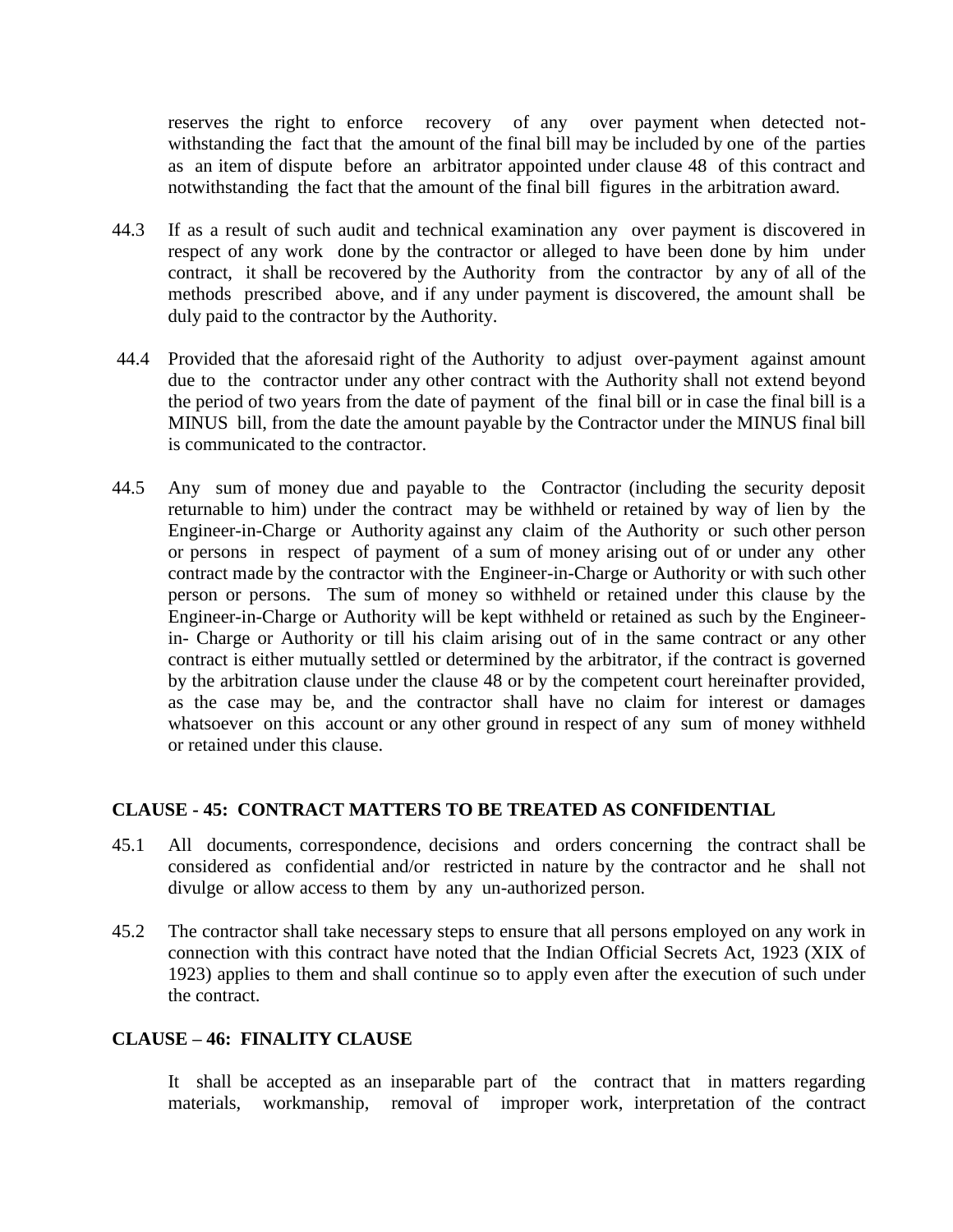drawings and contract specifications, mode of procedure and the carryout out of the work the decision of the Engineer-in-Charge which shall be given in writing shall be final and binding on the contractor.

### **CLAUSE – 47: SUM PAYABLE BY WAY OF COMPENSATION TO BE CONSIDERED IS REASONABLE WITHOUT PREFERENCE TO ACTUAL LOSS**

All sum payable by way of compensation to the Authority under any of these conditions shall be considered as reasonable compensation without reference to the actual loss or damage sustained and whether or not damage shall have been sustained.

#### **CLAUSE – 48: ARBITRATION**

- 48.1 Except as otherwise provided herein before, all questions, disputes or difference in respect of which the decision has not been final and conclusive arising between the Contractor and the Authority in relating to or in connection with contract shall be referred for arbitration in the manner provided as under and to the sole arbitrator appointed as follows:
	- (i) Either of the parties may give to the other notices in writing of the existence of such question dispute or difference.
	- (ii) Within thirty (30) days of receipt of such notice from either party the engineer-incharge of work at the time of such dispute shall send to the Contractor panel of three persons and there after the Contractor within fifteen (15) days of receipt of such panel communicate to the Engineer-in-charge the name of one of the persons from such panel and such a person shall then be appointed as sole arbitrator by the Chairman, IWAI. However, the arbitration so appointed shall not be an officer or the employee of Inland Waterways Authority of India.
	- (iii) Provided that if the Contractor fails to communicate the selection of a name out of the panel so forwarded to him by the Engineer-in-charge then after the expiry of the aforesaid stipulated period the Chairman, shall without delay select one person from the aforesaid panel and appoint him as the sole arbitrator.
- 48.2 The arbitrator to whom the matter is originally referred being transferred or vacating his office or being unable to act for any reason, then the Chief Engineer shall appoint another person to act as sole arbitrator, such person shall be entitled to proceed with the reference from the stage at which it was left by the predecessor.
- 48.3 The award of the Arbitrator shall be final and binding. The Arbitrator shall decide in what proportion the Arbitrator's fees, as well as the cost of Arbitration proceeding shall be borne by either party.
- 48.4 The Arbitrator with the consent of the parties can enlarge the time, from, time-to-time to make and publish his award.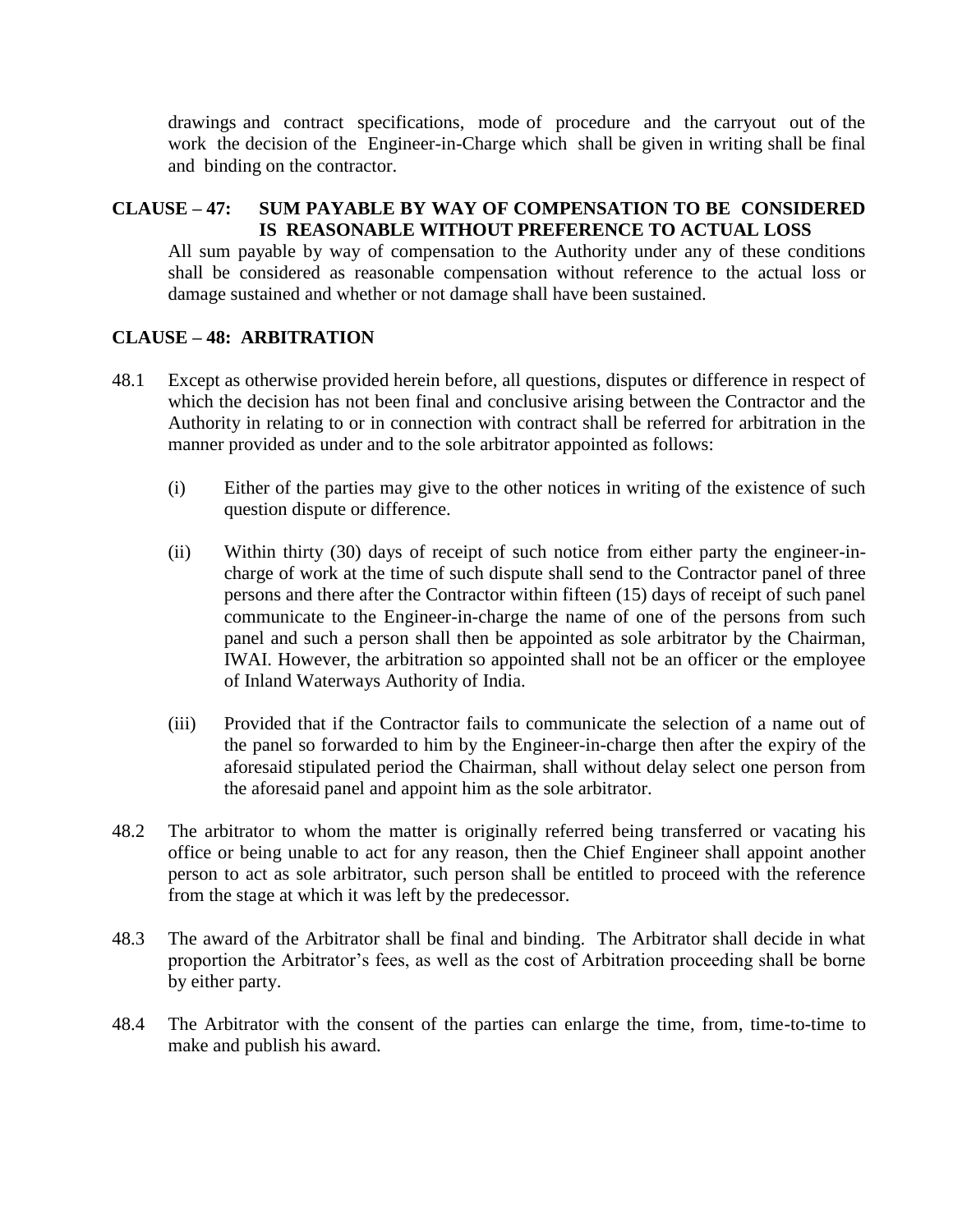- 48.5 A notice of the existence in question, dispute or difference in connection with the contract unless served by either party within 30 days of the expiry of the defects liability period, failing which all rights and claim under this contract shall be deemed to have been waived and thus forfeited and absolutely barred.
- 48.6 The Arbitrator shall give reasons for the award if the amount of claim in dispute is Rs. 75,000/- and above.
- 48.7 The work under this Contract shall continue during Arbitration proceedings and no payments due from or payment by the Authority shall be withheld on account of such proceedings except to the extent which may be in dispute.
- 48.8 The Arbitration and Conciliation Act 1996 with any statutory modifications or re-enactment thereof and the rules made there under and being in force shall apply to the Arbitration proceedings under this clause.
- **NOTE**: In case of contract with another Public Sector Undertaking, following Arbitration Clause shall apply: "Except as otherwise provided, in case of a contract with a public Sector Undertaking if at any time any question dispute or difference whatsoever arises between the parties upon or in relation to, or in connection with this agreement, the same shall be settled in terms of the Ministry of Industry, Department of Public Enterprises O.M No. 3/5/93- PMA dt.30.06.93 or any modifications / amendments thereof. "The arbitrator shall have the power to enlarge the term to rate the award with the consent of the parties provided always that the commencement or continuation of the arbitration proceeding shall not result in cessation or suspension of any of other rights and obligations of the parties of any payments due to them hereunder.
- 48.9 The parties to the agreement hereby undertake to have recourse only to arbitration proceedings under for Arbitration Act 1996 and the venue of the arbitration proceeding shall be Noida/ New Delhi and the parties will not have recourse to Civil Court to settle any of their disputes arising out of this agreement except through arbitration.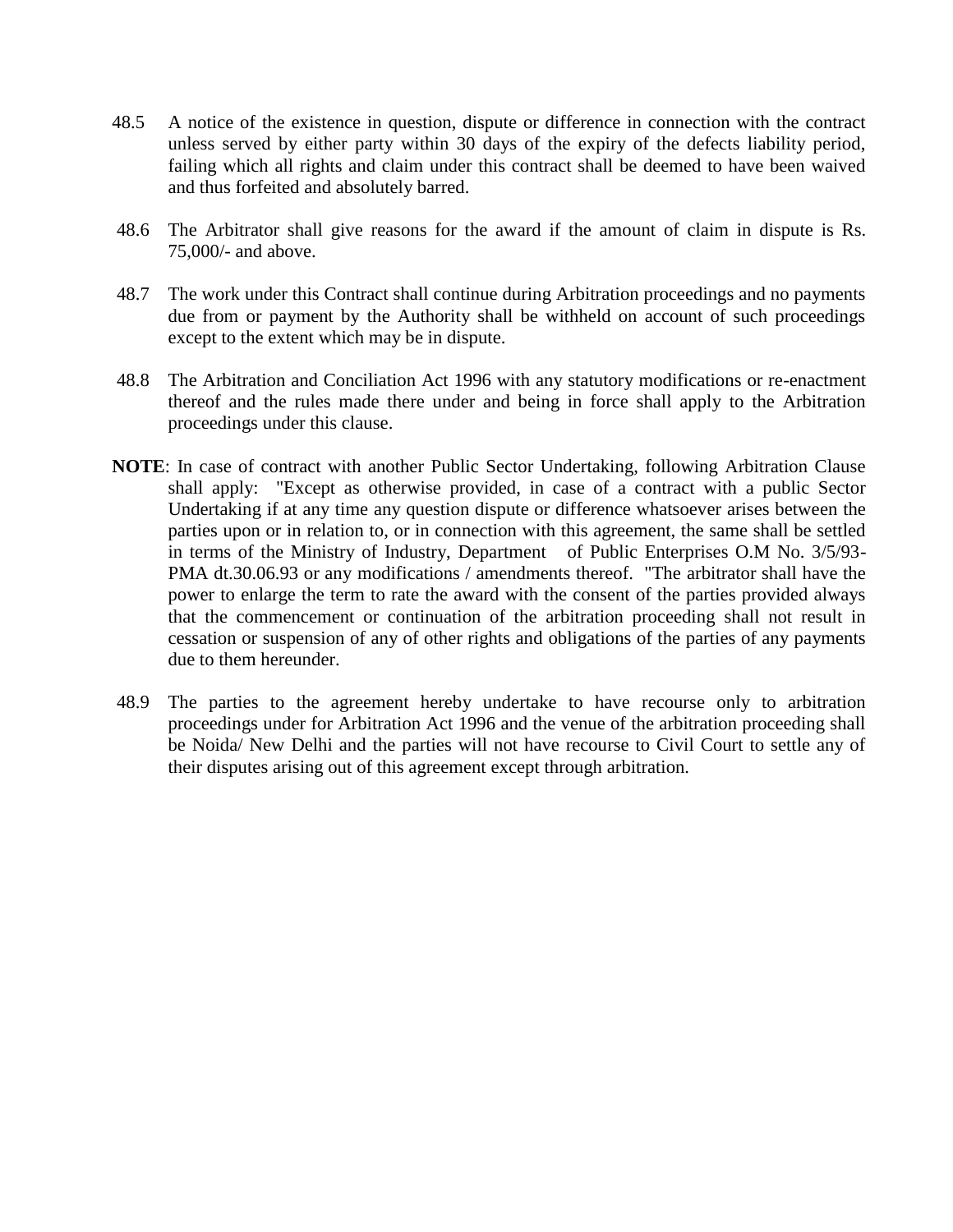# PART III

## TECHNICAL SPECIFICATION AND SPECIAL CONDITIONS

## (A) OBJECTIVE AND AREA OF WORK

- 1. Inland Waterways Authority of India (IWAI) is a statutory body set up in 1986 under the Ministry of Surface Transport, Govt. of India. The Authority is entrusted with development, maintenance and management of National Waterways for shipping and navigation. The Objective of the work is to maintain a minimum depth of 2 meter by dredging of shallow patches.
- 2. Following have been declared as National Waterways
	- (i) National Waterway No. 1 (Haldia to Allahabad, 1547 Km)
	- (ii) National Waterway No. 2 (Bangladesh Border Sadia 891 Km)
	- (iii) National Waterway No.3 (Kollam—Kottapuram and Champakara and Udyogamandal Canal 205 Km)
- 3. In NW-1 there is considerable difference between flood and lean season discharges and water level. The maximum water level difference is about 10 m. The current in the river ranges from 0.5 to 4 m/s. However, the current during the lean season seldom exceeds 1.5 m/s.
- 4. The scope of the proposed work towing and shifting of Cutter Suction Dredgers in NW-1 & NW-2. The tugs shall extend the assistance to the dredger during dredging operation for shifting and placing of the anchors, pipelines and supply of logistics POL etc.

### **(B) Duration of work:-**

1.0 The hiring of Tugs and its operation is for a period of initially six months which may be extended for further period as per the requirement. The Tugs supplied on hire basis shall conform to the following specifications:

## **Principal Dimension & main particulars:-**

## **Tugs installed with marine engines capacity from 700 to 800HP**

| LOA               |          | $30m.$ (Approx.)                    |
|-------------------|----------|-------------------------------------|
| <b>Breadth</b>    | $=$      | 8mt. (Approx)                       |
| Depth             | $\equiv$ | $3.0$ mt. (Approx)                  |
| Draft             | $=$      | $1.5$ mt. (Maxim)                   |
| Propulsion system | $=$      | Twin/triple screw of 700 to 800 HP. |
| Speed             |          | Apprx. 9 knot (free running)        |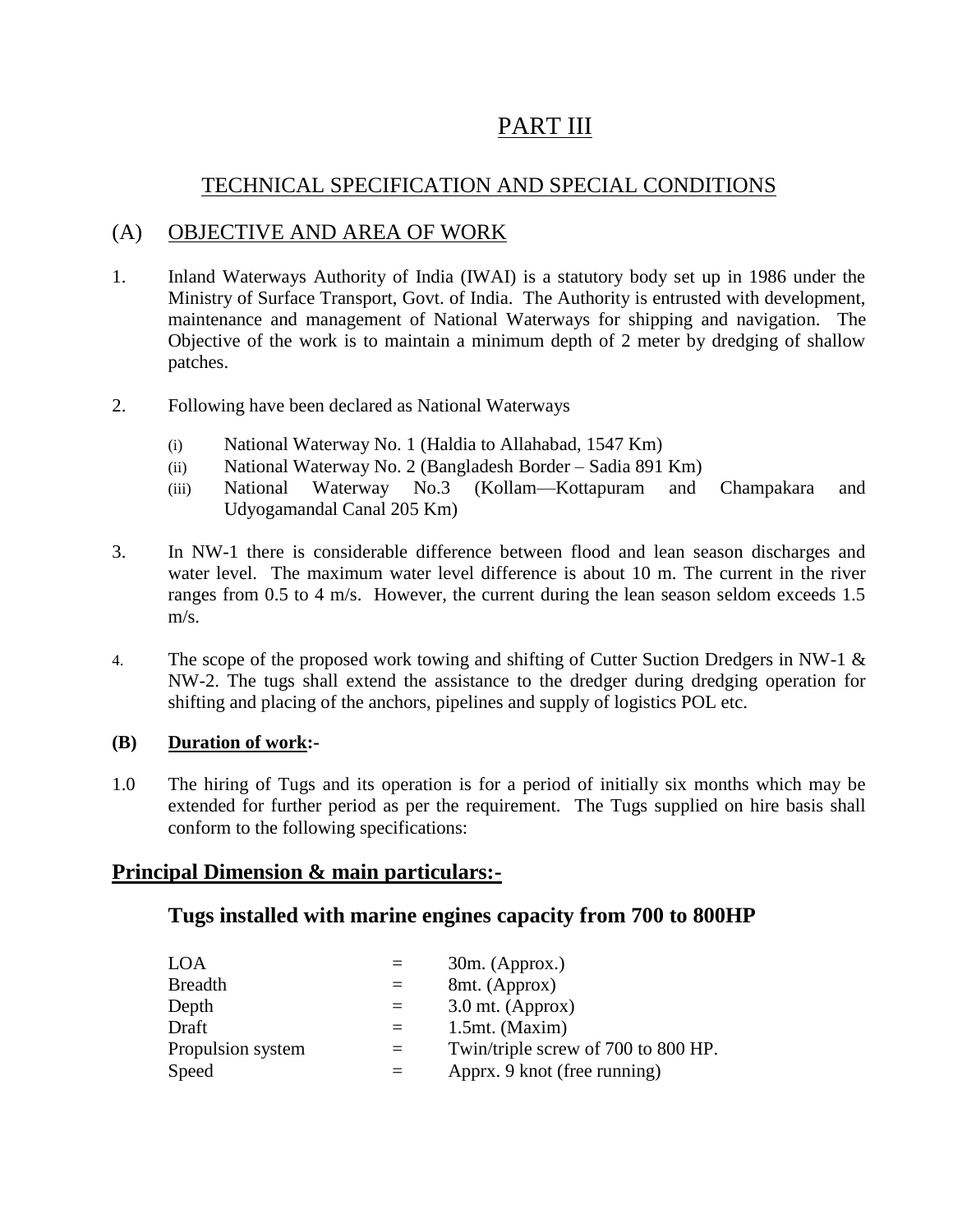| Davit              | One tonne capacity |
|--------------------|--------------------|
| Winch (preferably) | 50 NT.             |

- i. The Tugs proposed shall have the facilities for both side & pull towing and be able to deliver adequate bollard pull for the intended duty.
- ii. The Tugs shall have sufficient bunkering facilities for operation minimum 15 days. The accommodation facilities for minimum 6 nos. crew shall also be available. The tug shall be river worthy, well built having registered with any state IWT Date, Port Authority, MMD as per the I.V. Act, the Major Port Trust Act and the merchant Shipping Act respectively or any other equivalent Act. The tugs should have the valid survey certificates of the concerned Authority at the time of operation.
- iii. The Tugs shall have adequate numbers of statutory appliances such as LSA, FFA etc. as per Inland Vessels act 1917 or equivalent Act. All the life saving and fire fighting equipment shall be of approved quality and available at all the time and maintained in good condition.
- iv. The principal dimension of the tug and work boat shall be such that it can be able to tow the dredger, accommodation boats and pipeline in the river Ganga and Brahmaputra during lean and flood season. The bollard pull shall be sufficient preferably to tow the dredger by push tow or side tow and accordingly the Tugs must be equipped with suitable Marine engine. The Tugs shall be equipped with handing winch to shift the anchors and pipelines.
- v. The Tugs shall be used for towing and shifting of the Cutter Suction Dredges (length  $= 40$  m, breadth  $= 9.2$  m; capacity 500 cu.m. per hour) in NW-1. The Tugs shall extend the assistance to the dredger during dredging operation for shifting and placing of the anchors, pipelines, supply of logistics i.e. POL etc. The tug will be hired on bare boat charter basis. Accordingly the tugs shall be manned with competent and certified crew. Hiring charges would be paid along with the running charges.
- vi. Only the qualified, experienced and competent crew with competency certificate shall be deployed. Particularly, Master, Driver, Greaser & lascar must have the required competency certificates from the concerned Authority.
- 2. The contractor has to make his own arrangements for procurement and storage of adequate quantity of fuel and lubricant for uninterrupted operation of the tug. The Contractor has to arrange for storage and supply of potable water with tap facilities for drinking and other uses of vessels crew and operators.
- 3. Hire charges shall be payable to the contractor from the date of certification by Engineer-in-Charge or his representative on handing over of the tug at the location indicated in the schedule of quantity or as communicated by the EIC.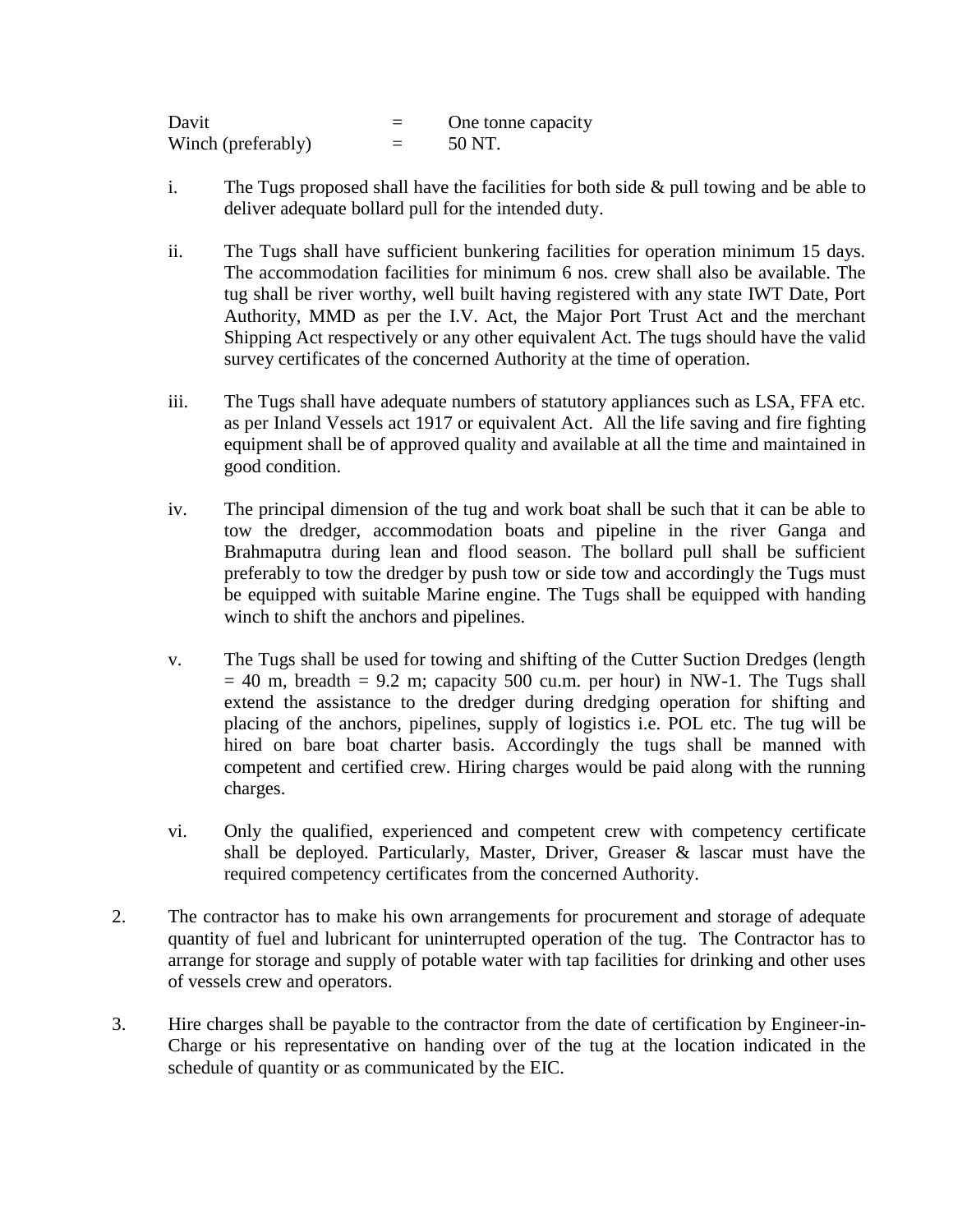- 4. Demobilisation charges shall be paid only after successful completion of work and production of certificate to that effect from the EIC as per terms and conditions of the contract. On failure to comply with the terms and conditions of the contract and in case of abrupt withdrawal, the demobilisation charges will not be payable. In such cases the security deposit /earnest money deposit will also be forfeited.
- 5. Hire charges shall not be payable for any day or part thereof or any period during which the Tugs is not made available for services (i.e. towing assistance during dredging etc.) due to any reason attributable to the contractor or his acts and deeds subject to following clause:
- 6. If the tugs are not fit for further sailing due to mechanical / other defects or due to safety reasons, similar type of tug with same facilities shall have to be provided in replacement under same terms and conditions within seven days temporarily.
- 7. Routine repairs and maintenance works shall be adjusted with mutual discussion with EIC such that the overall works schedule is not affected. Total maximum 48 hours may be allowed per month for maintenance of engines and other machineries, and payments for this period are allowable accordingly.
- 8. The contractor shall bear the cost for running of engine for charging battery of the tug to keep the tug in tip-top condition with full voltage electricity. Engine RPM meter and other gauges shall be provided for the tug on the wheelhouse.
- 9 Non availability of tugs/workboats for service and non-compliance of instruction of Engineer's representative shall be considered as disqualification of the contractor to claim hiring charges for the tugs/workboats for the period.
- 10. The tugs shall be placed at the disposal in the place mentioned in schedule and mobilisation amount shall be admissible in fixed lump sum basis. In case permission from any statutory authority is required for mobilization, the contractor must take full responsibilities for getting clearance/permission etc. at his own cost.
- 11. The main engine and other machineries of the Tugs shall be in good and tip-top condition.
- 12. The crew of the Tugs/Workboats shall have to work under the instructions of the Engineerin-Charge or his representative.
- 13. Hiring of the Tugs may be terminated by IWAI at any time by a written notice of 15 (fifteen) days. No compensation whatsoever shall be payable for such termination. The hiring of the Tugs/Workboats may be extended up to further period of 12 (twelve) months if found necessary by the Engineer-in-Charge. The contract rates for such extended periods shall remain unchanged. Accordingly, the contractor shall quote his rate. No separate mob-demob charges will be payable for any extended period.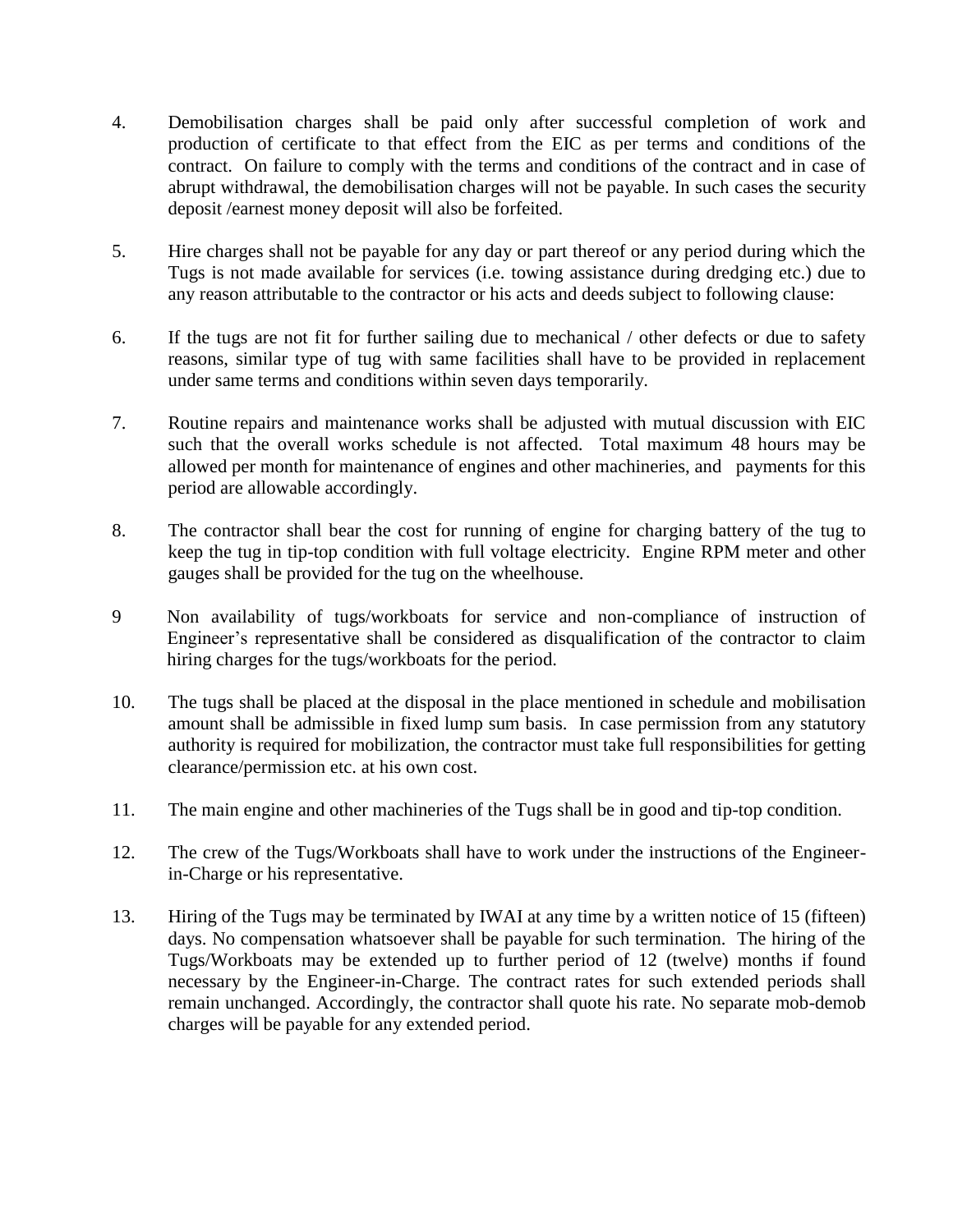- 14. Hiring of the tugs may be terminated at any time by IWAI if the tug does not give satisfactory service. No compensation on account of such termination shall be payable and decision of IWAI shall be final and binding on the contractor.
- 15. No compensation shall be payable for damage, wear & tear or loss of the plant/ machinery/ workmen of the contractor during the entire hire period.
- 16. Operation of the Tugs shall be the responsibility of the contractor and any liability arising out due to damages etc. shall be the contractor's account. Safety of tugs/workboats, etc. shall be of the contractor during both lean and flood season. No extra compensation will be considered in any untoward incident.
- 17. Mobilization of the Tugs has to be arranged by the contractor within seven days from issuance of order and report to Director, Inland Waterways Authority of India, Kolkata/Patna to run the vessels on River Ganga.
- 18. The Authority reserves the right to award the entire work to single tenderer or to more tenderers according to suitability.
- 19. The Authority reserves the right to inspect the tugs/workboats offered by the tenderer for this contract and reject in case the tugs are not found in satisfactory condition or as per specification.
- 20. The tugs shall be finally taken over by the Engineer's representative after the same is mobilised to the place mentioned in schedule of this contract within the stipulated time and found satisfactory and in accordance with the specifications and conditions laid down in this contract and as recorded during the initial inspection by the Authority. The Engineer-in-Charge will thereafter issue a certificate in this regard indicating the date of taking over. Hire charges shall be payable to the contractor from the date recorded in the certificate as mentioned in Technical and Special conditions of contract.
- 21. Tenderer shall make arrangements for all such inspections at their yard/place of the evaluation of the tug.
- 22. The tug shall be de hired on the expiry of the period mentioned in schedule respectively until and unless it is extended by the Engineer-in-Charge in writing prior to expiry of the contract period. Mobilisation and demobilisation charges shall be paid only if the relevant terms and conditions of agreement is carried out successfully.
- 23. The contractor shall maintain log book with a running serially paged register for each tug/workboat for recording all movements. The log book so maintained must be got countersigned every day by the Engineer-in-Charge or his authorized representative. One copy of the log book shall be enclosed with the running bill.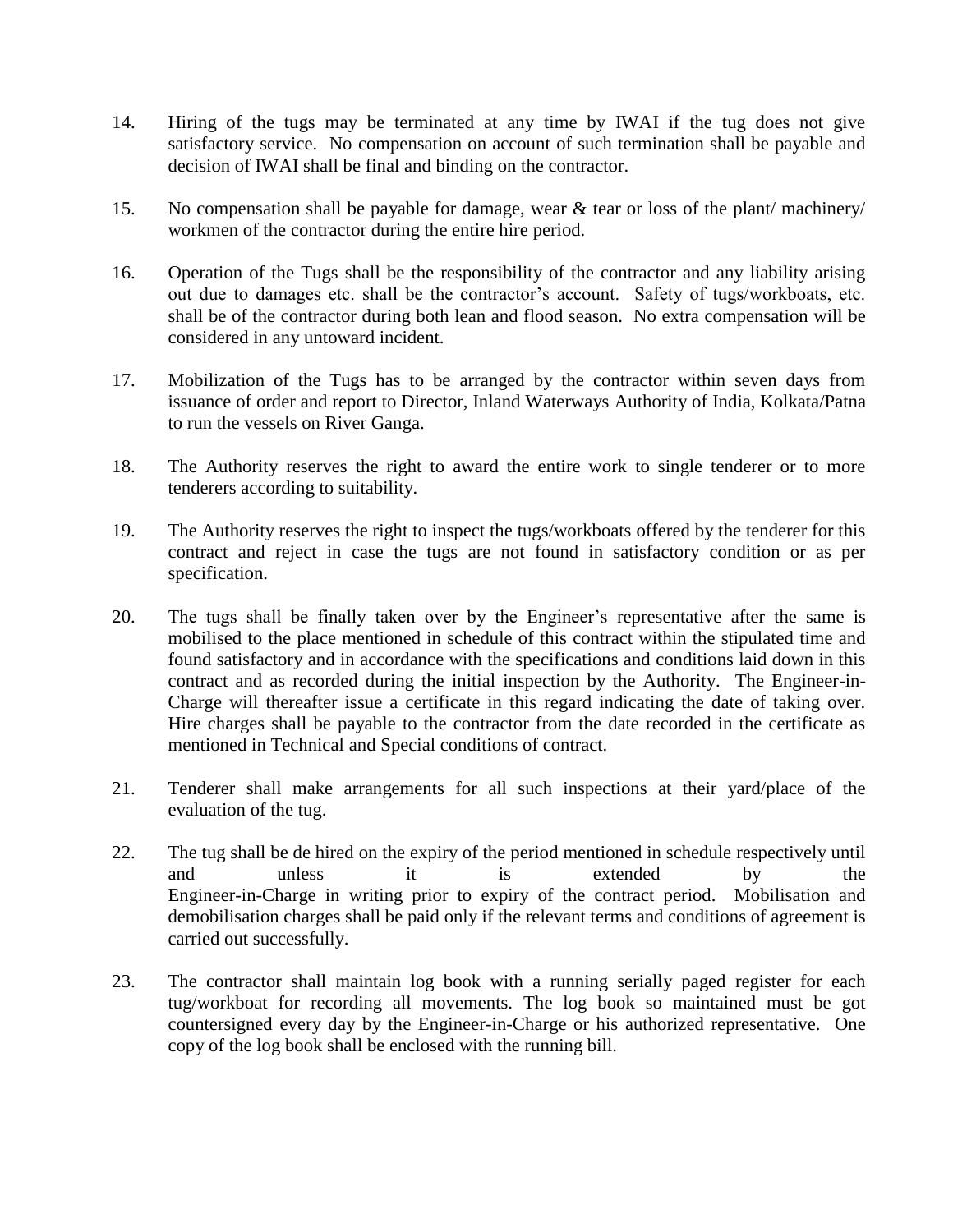- 24. The running charges including POL shall be paid to the contractor strictly on the basis of actual movement of the tugs which is entered and countersigned in the log book.
- 26. In case of loss or damage to IWAI equipment or materials due to carelessness/ negligence of any crew of the tug, the contractor shall be liable to pay the amount to recover such loss or to rectify the damage so caused. The amount to be paid by the contractor for such eventuality shall be decided by the Engineer-in-Charge and shall be binding on the contractor.
- 27. For the sake of safety of men and material, carrying or using any alcoholic beverages or drugs on board of the tug shall not be permitted.
- 28. A sailing order book is to be maintained by the contractor in the tugs. The programmes shall be indicated in this book by the Engineer's representative. The same shall be strictly followed other wise proportionate hire charge may be deducted by the Engineer-in-charge according to the recommendation of the Engineer's representative.
- 29. a) No mobilisation charge is payable, if the tugs of previous contract are hired for this contract within 30 days of dehiring / decommission of previous contract.
	- b) No demobilisation charge is payable, if the tugs of this contract are hired for next contract period within 30 days of dehiring/ decommissioning of this contract.
- 30. Adequate number of substitute hands shall be provided as required on the tugs/workboats for continuing their operation, if any member of crew is absent or proceeds on leave.

## C. SPECIAL PAYMENT TERMS

- 1. Mobilisation charges are payable only on successful mobilisation of the tug at the place as instructed by EIC with full compliments and accessories and work men in working condition and a certificate to this effect is issued by EIC or his authorised representative.
- 2. A logbook shall be maintained by the contractor in the Tugs/Workboats, which shall be got countersigned by the EIC or his representative daily (in triplicate). One copy to be enclosed with each running bill.
- 3. Based on the log book record, monthly bills shall be raised for hire charges and running charges by the contractor and the bills shall be payable by the Authority on recommendation by Engineer-in-Charge.
- 4. Demobilisation charges shall be payable on successful completion of the work and shifting of the units to the Owner's yard and on production of a certificate from EIC to that effect.
- 5. The above terms to be read with reference to Payments clause no. of General Conditions and relevant Clauses of Technical and Special Conditions of contract.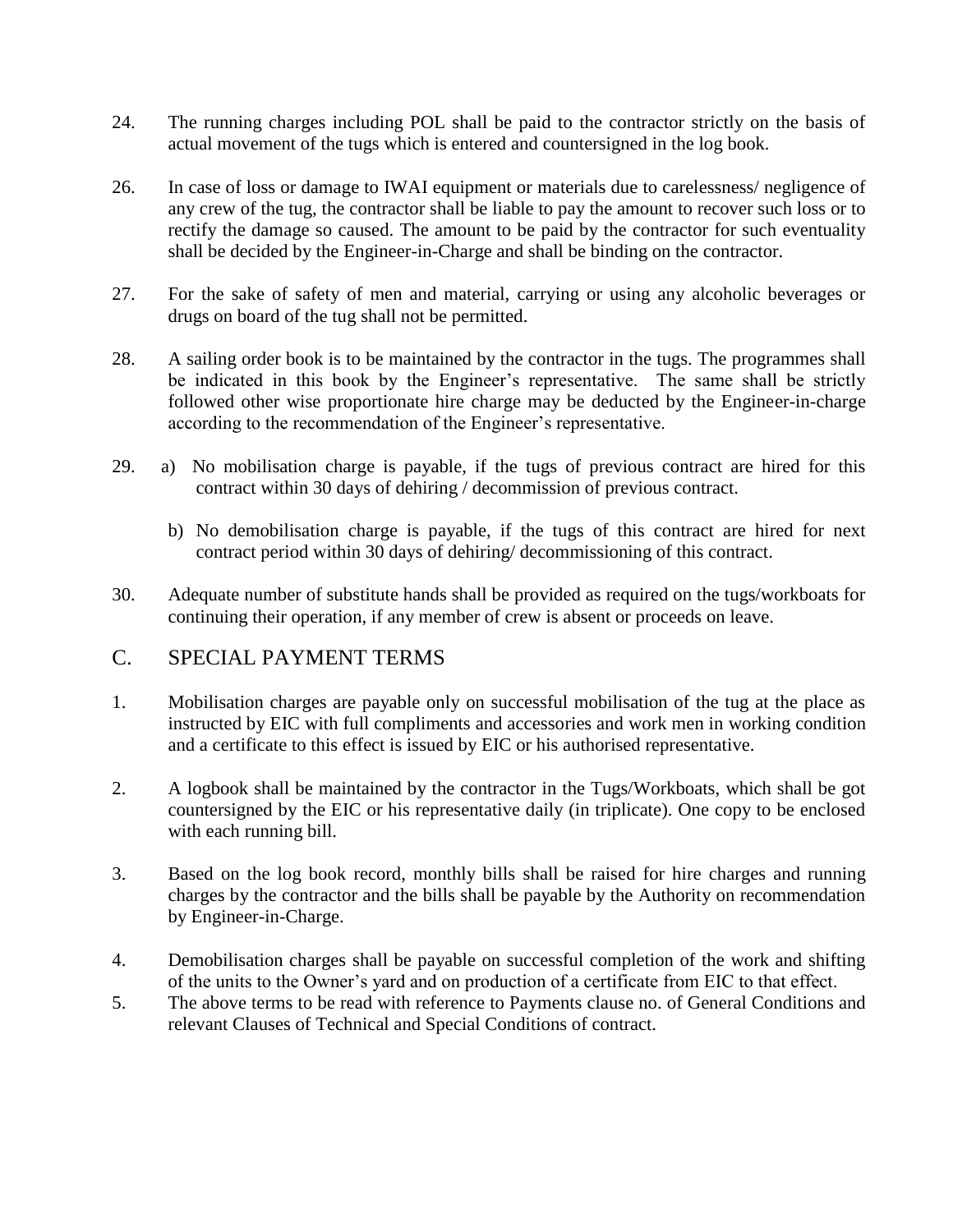#### **6. ESCALATION :**

- 6.1 If the prices of P.O.L. materials (not being materials supplied or services rendered at fixed prices by the department) required for execution of the work increase, the contractor shall be compensated for such increase as per provisions detailed below and the amount of the contract shall accordingly be varied, subject to the condition that such compensation for escalation in prices shall be available only for the work done during the stipulated period of the contract including such period for which the contract is validly extended under the provisions of this contract without any action under for imposing liquidity damages or any other penalty and also subject to the condition that no such compensation shall be payable for a work for which the stipulated period of completion is 6 months or less. Such compensation for escalation in the prices of materials and labour, when due, shall be worked out based on the following provisions:
- 6.2 The base date for working out such escalation shall be the last stipulated date of receipt of tender including extension, if any.
- 6.3 The cost of work on which escalation will be payable shall be reckoned as 85% of the cost of work as per the bills, running or final, excluding any work for which payment is made at prevailing market rates. From this amount the value of materials supplied by the IWAI or services rendered at fixed charges, and proposed to be recovered in the particular bill, shall be deducted before the amount of compensation for escalation is worked out. In the case of materials brought to site for which any secured advance is included in the bill the full value of such materials as assessed by the Engineer-in-Charge (and not the reduced amount for which secured advance has been paid) shall be added to the cost of work shown in the bill for operation of this clause. Similarly, when such materials are incorporated in the work and the secured advance is deducted from the bill, the full assessed value of the materials originally considered for operation of this clause should be deducted from the cost of the work shown in the bill, running or final.
- 6.4 Escalation for POL only shall be considered for payment. Components of POL shall be (40% pre-determined). The decision of the Engineer-in-Charge in working out such percentage shall be binding on the contractor.
- 6.5 The contract price will be subjected to adjustment on account of variation of price of diesel, POL according to the formula given below:

$$
V_F = \frac{W \times (F\text{-Fo}) \times Q_F}{F \times 100}
$$

Where

- $V_{F}$  -Variation in cost of fuel, oil and lubricant i.e. increase or decrease in the amount in rupees to be paid or recovered.
- W Cost of work done worked out as indicated in clause 6.3 above.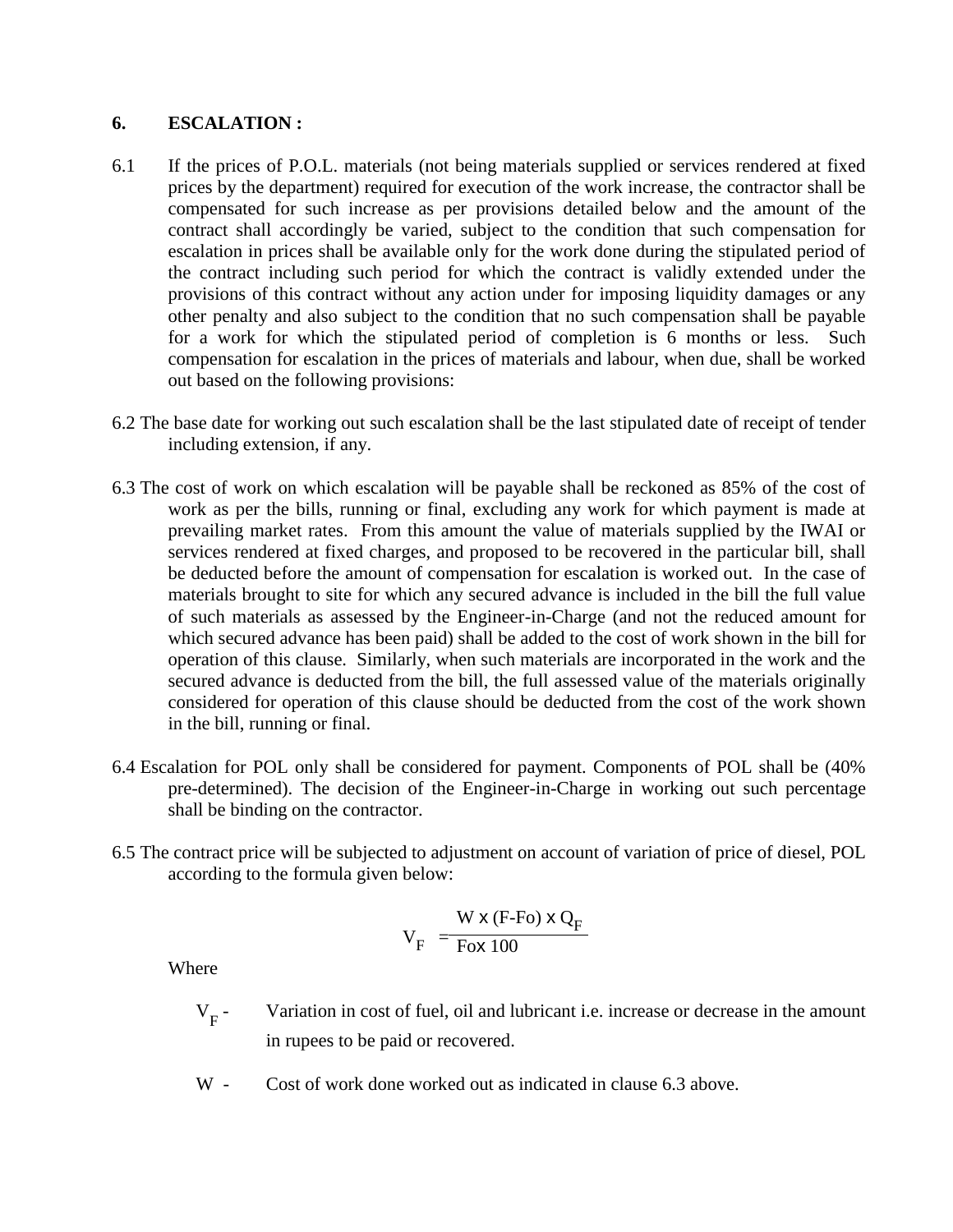- F &Fo Average Index Number of wholesale price for group (fuel, power, light and lubricants) – as published weekly by the Economic Advisor to Government of India, Ministry of Industry or from the concerned Marketing Manager of the Oil compression for POL etc. for the period under reckoning, and that valid on the last stipulated date of receipt of tender including extensions, if any.
- $Q_F$  -Component of P.O.L. expressed as a percent of total value of work.
- (i) Following principles shall be followed while working out the indices mentioned in para 6.5 above.
	- (a) The compensation for escalation shall be worked out at quarterly intervals and shall be with respect to the cost of work done as per bills paid during the three calendar months of the said quarter. The first such payment shall be made at the end of three months after the three months interval. At the time of completion of the work, the last period for payment might become less than 3 months, depending on the actual date of completion.
	- (b) The index relevant to any quarter/period for which such compensation is paid shall be the arithmetical average of the indices relevant to the three calendar months. If the period upto date of completion after the quarter covered by the last such installment or payment, is less than three months, the index shall be the average of the indices for the month falling within that period.
- 6.6 In the event the price of P.O.L. materials required for execution of the work decrease/s there shall be a downward adjustment of the cost of work so that such price of P.O.L. materials shall be deducted from the cost of work under this contract and in this regard the formula herein before stated under the clause 6 .5 shall mutates mutandis apply, provided that :
	- a. no such adjustment for the decrease in the price of POL materials aforementioned would be made in case of contracts in which the stipulated period of completion of the work is six months or less.
	- b. The engineer-in-Charge shall otherwise be entitled to lay down the procedure by which the provisions of this sub-clause shall be implemented from time to time and the decision of the engineer-in-Charge in this behalf shall be final and binding on the contractor.
- 6.7 No escalation on any other account except as mentioned above will be payable by the IWAI and the rate should be quoted accordingly.
- 7. Payment of contractor's bill shall be made by the Authority within 30 days from the date of submission of the bill subject to acceptance of the EIC or his representative.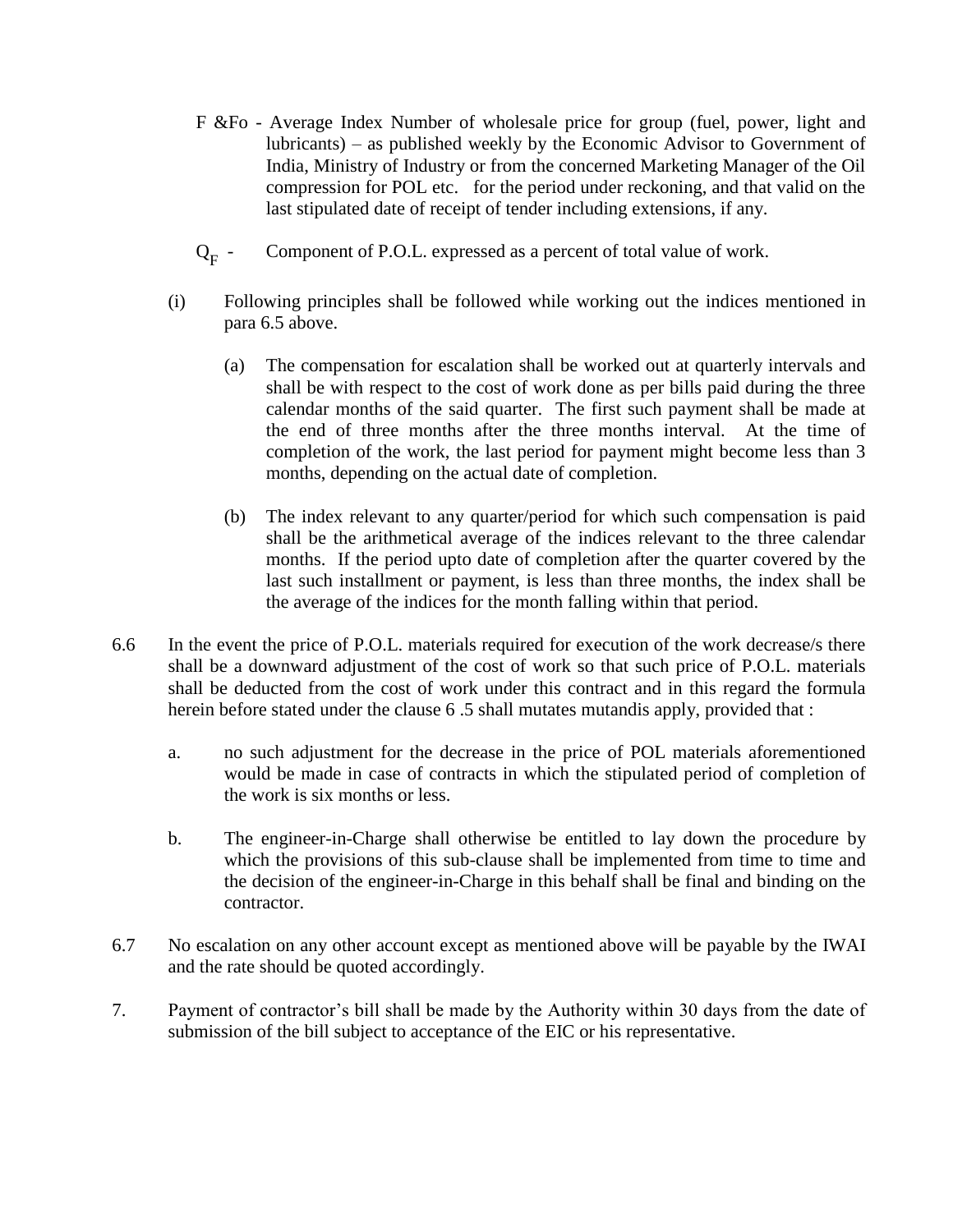8. Payment due to the contractor shall generally be made by crossed cheque and issued directly to the contractor on furnishing a stamped receipt for the cheque or to his constituted attorney duly authorised to receive such payment.

```
****
```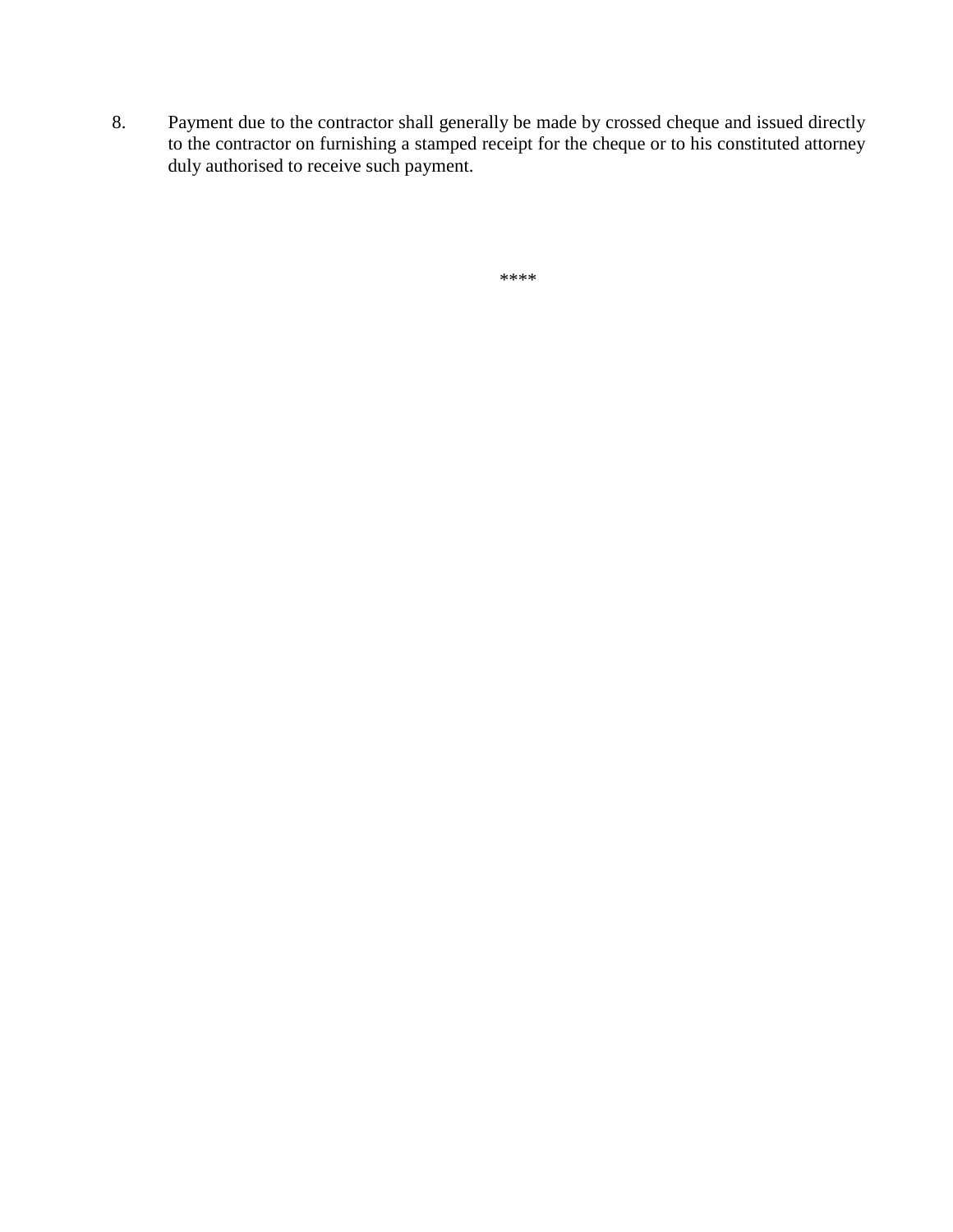## **SPECIAL CONDITIONS**

## A. **HOLD HARMLESS**:

i) The Contractor should indemnify and hold the Authority harmless from any liability or claim for damages because of bodily injury, death, property damage, sickness, disease or loss and expense arising from the Contractor's performance of this Contract.

ii) The Contractor is acting in the capacity of an independent contractor with respect to the Authority.

iii) The Contractor should protect, defend and indemnify the Owner from any claims by labourers or Sub Contractors for unpaid work or labour performed in connection with this Contractor.

## B. **CHANGE ORDERS**:

i) The Contractor should not make any changes in the schedule of work or the Specifications without written authorization by the Engineer in Charge and written concurrence by the Authority.

### C. **UNSATISFACTORY PERFORMANCE**:

i) In case of unsatisfactory performance/ progress / services by the Contractor, IWAI shall have the right to issue a show cause notice to the consultant requiring him to explain the reason thereof.

ii) In case of continuation of such unsatisfactory performance / progress / services, IWAI reserves the right to rescind the Contract and get the balance work executed at the risk and cost of the Contractor.

### D. **WARRANTIES**:

i) The Contractor should warrant that this contract does not and shall not infringe any existing or subsequent patents, rights or licenses of any third party.

ii) The Contractor should further warrant that the rights of the Authority under the present contract are not and shall not be infringed by any prior or subsequent contract, which may have been or may hereafter be entered into by the Contractor with any other party.

### E. **MISCELLANEOUS**:

i) The Contract embodies the entire understanding of the parties as to its subject matter and shall not be amended except in writing executed by both the parties and subject to the approval of the concerned authorities.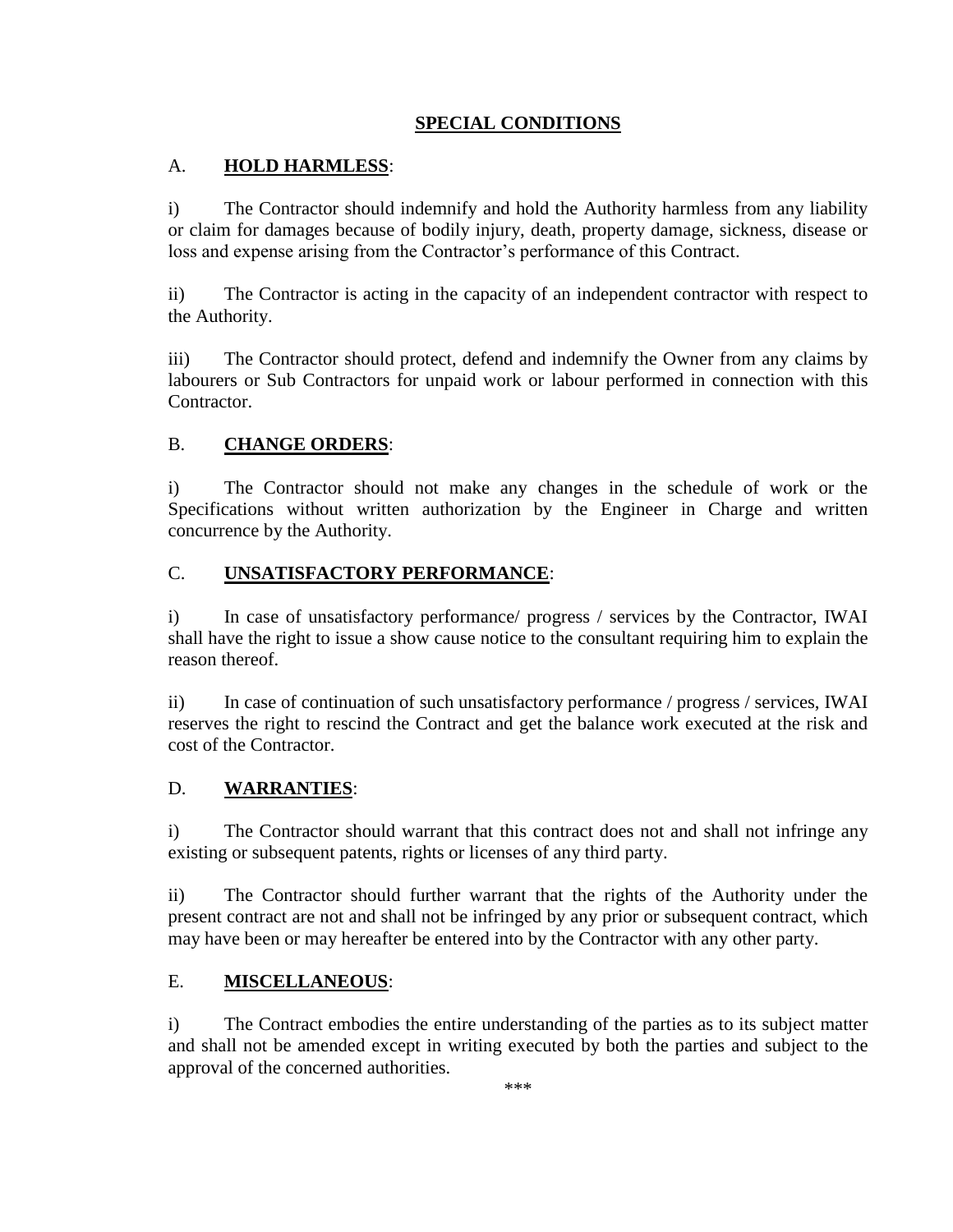## **BILL OF QUANTIITES**

Hiring charges for one tug

| Sl.            | <b>Description</b>                                                                                                             | Unit  | Quantity | Rate  | Amount |
|----------------|--------------------------------------------------------------------------------------------------------------------------------|-------|----------|-------|--------|
| No.            |                                                                                                                                |       |          | (Rs.) | (Rs.)  |
| 1              | Charges of mobilisation of the<br>Tugs/Workboats from<br>Owner's<br>yard/Jetty to Kolkata                                      | L.S.  |          |       |        |
| 2              | Hire charges excluding fuel,<br>lubricants but including crew wages<br>and all services as detailed in terms<br>and conditions |       |          |       |        |
| 3              | Running charges including cost of<br>POL and Lubricant for working at<br>least 8 hrs/day.                                      | Hour  |          |       |        |
| $\overline{A}$ | Charges Demobilisation from NW-1<br>to the yard/Jetty of the owner.                                                            | L. S. |          |       |        |
|                | Total hire charges                                                                                                             |       |          |       |        |

This is also to certify that above rate shall be valid for further period of 12 months after the initial six months.

> Signature of tenderer Name of Firm

Note : Rate and amount shall be written in figures and words.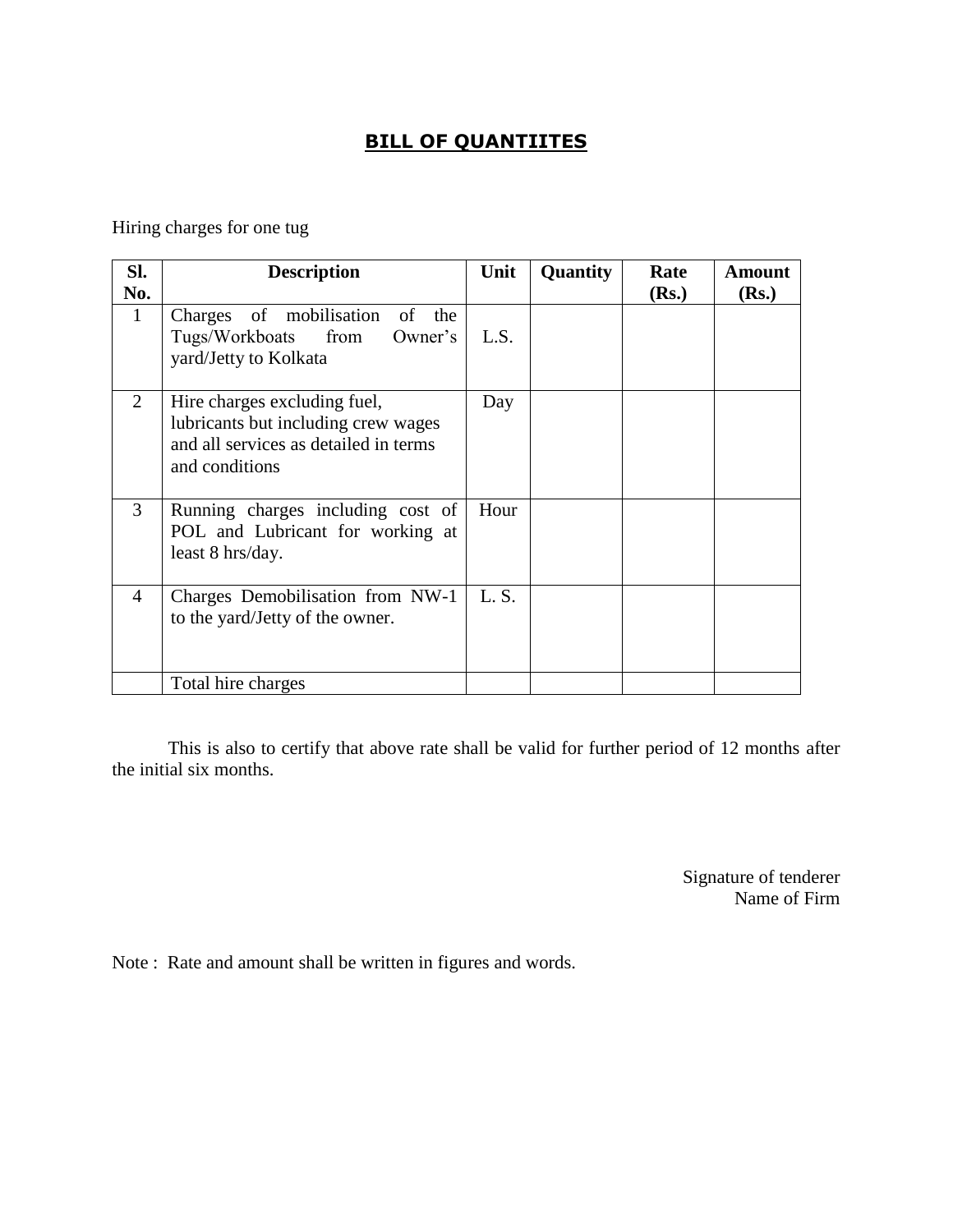#### **PART - V**

## **Annexure -I**

#### *AGREEMENT FORMAT*

This agreement made on \_\_\_\_\_\_\_\_\_\_day\_\_\_\_\_\_year\_\_\_\_\_between the Inland Waterways Authority of India (hereinafter called the `IWAI' which expression shall unless excluded by or repugnant, to the context, be deemed to include heir, successors in office) on one part and M/S (hereinafter called the 'CONTRACTOR' which expression, shall unless excluded by repugnant to the context be deemed to include his heirs, executors, Administrators, representatives and assigns of successors in office) on the other part.

WHEREAS THE IWAI desirous of undertaking the works for

WHEREAS the contractor has offered to execute and complete such works and whereas IWAI has accepted the tender of the contractor and WHEREAS the contractor has furnished

\_\_\_\_\_\_\_\_\_\_\_\_\_\_\_\_\_\_\_\_\_\_\_\_\_\_\_\_\_\_\_\_\_\_\_\_\_\_\_\_\_\_\_\_\_\_\_\_\_\_\_\_\_\_\_\_\_\_\_\_\_\_\_\_\_\_\_\_\_\_

as security for the due fulfillment for all the conditions of this contract.

\_\_\_\_\_\_\_\_\_\_\_\_\_\_\_\_\_\_\_\_\_\_\_\_\_\_\_\_\_\_\_\_\_\_\_\_\_\_\_\_\_\_\_\_\_\_\_\_\_\_\_\_\_\_\_\_\_\_\_\_

#### NOW IN THIS AGREEMENT WITNESSTH AS FOLLOWS

In this agreement words and expression shall have the same meaning as are respectively as assigned to them in the conditions of contract hereinafter referred to:

The following documents shall be deemed to form and be read and construed as part of this agreement VIZ.

- i) (a) Notice Inviting Tenders
	- (b) Tender form
	- (c) Warranty
- ii) Information & instruction for Tenders
	- (a) Schedule Bill of Quantity
	- (b) Annexure
- iii) General Conditions of Contract
- iv) Technical specifications and Special Conditions of Contract

The contract agreement has been compiled by the IWAI from the original tender documents and all the correspondences from the tendering stage till acceptance. In the event of any difference arising from the completion of the contract, the original tender documents,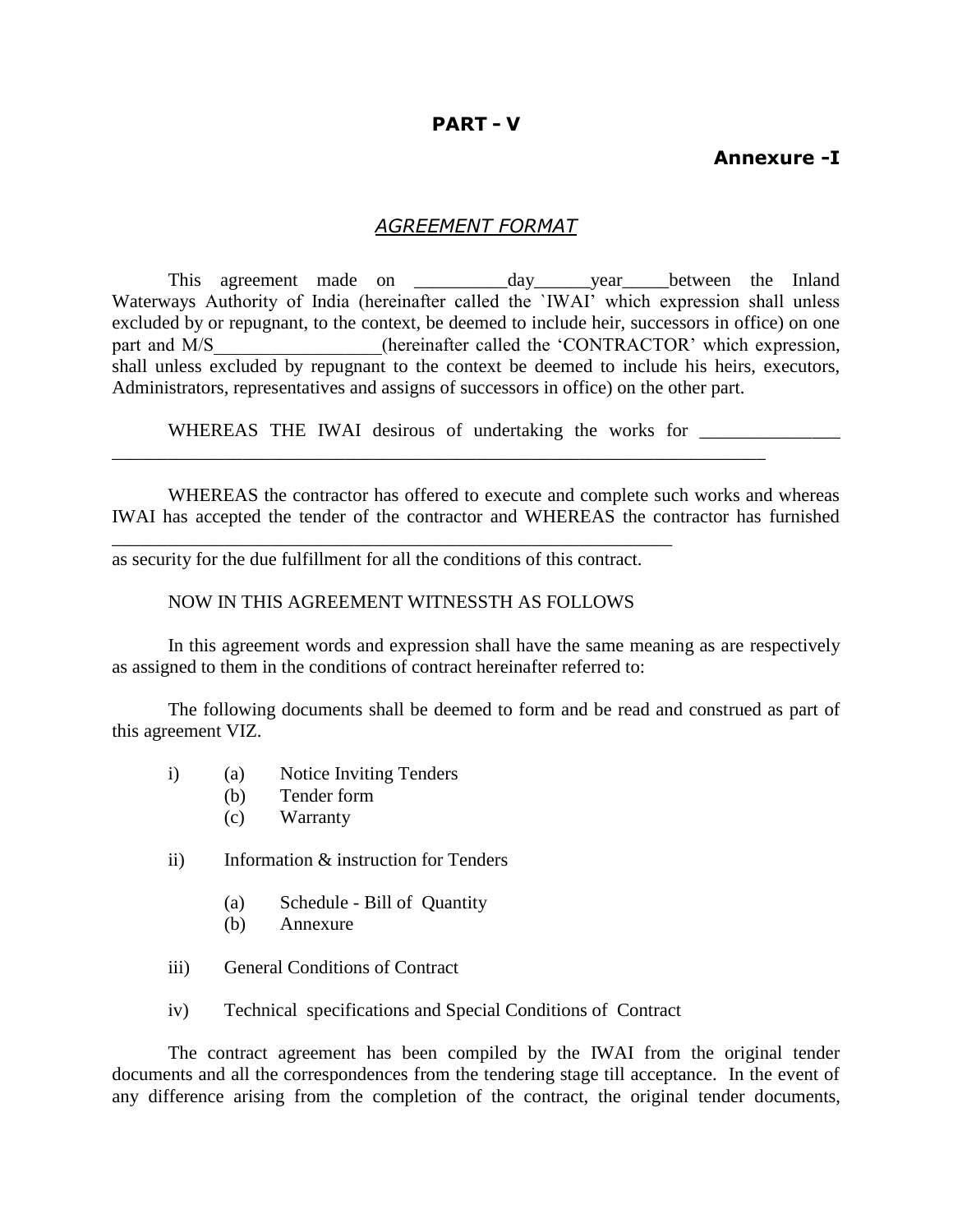contractor's offer, minutes of meetings and correspondence between the party ended vide letter No.\_\_\_\_\_\_\_\_\_\_\_\_\_\_\_\_\_\_\_\_\_\_\_\_ may be referred to by either party. These documents shall take precedence over the compiled documents.

The contractor hereby covenants with the IWAI to complete and maintain the "Works" in conformity in all respect, with the provisions of the agreement.

The IWAI hereby covenants to pay the contractor in consideration of such completion of works, the contract price at the time and in the manner prescribed by the contract.

IN WITNESS WHEREOF the parties hereunto have set their hands and seals on the day year first written.

| For and on behalf of<br>(Inland Waterways Authority of India) | For and on behalf of<br>Contractor |
|---------------------------------------------------------------|------------------------------------|
|                                                               |                                    |
| Name & Designation ______________                             |                                    |
| <b>Stamp</b>                                                  | Stamp                              |
| Witness:                                                      | Witness:                           |
|                                                               | 1)<br>$Sigma_{\_$                  |
| 2) Name & Designation                                         | 2)<br>Name & Designation           |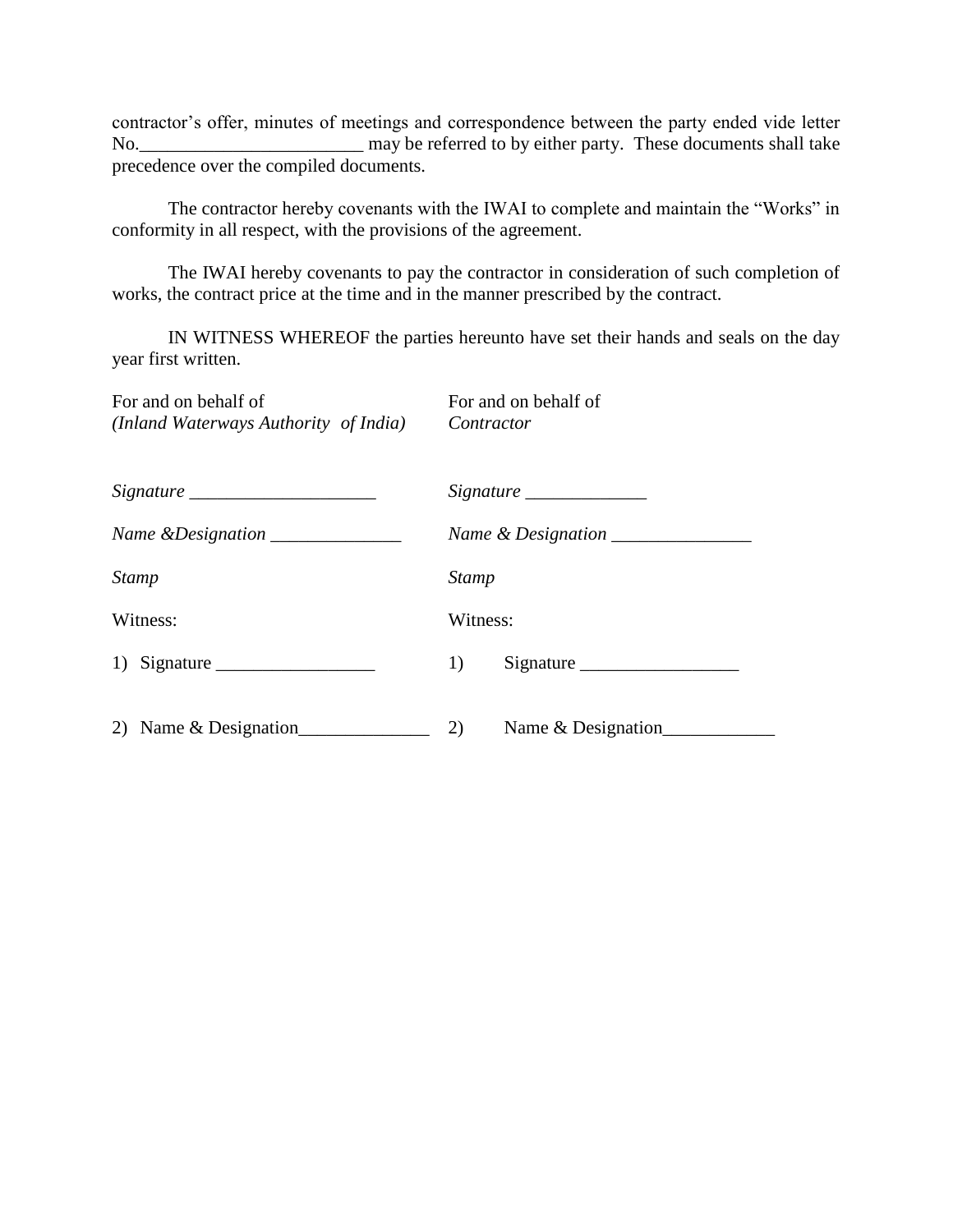#### **BANK GUARANTEE PROFORMA FOR FURNISHING PERFORMANCE GUARANTEE**

**To**

## **The Chairman Inland Waterways Authority of India A-13, Sector-1 Noida - 201301**

In consideration for the Chairman, Inland Waterways Authority of India hereinafter called 'the Authority" having agreed, under the terms and conditions of the Agreement dated …………………. made between…….. and …for the due fulfillment of the said Agreement by the Contractor of the terms and conditions contained in the said Agreement, on production of Bank Guarantee for Rs…………………. (Rupees…………………….) at the request of…………………. Contractor(s), We (Bank) do hereby undertake to pay to the Authority an amount not exceeding Rs…………………… against any loss or damage caused to or suffered, or would be caused to or suffered by the Authority by reason of any breach of the said Contractor(s) of any of the terms or conditions contained in the said Agreement.

2. We……. do hereby undertake to pay the amount due and payable under this Guarantee without any demur, merely on a demand from the Authority stating that the amount claimed is due by way of loss or damage caused to or would be caused to or suffered by the authority by reason of breach by the said contractor(s) of any of the terms or conditions contained in the said Agreement or by reason of the contractor(s)'s failure to perform the said Agreement,. Any such demand made on the Bank shall be conclusive as regards the amount due and payable by the Bank under this guarantee. However, our liability under this guarantee shall be restricted to an amount not exceeding Rs……………….

3. We undertake to pay the authority any money so demanded notwithstanding any dispute or disputes raised by the contractor(s) / suppliers(s) in any suit or proceeding pending before any court or Tribunal relating thereto liability under this present being absolute and unequivocal.

The payment so made by us under this Bond shall be valid discharge of our liability for payment there under and the contractor(s) / supplier(s) shall have no claim against us for making such payment.

4. We, …………………. further agree that the guarantee herein contained shall remain in full force and effect during the period that would be taken for the performance of the said Agreement and that it shall continue to be enforceable till all the dues of the Authority under or by virtue of the said Agreement have been fully and its claim satisfied or discharge or till…....................... Certify that the terms and conditions of the said Agreement have been fully and properly carried out by the said Contactor(s) and accordingly discharges this Guarantee after…….. years from the date of completion of the said contract unless a demand or claim under this Guarantee is served in writing on the bank but before the expiry of the said period of ………………. years in which case it shall be enforceable against the bank not withstanding the fact that the same is enforced after the expiry of the said period of …………….. years.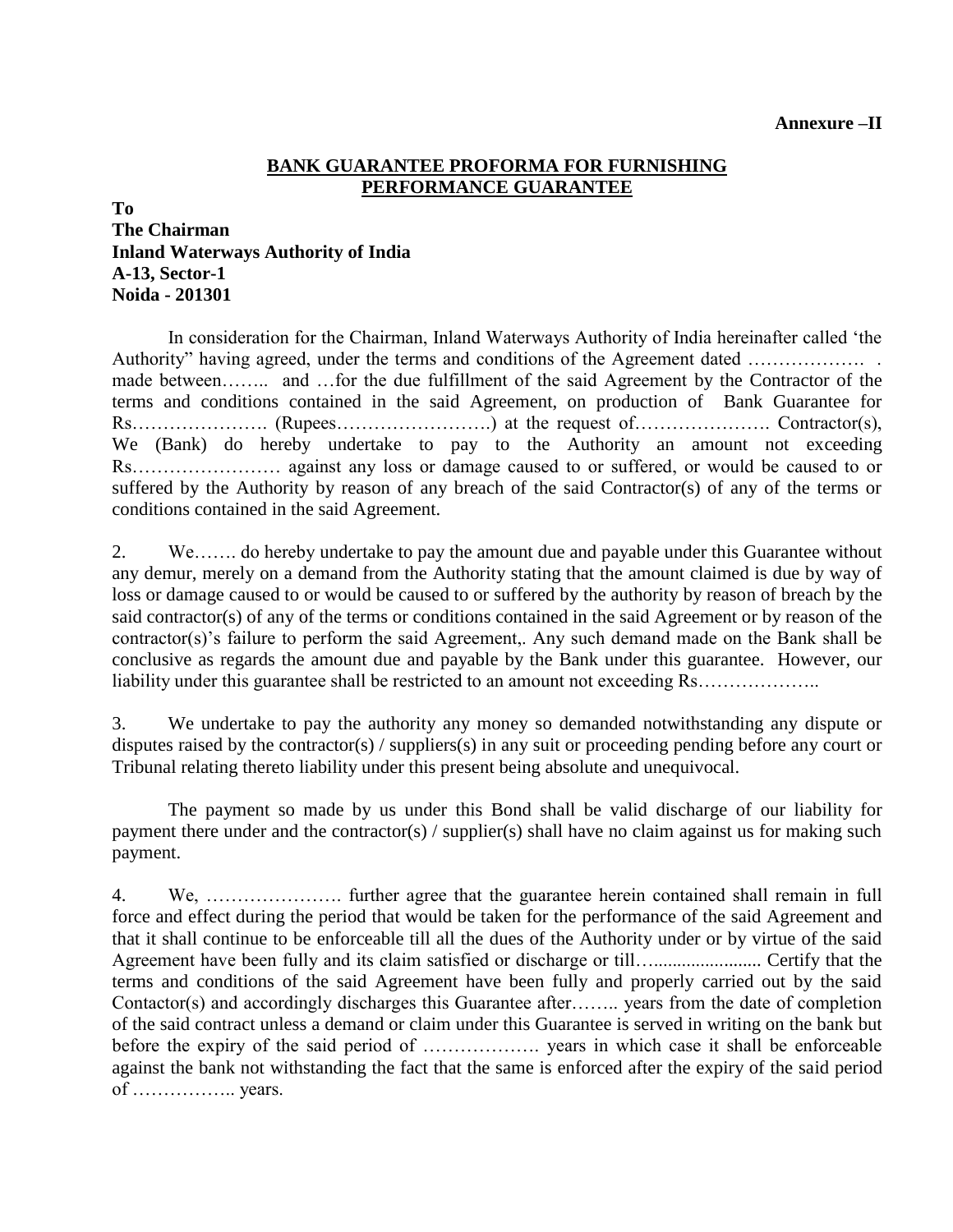5. We,…………………..further agree with the Authority that the Authority shall have the fullest liberty without our consent and without affecting in any manner our obligations hereunder to vary any of the terms and conditions of the said Agreement or to extend time of performance by the said Contractor(s) from time to time or to postpone for any time or from time to time any of the powers exercisable by the Authority against the said Contactor(s) and to forbear or enforce any of the terms and conditions relating to the said Agreement and we shall not be relived from our liability by reason of any such variation, or extension being granted to the said Contractor(s) or for any forbearance, act or omission on the part of the Authority or any indulgence by the Authority to the said Contractor(s) or by any such matter or thing whatsoever which under the law relating to sureties would, but for the provision, have effect of so relieving us.

6. It shall not be necessary for the Authority to proceed against the Contractor before proceeding against the Bank and the Guarantee herein contained shall be enforceable against the Bank notwithstanding any security which the Authority may have obtained or obtain from the Contactor shall at the time when proceedings are taken against the Bank hereunder be outstanding or unrealized.

7. Notwithstanding anything contained herein above our liability under the guarantee is restricted to Rs……………. and shall remain in force until………………. Unless a claim or suit under this guarantee is filed with us on or before…………………… ALL OUR RIGHTS UNDER THE GUARANTEE SHALL BE FORFEITED and the bank shall be relieved and discharged from all liabilities therein.

8. This Guarantee will not be discharged due to the change in the constitution of the Bank or the Contractor(s) / supplier(s).

9. We,…………. lastly undertake not to revoke this Guarantee during its currency except with the previous consent of the Authority in writing.

> Dated the …………date of…………..2006 for…………………………… (indicate the name of Bank) Signature………………………….. Name of the Officer…………………………. (in Block Capitals)

Designation Code No…………………………………..

Name of the Bank and Branch.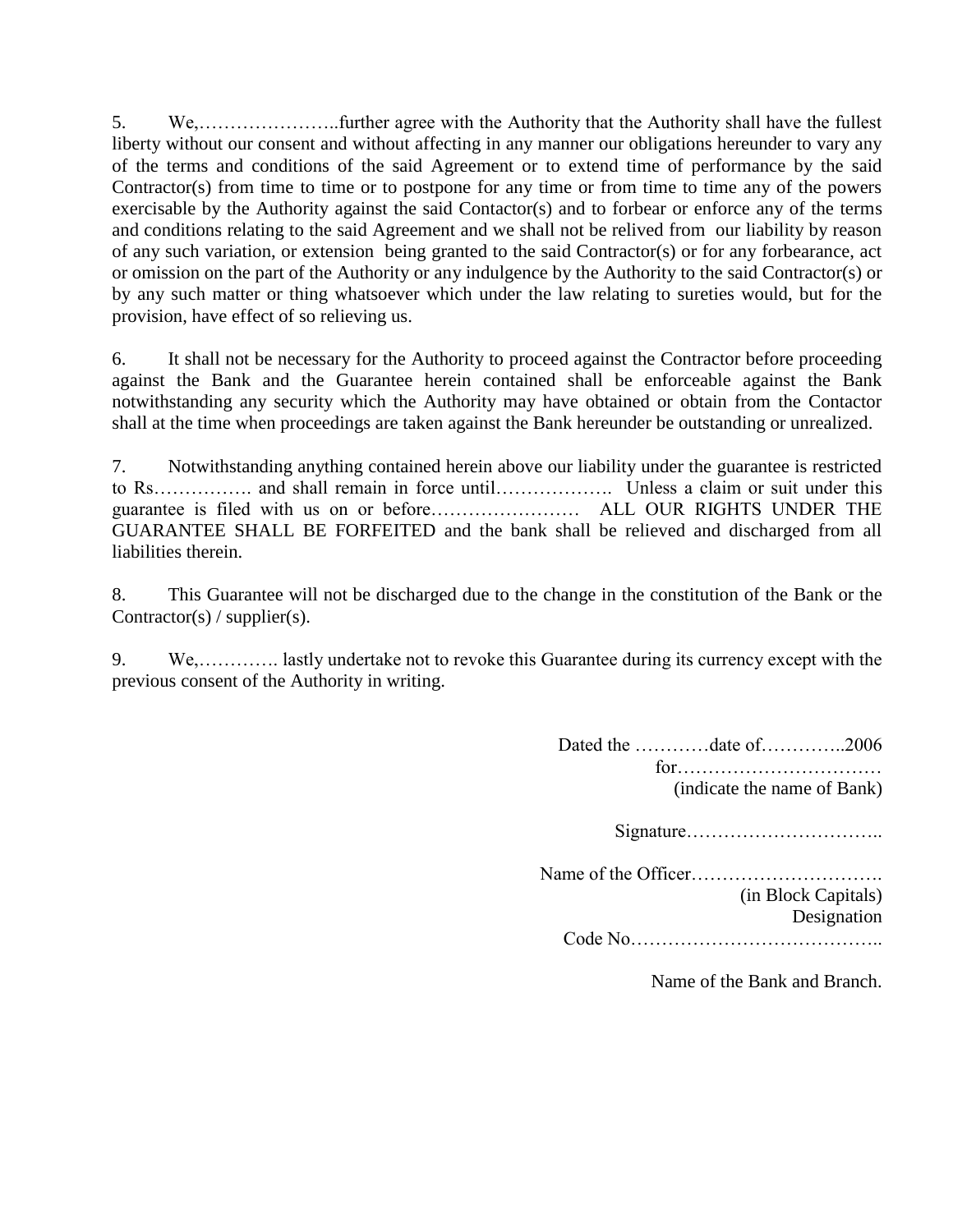## **PROFORMA-1**

# **TIME SCHEDULE FOR HIRING & OPERATION OF TUGSIN NW-1**

| Sl.No. | <b>Details of work</b>        | <b>Specified time</b><br><b>Period in months</b> | Tenderer's time<br>period offered |  |
|--------|-------------------------------|--------------------------------------------------|-----------------------------------|--|
| 1.     | Mobilisation of tug with crew | weeks from date of issue of work order           |                                   |  |

(Signature of Tenderer)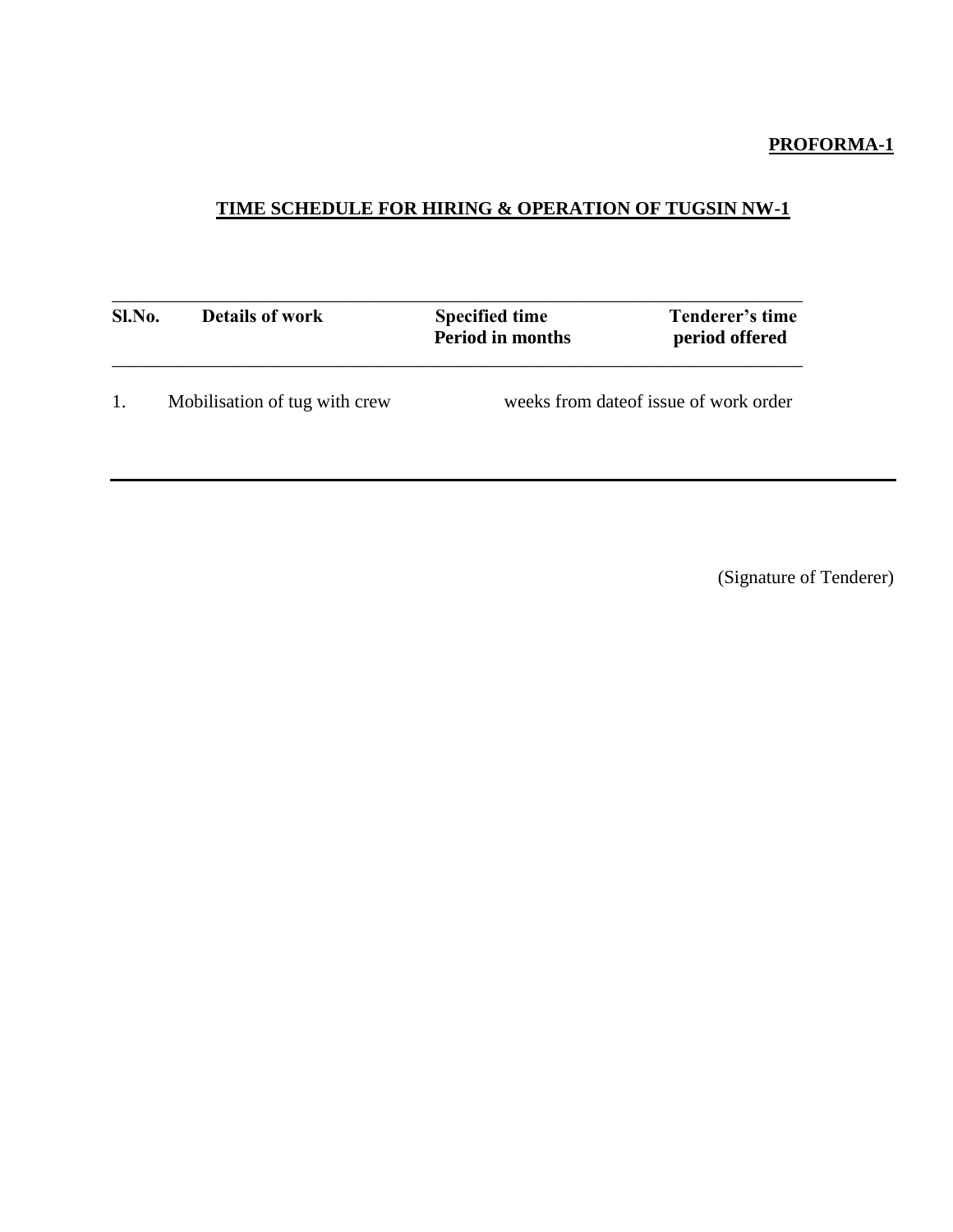## **PROFORMA-2**

#### **LIST OF TOOLS AND PLANT INCLUDING FLOATING CRAFTS MACHINERY & OTHER EQUIPMENT REQUIRED AND AVAILABLE WITH THE CONTRACTOR/ AVAILABLE ON HIRE FOR DEPLOYMENT ON THE WORKS UNDER THIS TENDER**

| Sl.<br>No.              | <b>Name of Vessel</b>                                     | Qty. | <b>Detail of</b><br>Principal<br>Dimension &<br>main<br>particulars | <b>Present location</b> |
|-------------------------|-----------------------------------------------------------|------|---------------------------------------------------------------------|-------------------------|
|                         | a) AVAILABLE                                              |      |                                                                     |                         |
| $\mathbf{1}$            |                                                           |      |                                                                     |                         |
| $\overline{2}$          |                                                           |      |                                                                     |                         |
| $\overline{\mathbf{3}}$ |                                                           |      |                                                                     |                         |
|                         |                                                           |      |                                                                     |                         |
| $b$                     | <b>Detail of Registration &amp;</b><br>survey certificate |      |                                                                     |                         |
|                         | b) TO BE PROCURED/ HIRED BY THE CONTRACTOR                |      |                                                                     |                         |
| $\mathbf{1}$            |                                                           |      |                                                                     |                         |
| $\overline{2}$          |                                                           |      |                                                                     |                         |
| $\overline{\mathbf{3}}$ |                                                           |      |                                                                     |                         |
|                         |                                                           |      |                                                                     |                         |
|                         |                                                           |      |                                                                     |                         |

**(Signature of Tenderer)**